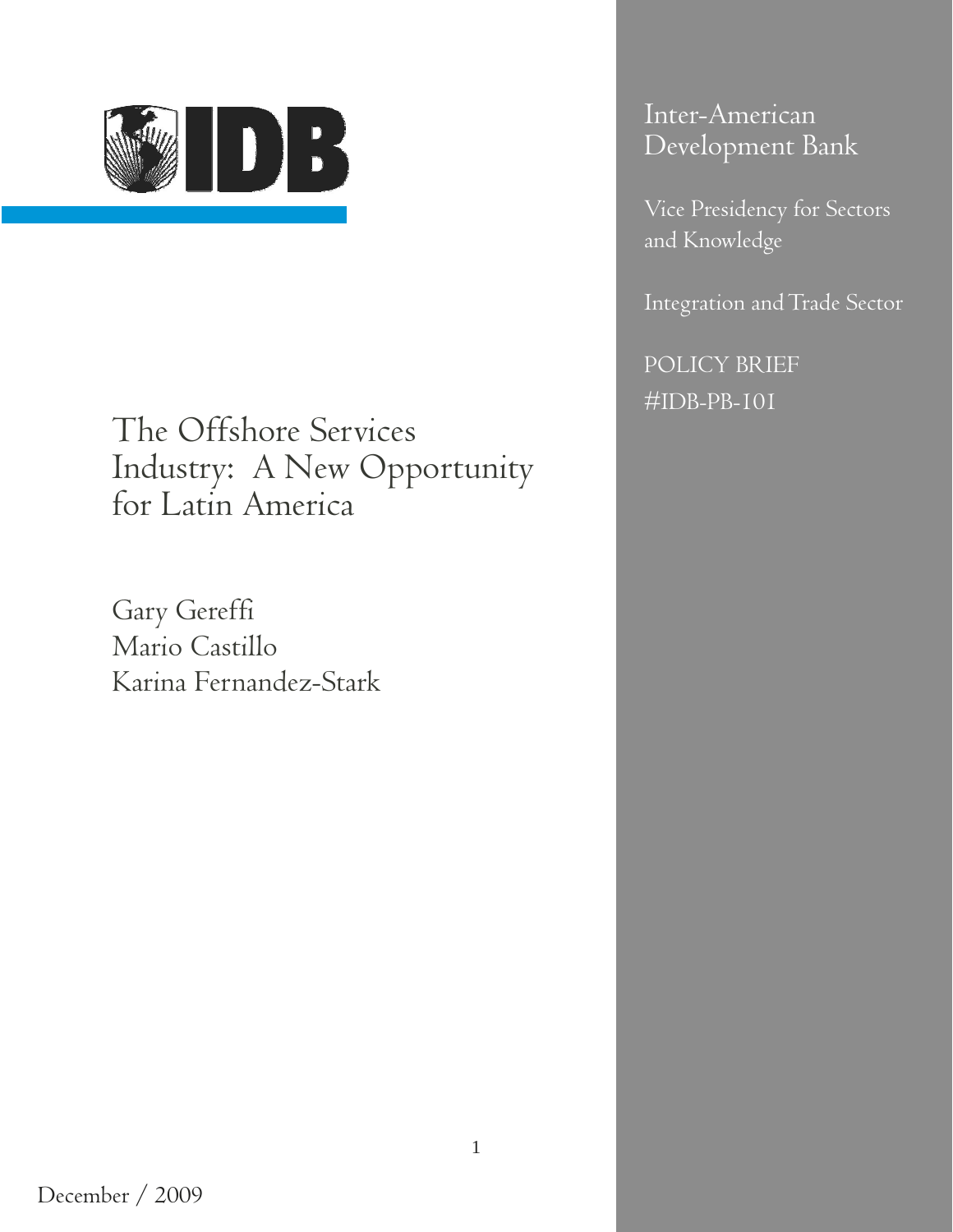# The Offshore Services Industry: A New Opportunity for Latin America

Gary Gereffy Mario Castillo Karina Fernandez-Stark



Inter-American Development Bank 2009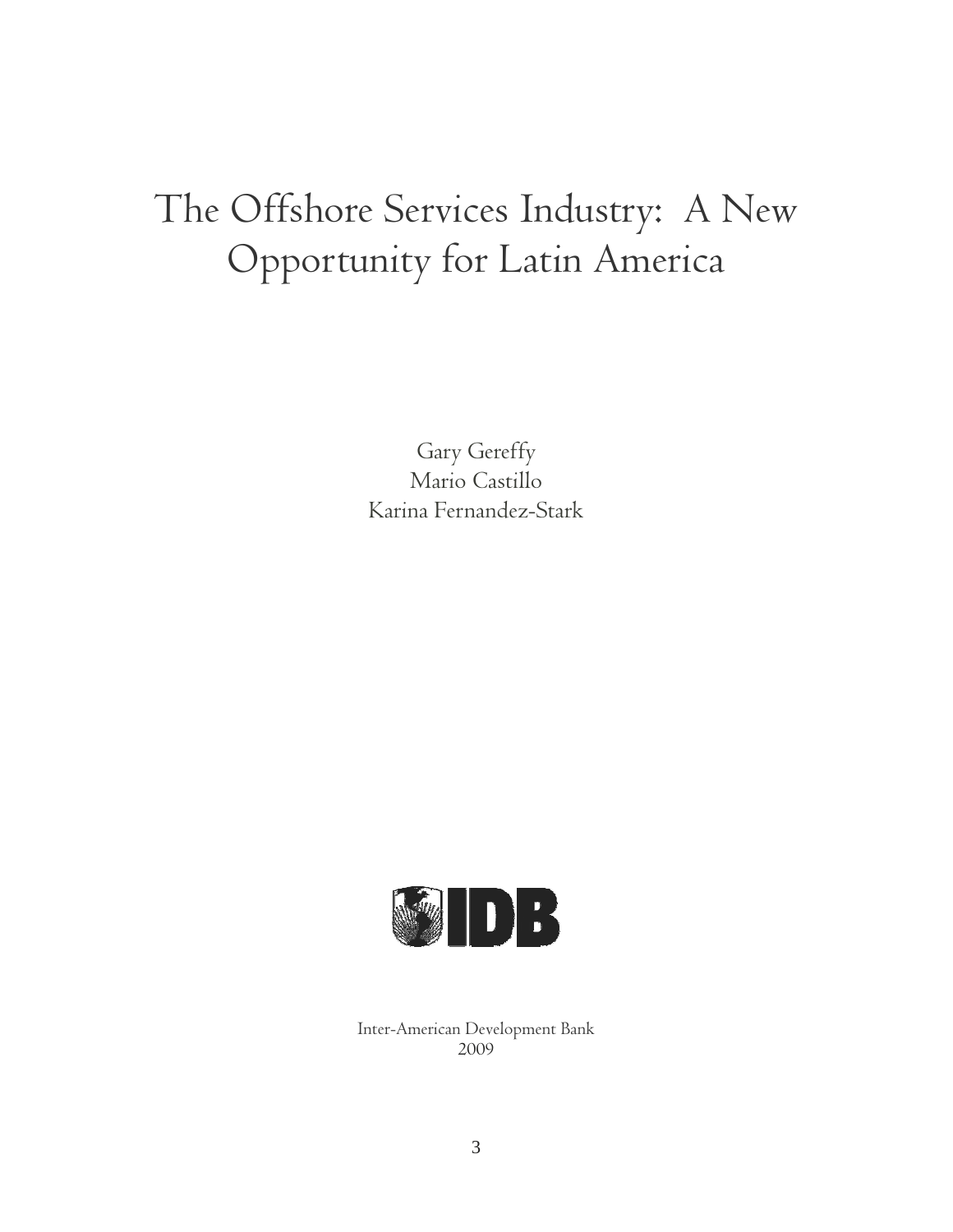© Inter-American Development Bank, 2009 www.iadb.org

The Inter-American Development Bank Policy Briefs are prepared to discuss a particular policy issue and outline courses of action, including specific policy recommendations. The information and opinions presented in these publications are entirely those of the author(s), and no endorsement by the Inter-American Development Bank, its Board of Executive Directors, or the countries they represent is expressed or implied.

This paper may be freely reproduced provided credit is given to the Inter-American Development Bank.

\* Center on Globalization, Governance & Competitiveness, Duke University. ww.cggc.duke.edu \*\* CORFO (Chilean Economic Development Agency). [www.corfo.cl](http://www.corfo.cl/)

Contributing CGGC researchers: Penny Bamber & Analia Viola November 10, 2009 Center on Globalization, Governance & Competitiveness, Duke University.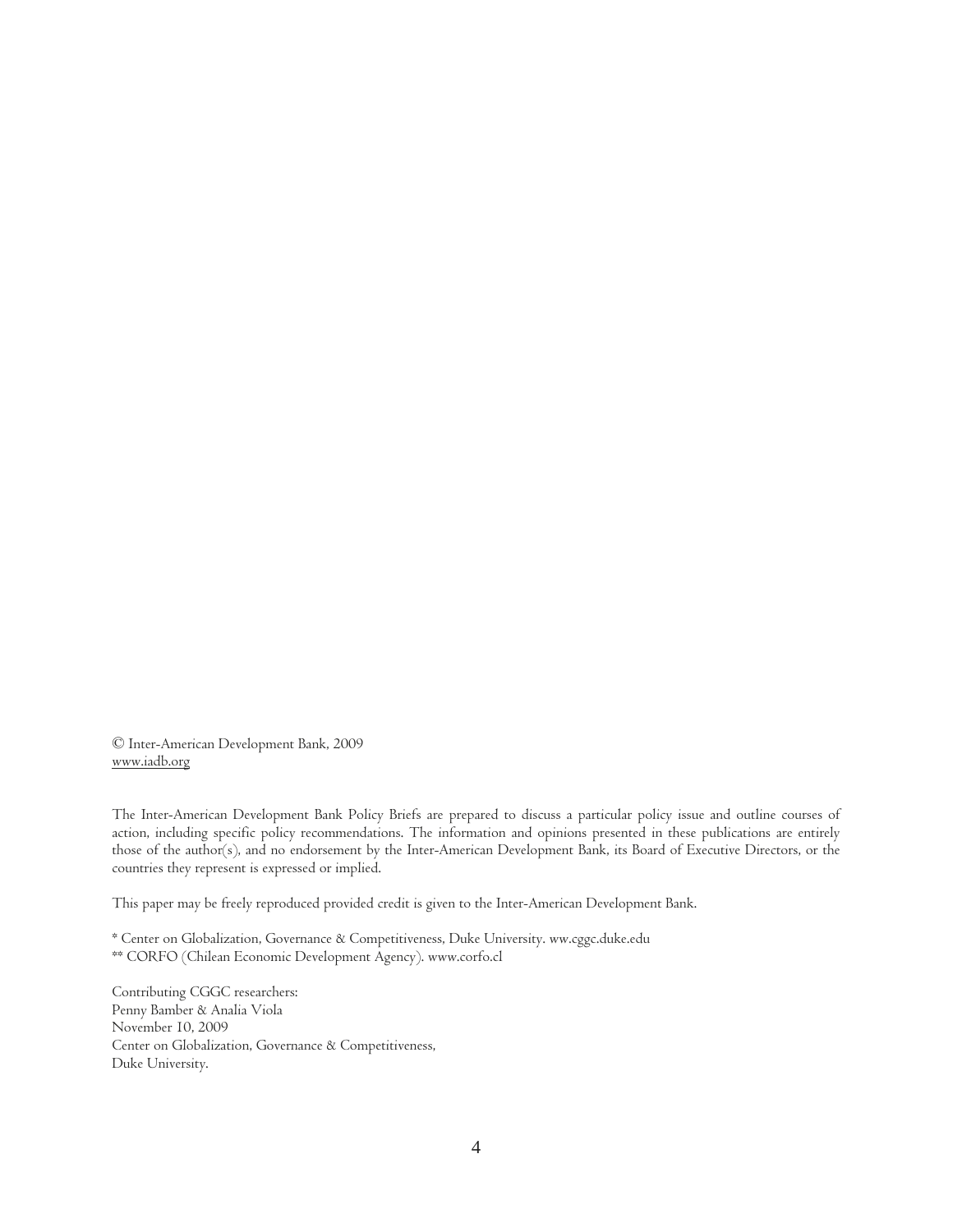### **Executive Summary**

This report examines the evolution of the offshore services industry in order to identify opportunities for its development in Latin America. Offshore services emerged as a dynamic global sector in the past two decades. The information and communication technology (ICT) revolution that began in the early 1990s transformed the way companies do business by allowing for the separation of the production and consumption of services. In the search for efficiencies and economies of scale, firms outsourced a variety of corporate functions. What began with the outsourcing of basic information technology (IT) services to external firms now includes a wide array of activities known as business process outsourcing (BPO) and higher value services associated with knowledge-process outsourcing (KPO), such as research and development (R&D), which were previously considered core functions of the firm. Driven by the need to lower costs and access talent, firms looked beyond the boundaries of the developed world and a new global offshore services industry was created.

Due to cost arbitrage advantages, developing nations have become leaders in many of these global services. Services that were previously restricted to the developed world are now contracted from emerging nations. This provides these countries with a new opportunity to drive sustainable growth through the expansion of the knowledge economy and to reduce their traditional dependence on manufacturing and natural resource industries.

Service suppliers today need not choose between Asia, Europe or America for their offshore operations. Instead, they should decide how to balance operations across regions in order to develop a global package with multiple time zones, high levels of efficiency and a close proximity to clients. As a relative latecomer to the industry, Latin America now has the opportunity to complement the established offshore service centers around the world. Given the potential gains for sustainable economic growth through the establishment of this industry, Latin America can strategically position itself as the next hub for offshore services.

The main components of this strategy should be: first, to build a portfolio of diversified and complementary services between countries based on an up-to-date analysis of individual country strengths and successes in the industry; second, to define the value proposition and main benefits of offshore services for the region; and finally, to promote a collective regional action plan.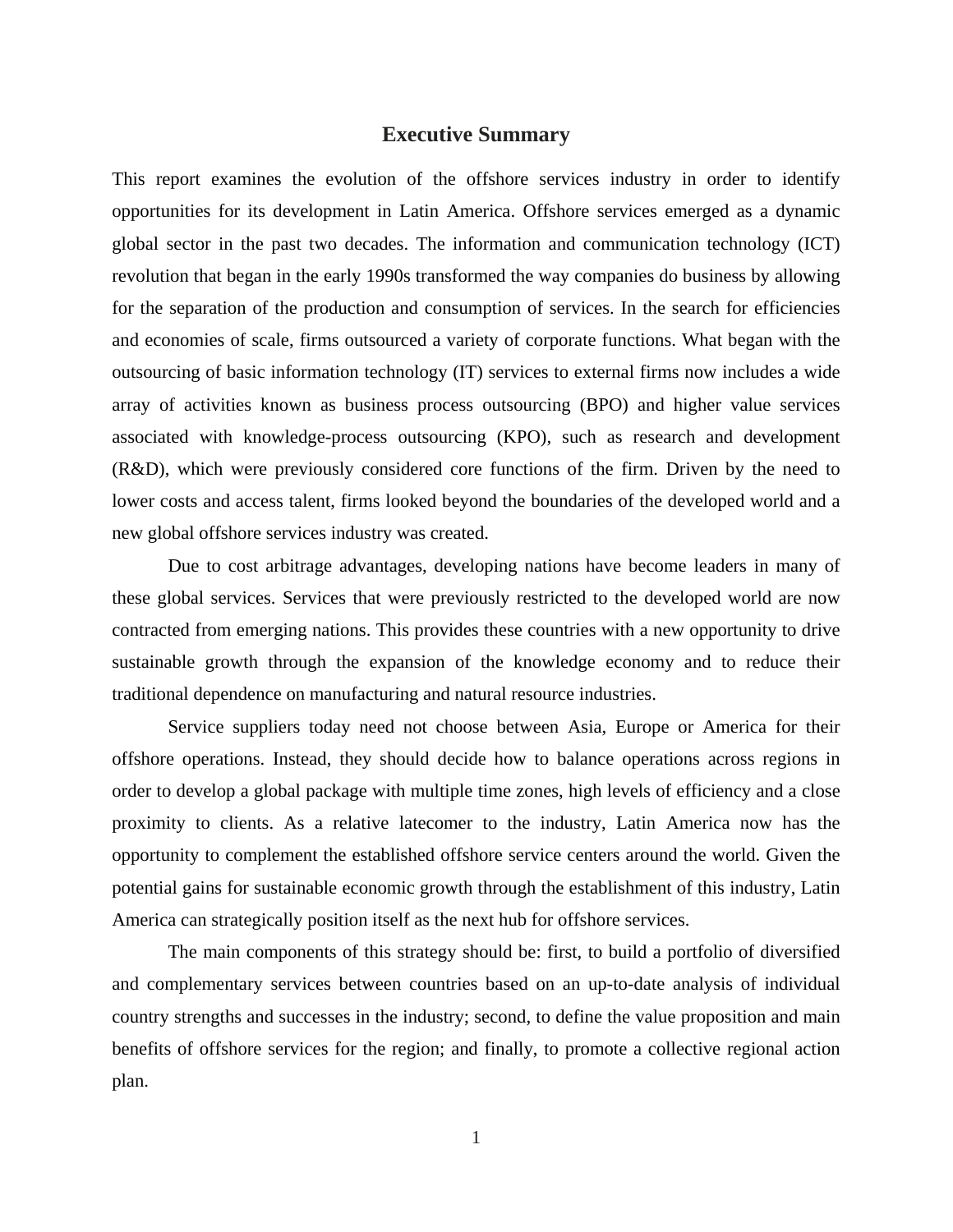An examination of the best practices of India, Ireland and other success stories such as Eastern Europe makes it clear that governments play a key role in establishing the necessary conditions to promote the development of offshore services. These conditions include: a stable economic and political environment; an educated workforce with appropriate language skills; favorable trade, tax and legal policies; and a reliable and extensive telecommunications infrastructure. While certain attributes such as cultural affinity and geographic proximity to the client market cannot be altered by government policies, strategic positioning of these characteristics can increase the likelihood of selection.

In order to best identify growth strategies, the region is examined in four separate country categories, each of which offers distinct advantages for the offshore services industry. These are: a) the large internal market countries, Brazil and Mexico; b) Spanish-speaking South America; c) Central America and the Dominican Republic; and d) the English-speaking Caribbean. In addition, the industry is segmented by firm type: outsourcing firms from developing nations; Indian offshoring companies; indigenous firms; and captive centers. Understanding the growth potential and trajectories of each of these categories is important when designing incentive schemes for the development of the industry at both national and regional levels.

 Most countries in Latin America have already adopted development programs focused on the offshore services industry. These include three main components: promotion and marketing activities; investor services and support; and economic incentives to positively influence investors' perceptions of costs and benefits. However, we identify three key policy gaps within these programs that should be addressed: (1) focus gaps – to date policies have considered the industry as a whole, without focusing on specific segments in which the countries have competitive advantages; (2) institutional gaps – in particular, the limited public-private sector interaction within the industry; and (3) incentive gaps – these characterize many of the plans being provided by Latin American governments to attract investment.

Both regional cooperation and action on the part of individual countries are required to overcome these gaps. In particular, the region would greatly benefit from a public-private coalition with multiple responsibilities, including: to coordinate promotional and marketing initiatives; to establish alliances with governments in the formulation of relevant policies; to promote the supply of specialized services between countries; to facilitate a more comprehensive regional regulatory framework; and to generate and disseminate relevant information pertinent to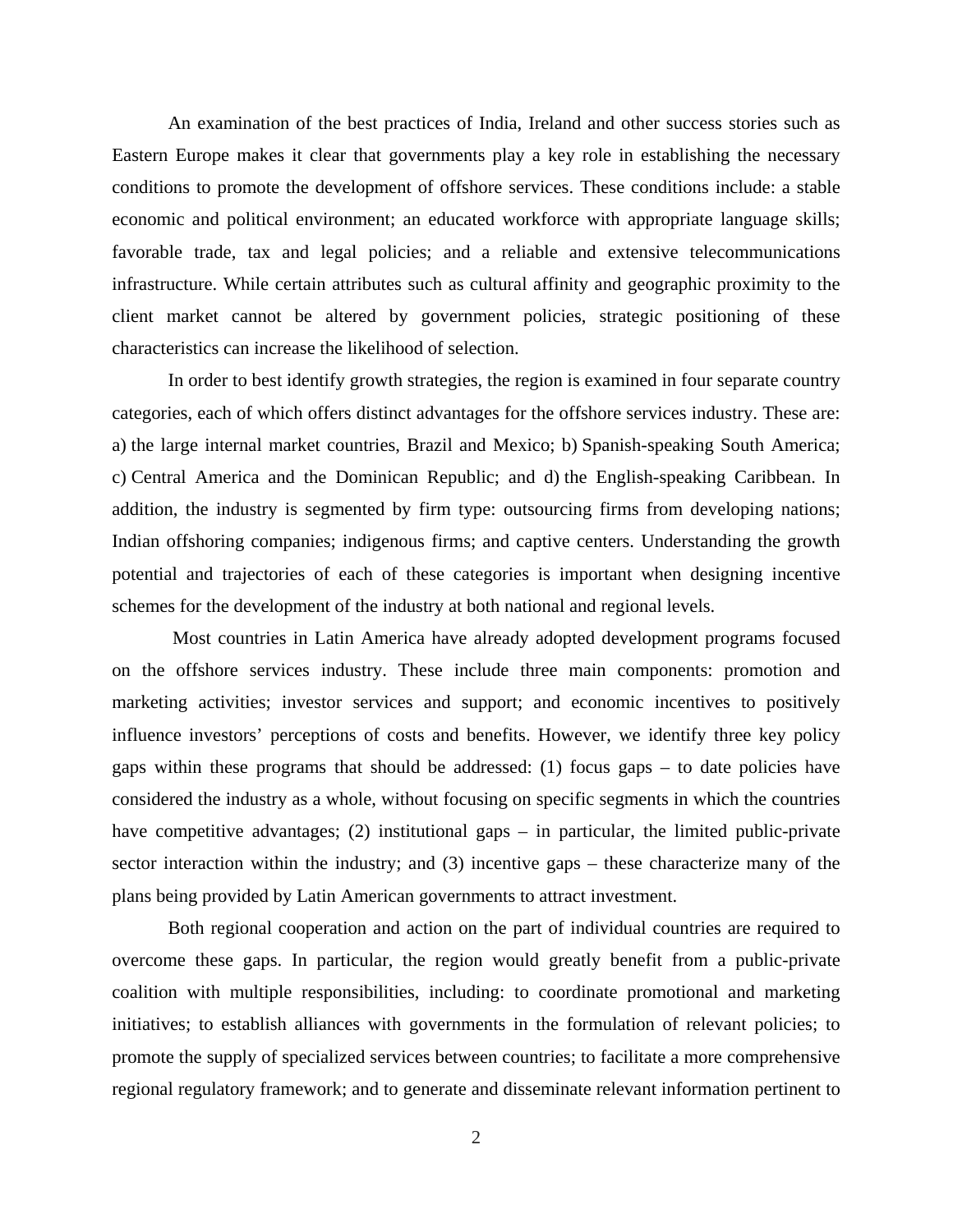the industry. This coalition could leverage and expand several existing initiatives: la Asociación Latinoamericana de Exportadores de Servicios (ALES); la Federación de Asociaciones de Latinoamérica, el Caribe y España de Entidades de Tecnologías de la Información (ALETI), which brings together the IT industries of 17 countries; investment promotion agencies that are coordinating activities under the advice of the World Association of Investment Promotion Agencies (WAIPA); and Red Iberoamericana de Organizaciones de Promoción del Comercio Exterior (REDIBERO), supported by the Inter-American Development Bank. This coalition would help small and medium-sized countries to face the challenge of identifying their unique attributes to successfully insert themselves into regional and global markets.

 On a national level, countries should develop initiatives focused on human capital, promoting strategic alliances between companies in the sector, and improving the regulatory framework related to the needs of IT firms. Countries should facilitate the migration of professionals, increase the flexibility of foreign contracts, and streamline contract and visa processes. In education, efforts are needed to ensure that an adequate supply of skilled workers (in terms of both quantity and quality) exists for the global services industry. It is also crucial to strengthen national institutional capabilities, identify the deficiencies of students, and establish programs to modify curricular design. Given that one of the most substantial weaknesses is the lack of English proficiency, an intensive and well financed English-language program should be developed at the regional level, along with an international certification of capabilities.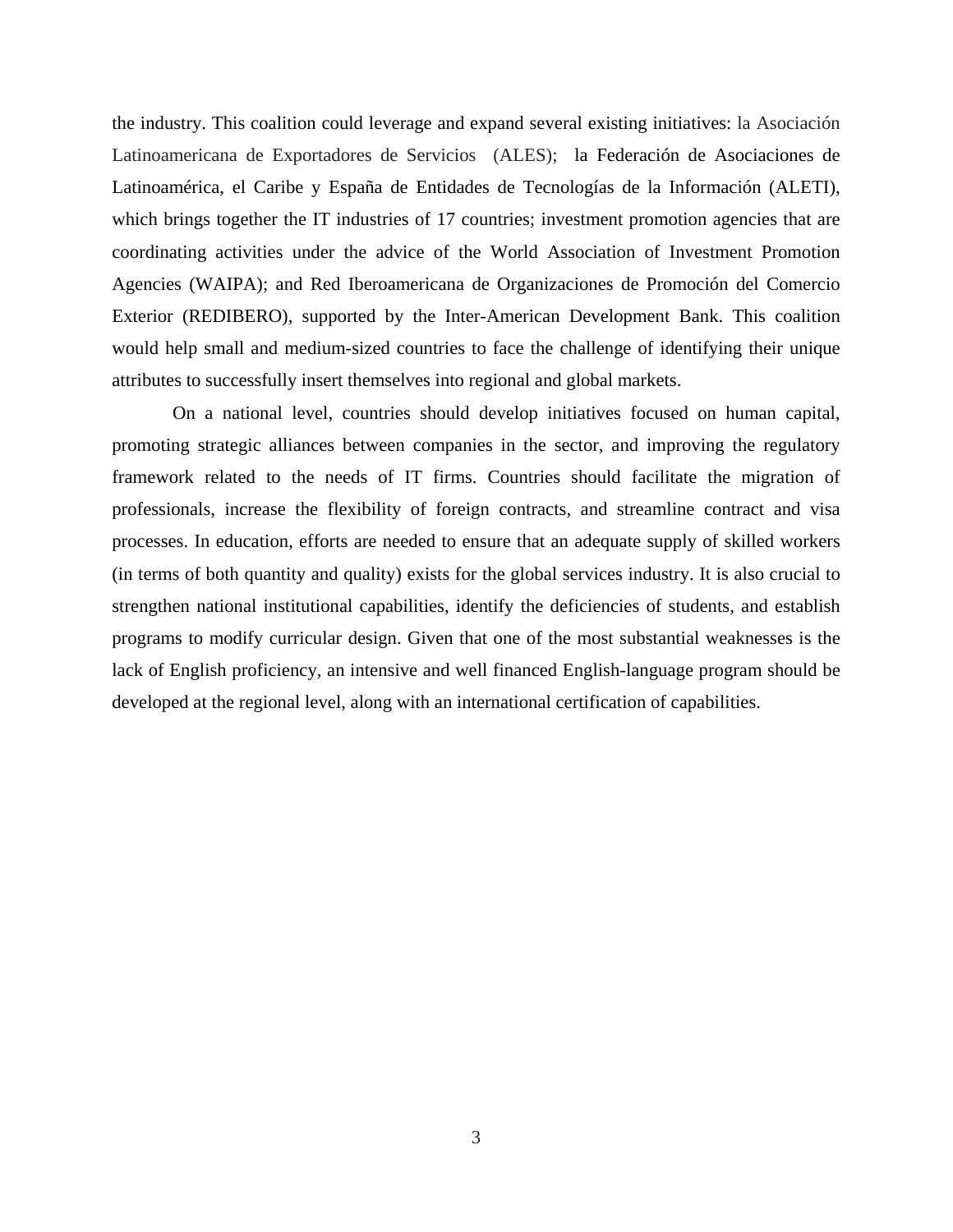### **I. Introduction**

Historically, services were considered non-tradable and offshoring was confined to the manufacturing sector. However, the evolution and diffusion of information and communication technologies has increased the availability of offshore services in the global economy in recent years. Face-to face contact between the client and the provider in traditional trade is being replaced by remote service centers in the new knowledge era.

Companies striving to remain competitive in this challenging economic landscape have begun to search for new locations in the developing world where talent is relatively cheap and abundant. Nations such as India, Ireland and countries in Eastern Europe have emerged as industry leaders and are playing a significant role in providing business services to the advanced industrial nations. Thus, the offshore services industry has become an important source for employment and economic growth around the globe.

The industry has grown substantially over the past two decades and today encompasses a broad array of services from information technology outsourcing (ITO) to research and development (R&D) functions. A broad range of inputs is required to sustain this growth, including access to new pools of highly qualified human resources, closer cultural ties to client markets, and geographic proximity. The need for closer relationships between the client and the provider has opened a new window of opportunity for relative newcomers such as Latin America to provide services to the United States.

This paper looks at the main trends in offshore services as the sector continues to evolve. Specifically, we identify and examine best practices and new institutional arrangements that can be used to enhance Latin America's role as an offshore services hub for developed countries.

This paper is structured as follows. The first section provides a general characterization of the industry, with an overview of its main segments and different offshore business models. The second section describes the evolution of the global offshore services industry, highlighting key trends, the most dynamic segments and the best practices found in this industry. The paper then highlights opportunities for the offshore services industry in Latin America, and discusses policy recommendations that governments in the region could pursue in order to drive its growth.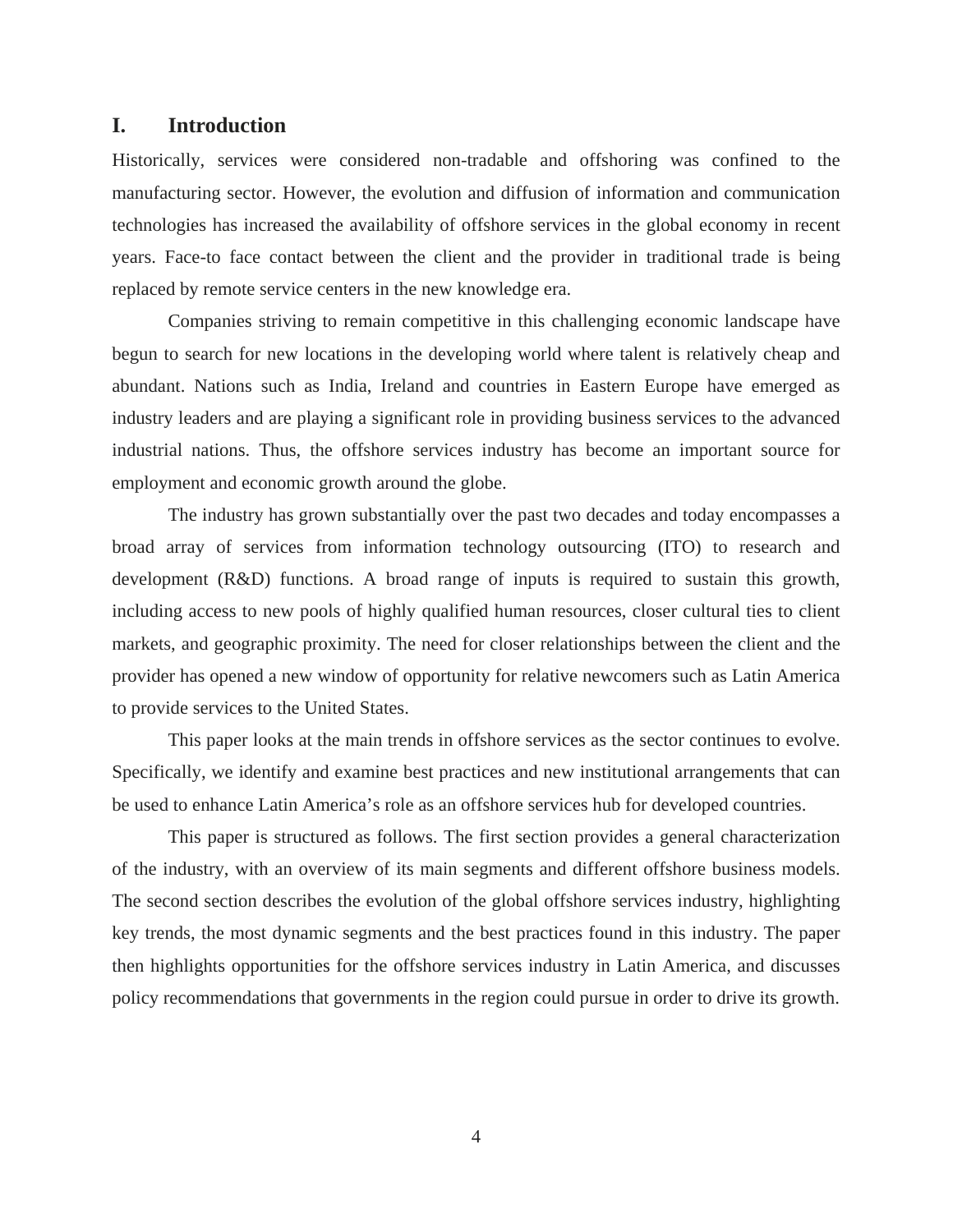### **II. General characterization of the offshore services industry and its main segments**

### *A. Definition and importance of the offshore services industry*

Prior to the turn of the 21<sup>st</sup> century, *offshoring* described the fragmentation and spread of production processes across many countries. Today, the offshoring phenomenon is no longer confined to the manufacturing sector. Fueled by the information and communication technologies (ICT) revolution, services have become increasingly tradable (Kenney & Dossani, 2006). The remarkable developments in ICT have significantly reduced the cost and time required to generate, process, store and transmit information from remote locations (Lopez et al., 2008), and thus enabled the separation of service production and consumption (Sako, 2005). The advent of these new technologies has resulted in remarkable year-on-year growth for the offshoring sector. $F^1F$  $F^1F$  $F^1F$  As the industry continues to expand based on cheap yet educated labor forces around the world, there is great potential for Latin America to emerge as an important player.

In the context of this paper, the offshore services industry specifically refers to trade of services *conducted* in one country and *consumed* in another. It encompasses firms' decisions to "perform functions or activities anywhere in the world" (McKinsey Global Institute, 2005, p. 454). These decisions are based on the need to improve efficiency levels (labor cost and supply), enter new markets, and gain access to "strategic assets" abroad (Lopez et al., 2008). Service functions are no longer limited to those in information technology, but now include human resources, finance and accounting, and knowledge functions such as R&D, among others.

During the  $20<sup>th</sup>$  century, service activities were reserved for the developed world. Over the past decade, however, developing economies have emerged as strong competitors with increasingly complex service offerings. This shift has attracted firms to developing countries for their competitive advantages, such as low human resources costs, technological skills and language proficiency. India, China, the Philippines, Slovakia and other Eastern European nations have emerged as key service suppliers. This sector, characterized by a dynamism rarely seen in other economic activities, provides developing countries with the opportunity to reduce their traditional dependence on natural resources and manufacturing-based economies and move into the knowledge economy.

<span id="page-7-0"></span><sup>&</sup>lt;sup>1</sup> Boston Consulting Group estimates suggest that the Compound Annual Growth Rate for the period 2005-2010 was as high as 43.2% (The Boston Consulting Group, 2007).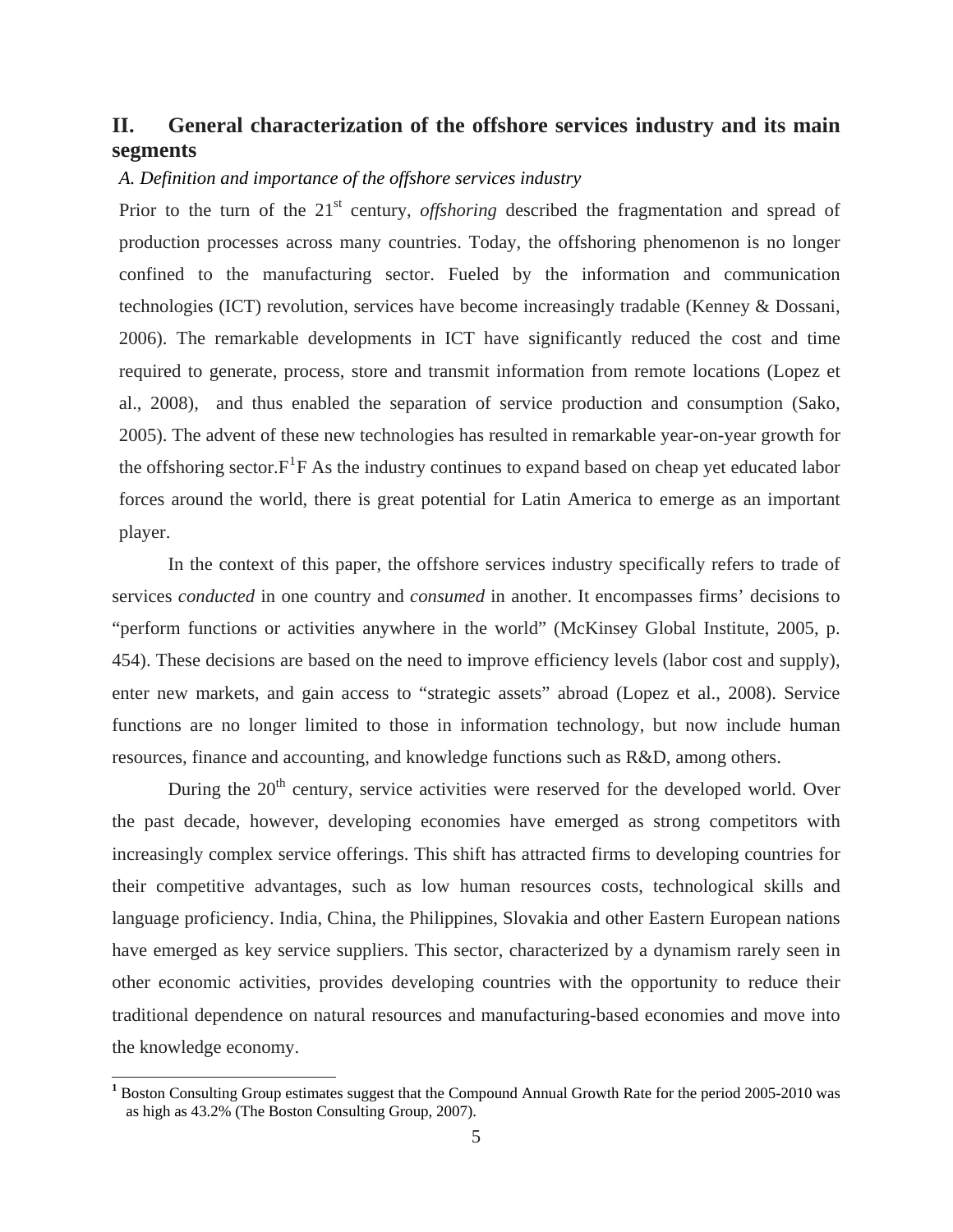In addition to the diversification of economic activity, offshore services are important because of their enormous potential to generate employment. India, for example, which entered into the services industry in the 1990s by sending a handful of engineers to the United States to install software systems, is currently the leader in offshore services, and the industry employees some 2.2 million people (NASSCOM, 2009). The McKinsey Global Institute Labor Supply Report estimates that up to 161 million jobs can be performed remotely and that "any task that requires no physical or complex interaction between an employee and customers or colleagues, and requires little or no local knowledge, could be performed anywhere in the world by a suitably qualified person" (McKinsey Global Institute, 2009). In this new knowledge era, developing countries can play a significant role in the international division of labor if they can provide a cheaper, educated workforce to provide offshore services to customers in developed countries.

Other factors, such as geographical and cultural proximity to major markets, are becoming even more important (ECLAC, 2008). This has implications for Latin America's opportunity to emerge as a leader in the offshore services industry. The region has competitive advantages in costs, cultural affinity, geographic proximity, and similar time zones to the United States, bilingual capabilities (English and Spanish), and a well-educated workforce (AT Kearney, 2007a; Mullan et al., 2008b). As countries such as the Czech Republic, Poland and Hungary are becoming *nearshoring* platforms for advanced European economies like Germany and Austria, Latin America has the potential to play a similar role for the United States, the world's largest customer for offshore services (The Boston Consulting Group, 2007).

### *B. The offshoring business models*

Global services can be classified based on the two dimensions of *outsourcing* and *offshoring*. These dimensions distinguish between control over the organization contracted to perform the tasks and locational decisions. The first dimension, *outsourcing,* is the act of contracting a special function or service from a legally separate unit (outside the boundaries of the company) rather than using the company's own internal resources and capabilities (in-house provision). The second dimension, *offshoring,* is the provision of a function or service beyond national, rather than firm, boundaries. [XFigure 1](#page-9-0)X shows several different business models or trajectories that may develop in the offshore services industry (Sako, 2005).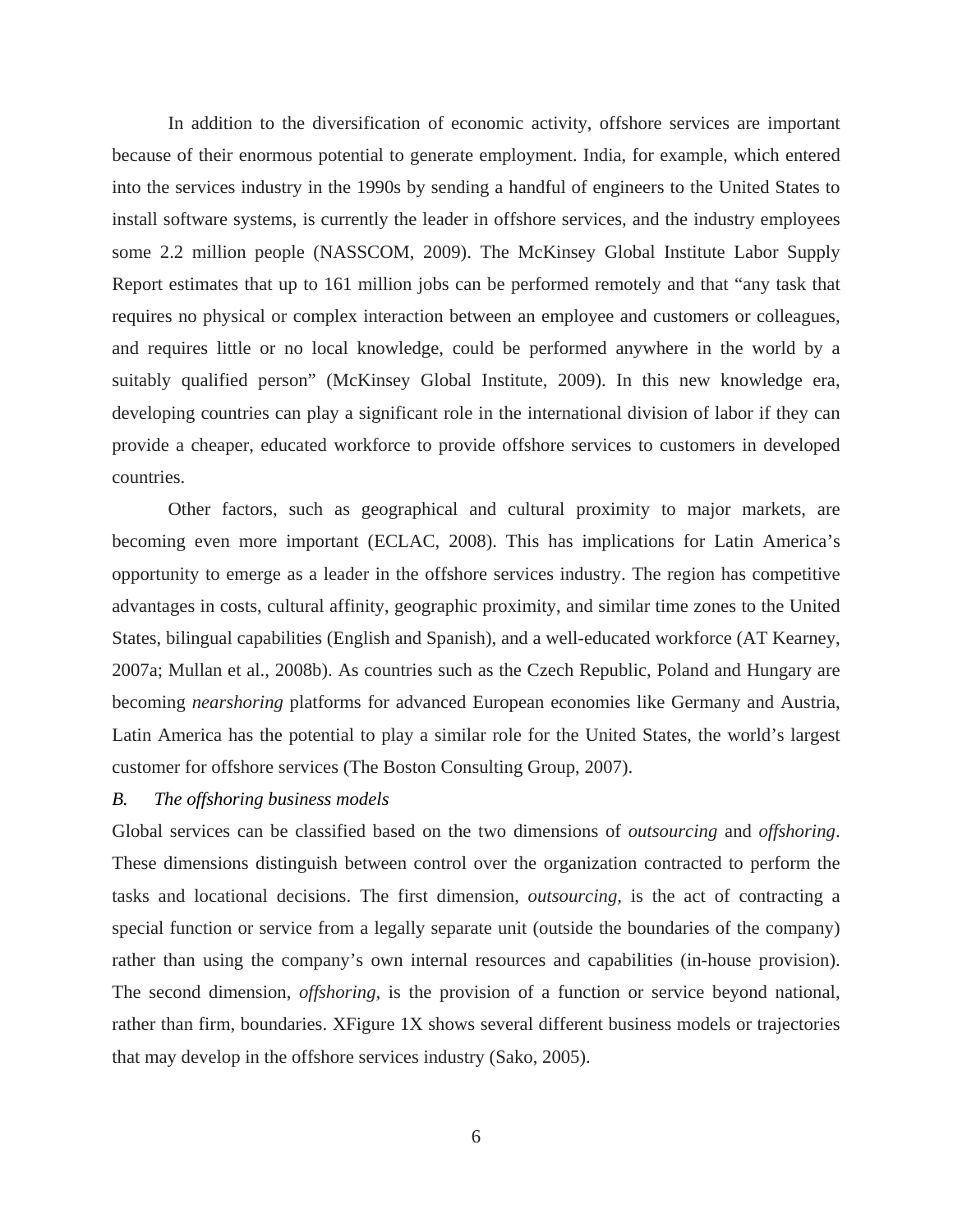### <span id="page-9-0"></span>**Figure 1: Business models in the outsourcing and offshore services industry**



*Source: (Sako, 2005)*.

The first scenario (Arrow 1) describes a firm's decision to outsource services locally. For example, in November 2005, the Brazilian airplane manufacturer, Embraer, contracted the country´s leading IT outsourcing firm, CPM Braxis, to implement and provide on-going support of the SAP Netweaver application integration platform, the key for all IT processes within the company (CPM Braxis, 2007). This is called *outsourcing*.

Arrow 2 shows the firm's decision to outsource a service to a foreign provider instead of a domestic supplier as in Arrow 1. This is called *offshoring*.

Arrow 3 shows the trajectory for firms that make the decision to outsource services to a foreign supplier. An example is the 2008 deal between the French industrial group, Saint-Gobain, and IBM that in effect sends all of the French giant's IT infrastructure services to IBM Brazil (Triangle Business Journal, 2008). This is called *offshore outsourcing.* [2](#page-9-1)

Arrow 4 describes the firm's decision to move its service provision to a foreign affiliate. This is often referred to as '*captive offshoring*', $F^3F$  which means that the local firm is sourcing [from an overseas location but maintains full control over the provision of the service. For](#page-9-2)  [example, in 2007, Telmex SA, the Mexican telecommunications company, set up a shared](#page-9-2)  [services center / captive center in Santiago, Chile in order to support its Latin American](#page-9-2)  [operations \(Knowledge@Wharton, 2004\).](#page-9-2) 

<span id="page-9-1"></span><sup>&</sup>lt;sup>2</sup> This term is frequently shortened to "offshoring", as compared to "captive offshoring".

<span id="page-9-2"></span><sup>&</sup>lt;sup>3</sup> "Captive Offshoring" is also referred to as "Shared Services Centers" in the literature.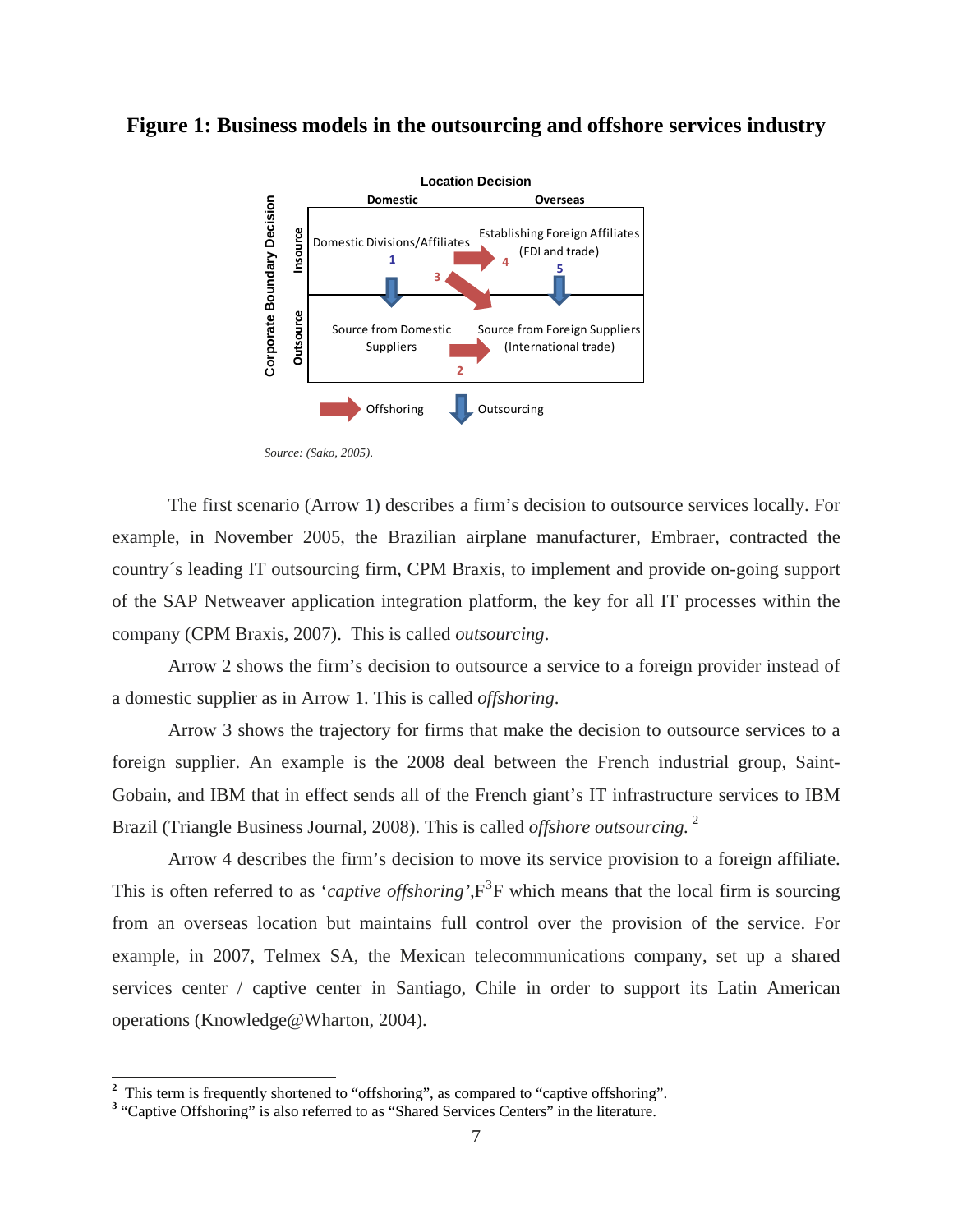The final scenario is mapped by Arrow 5. This shows the shift from service provision by a foreign affiliate to provision by a foreign supplier. This may occur with the sale of foreign affiliates, such as when Unilever decided to sell its shared financial services operations in Latin America to CapGemini in April 2008. F<sup>[4](#page-10-0)</sup>F In the process of changing from '*captive offshoring*' to '*outsourced offshoring*', "host economies are likely to benefit from greater beneficial spillovers in terms of technology and higher skilled jobs" (Sako, 2005, p. 6).

In sum, when firms decide to outsource or offshore, they need to define which business model they will adopt (XFigure 1X). A firm can outsource its services to a domestic or foreign [firm or decide to outsource and offshore at the same time. Choosing a business model, that is,](#page-9-0)  [determining a firm's geographic location and level of control, is not a simple decision and](#page-9-0)  [depends on several factors, such as the nature of the service, size of investment required,](#page-9-0)  [entrepreneurship, local knowledge of the firm, and internal experience, among others \(The](#page-9-0)  [Boston Consulting Group, 2007\).](#page-9-0) 

### *C. The principal segments of the offshore services industryF<sup>5</sup>* F

The offshore services industry is, in fact, a broad grouping of different services from a wide range of industries. This includes: a) IT services, such as network management and applications integration; b) Business Processing services, including finance, accounting, and human resource management (horizontal services), and medical transcript services and mortgage processing (vertical services); and c) Knowledge Process services, which refer to more complex activities that require highly educated workers

Horizontal services are demanded by most large companies, regardless of industry sector. In contrast, vertical services or industry-specific services are those that can be applied within a certain sector. Medical process outsourcing is one such example; the skills required to process medical transcripts have limited applicability outside of that industry. This distinction between horizontal and vertical services is important for identifying growth potential as an offshore platform in a particular country. Horizontal services also have economies of scale, since their market includes all firms, across all sectors. Vertical services, on the other hand, require reasonably deep knowledge of an industry and how it functions, and thus they tend to develop

<span id="page-10-0"></span><sup>&</sup>lt;sup>4</sup> H<u>www.capgemini.com</u>H<br><sup>5</sup> Eor a more extensive are

<sup>&</sup>lt;sup>5</sup> For a more extensive analysis, see the CGGC report on global value chains in the offshore services industry (forthcoming).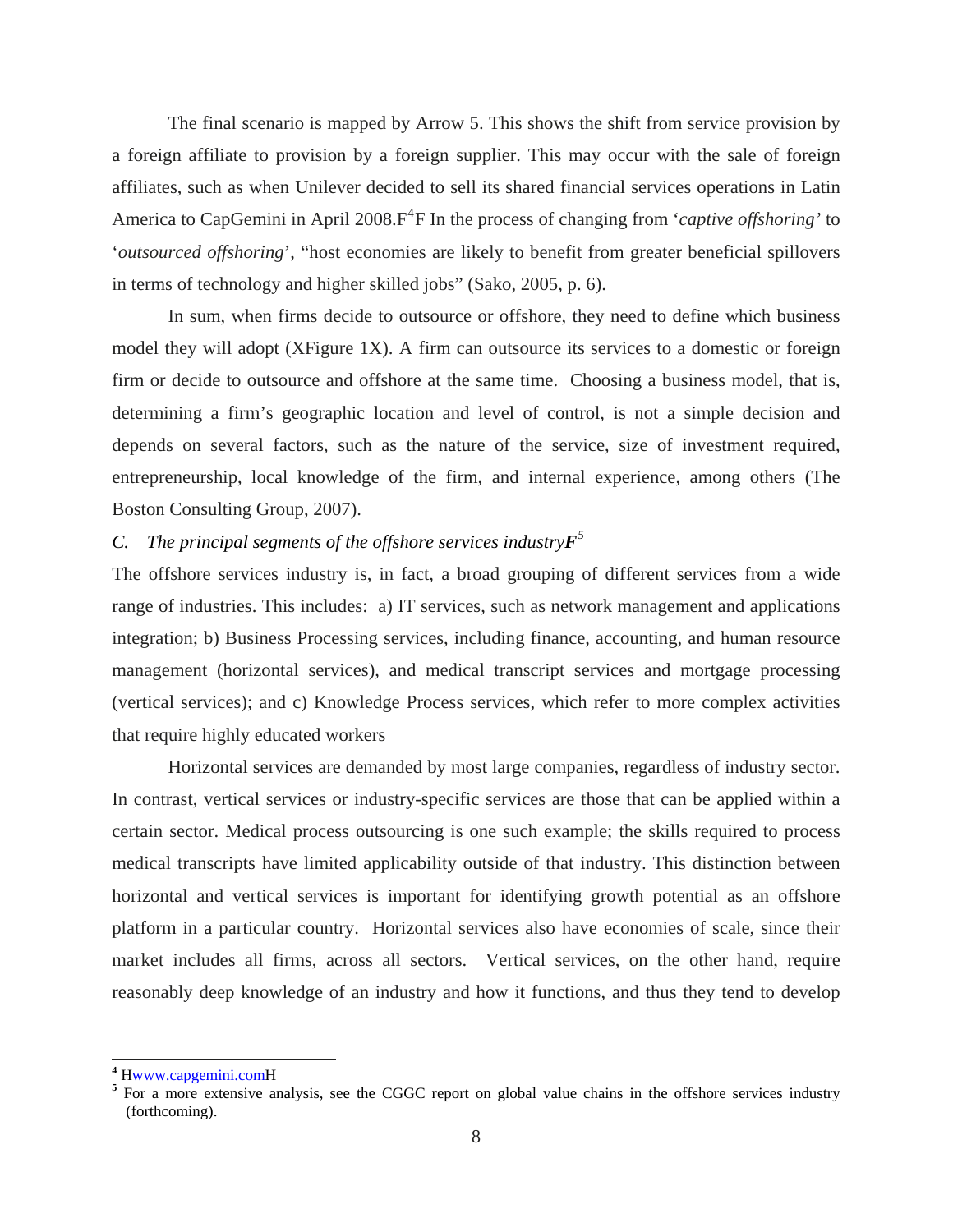where industry expertise already exists. The discussion below focuses principally on the main segments of Offshore Business Services.

This industry has evolved considerably within the past 15 years and it continues to evolve today. Currently, three key segments within the industry have been identified: Information Technology Outsourcing (ITO); Business Process Outsourcing (BPO); and Knowledge Process Outsourcing (KPO). X[Figure 2](#page-11-1)X below illustrates the offshore services value chain. This value chain highlights the evolution of offshore services, particularly notable in the case of India.F*[6](#page-11-0)* F The first services outsourced were related to information technology; when these services gained maturity, BPO services were demanded. Nowadays, KPO services are on the rise; companies are externalizing more advanced services such as R&D, engineering services, and complex financial activities.

<span id="page-11-1"></span>

### **Figure 2: Offshore Services Value Chain**

Source: CGGC.

<span id="page-11-0"></span><sup>&</sup>lt;sup>6</sup> There is a section dedicated to the offshore services industry in India later in the paper.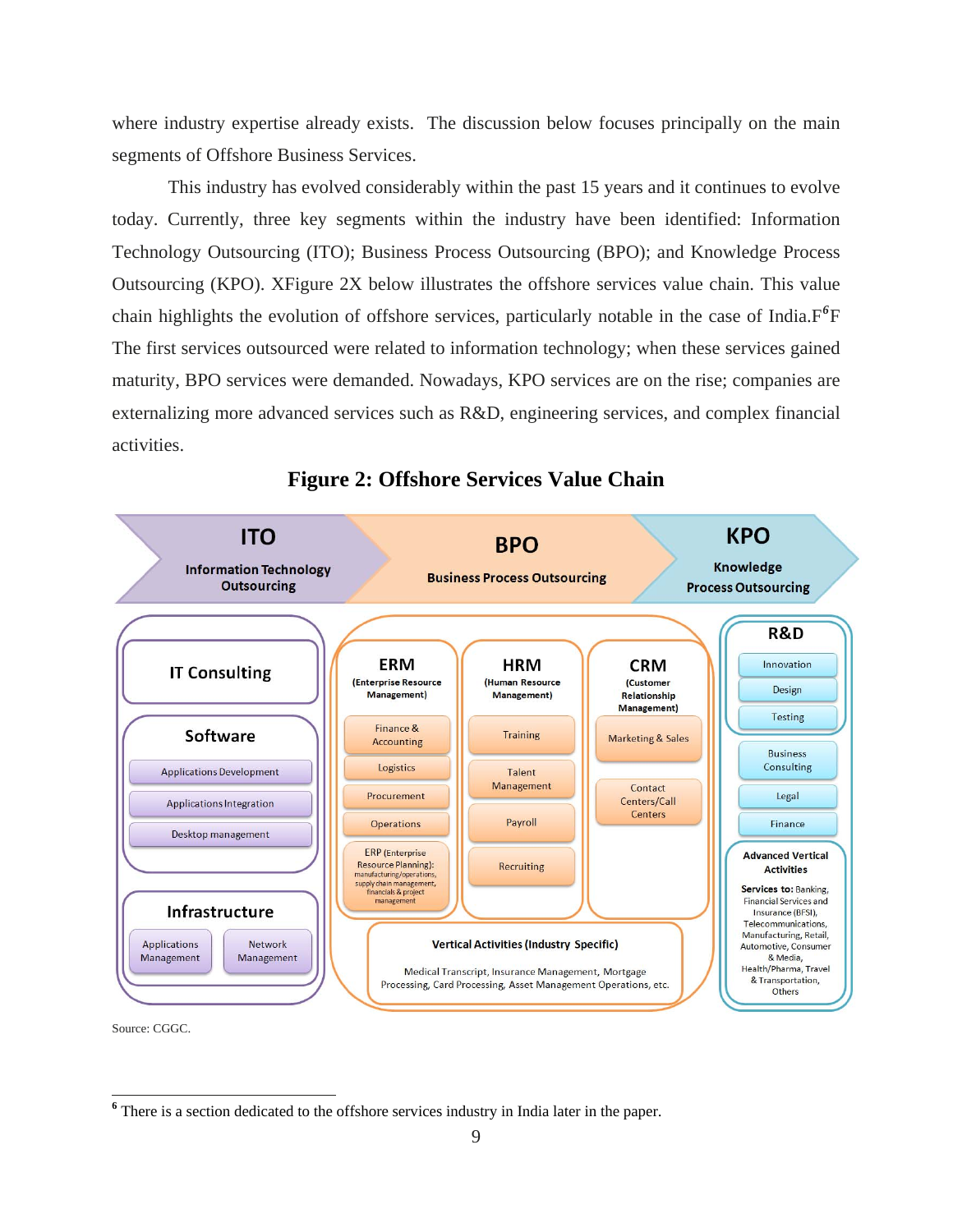Table 1X below provides a more detailed description of the different activities in each segment of the value chain. The ITO segment is formed by two main categories. The first category is software and includes activities such as applications development, applications integration and desktop management, while the infrastructure category is composed of applications management and network management. The BPO segment contains three main categories. The first category is Enterprise Resource Management (ERM) consisting of finance & accounting, logistics, procurement, operations and Enterprise Resource Planning (ERP). The second category is Human Resource Management (HRM) made up of training, talent management, payroll and recruiting. Customer Relationship Management (CRM) is the last category, being composed of marketing & sales, contact centers and call centers. Finally, the KPO segment includes finance, legal, business consulting, R&D (design, testing, innovation).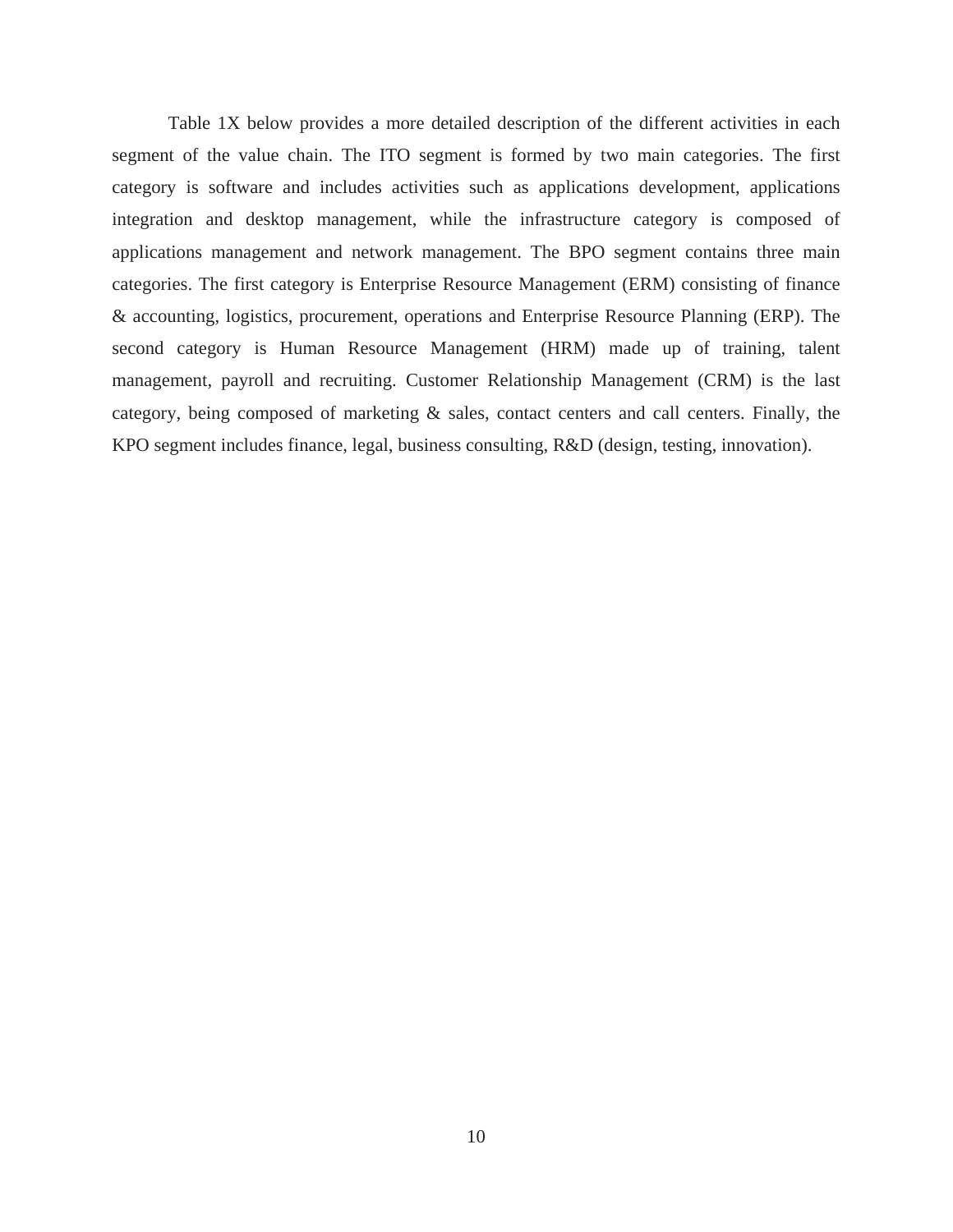### Table 1: Segments and Activities of the Offshore Services Industry $\mathrm{F}^7$

| <b>SEGMENT</b>                | <b>CATEGORY</b>                                 | <b>SERVICES</b>                                                                    | <b>ACTIVITIES</b>                                                                                                                                                                                                                                                                                                                         |
|-------------------------------|-------------------------------------------------|------------------------------------------------------------------------------------|-------------------------------------------------------------------------------------------------------------------------------------------------------------------------------------------------------------------------------------------------------------------------------------------------------------------------------------------|
|                               |                                                 | <b>Applications</b><br>Development                                                 | Software development (design, write and install applications such as a program to be run in cell phones, a program for the<br>manufacturing and services sectors. Additionally, provision of software testing, verification and validation                                                                                                |
| <b>Software</b><br><b>ITO</b> |                                                 | <b>Applications</b><br>Integration                                                 | Development or adaptation of software packages to integrate or connect legacy applications with modern computers,<br>platforms and software                                                                                                                                                                                               |
|                               |                                                 | <b>Desktop</b><br>Management                                                       | Desktop Management Outsourcing covers activities such as installing-updating and maintaining software. The support is<br>provided online through email support, chat, and voice (on-call) support                                                                                                                                         |
|                               |                                                 | <b>Applications</b><br>Management                                                  | Network support to companies: keeping the network up and running efficiently, monitoring the network and correcting any<br>possible or present threat for the system. Additionally network upgrading services                                                                                                                             |
|                               | Infrastructure                                  | <b>Network</b><br>Management                                                       | Application management: Activities such as administering networks, controlling security (managing firewalls against spam,<br>viruses and spying), providing content management (managing, storage and retrieving information for clients), supplying<br>application migration, deploying and managing software applications on a network. |
|                               |                                                 | Finance &<br>Accounting                                                            | Delegation of finance and accounting activities to a third party contractor                                                                                                                                                                                                                                                               |
|                               | <b>ERM</b>                                      | Logistics                                                                          | Outsourcing of Supply Chain Management activities such as planning, controlling the flow from raw materials to final products                                                                                                                                                                                                             |
|                               | (Enterprise                                     | Procurement                                                                        | Achieve premium efficiency in the purchasing of goods and services                                                                                                                                                                                                                                                                        |
|                               | <b>Resource</b><br>Management)                  | <b>Operations</b>                                                                  | Outsourcing firms implement software or subcontract some operational processes                                                                                                                                                                                                                                                            |
|                               | <b>ERP</b> (Enterprise<br>Resource<br>Planning) | manufacturing/operations, supply chain management, financials & project management |                                                                                                                                                                                                                                                                                                                                           |
|                               |                                                 | <b>Training</b>                                                                    | Design training and development programs                                                                                                                                                                                                                                                                                                  |
| <b>BPO</b>                    | <b>HRM</b><br>(Human                            | <b>Talent</b><br>Management                                                        | Outsourcing in performance, compensation, work atmosphere management, and create systems of promotion                                                                                                                                                                                                                                     |
|                               | <b>Resource</b><br>Management)                  | Payroll                                                                            | Outsourcing of payroll activities such as data maintenance, pay calculation, payroll payment, deduction and taxes and payroll<br>accounting                                                                                                                                                                                               |
|                               |                                                 | <b>Recruiting</b>                                                                  | Outsourcing of activities such as Sourcing resumes, screening, scheduling interviews, and selecting personnel                                                                                                                                                                                                                             |
|                               | <b>CRM</b>                                      | <b>Marketing</b><br>& Sales                                                        | Outsourcing design and development on marketing projects. Support on inbound and outbound sales, sales order process,<br>customer monitoring - Product life cycle support                                                                                                                                                                 |
|                               | (Customer<br>Relationship                       | Contact<br>Centers                                                                 | Outsourcing voice (inbound and outbound) services on activities such as marketing activities, customer satisfaction inquiry,<br>customer retention and customer acquisition among many others                                                                                                                                             |
| Management)                   |                                                 | Call<br>Centers                                                                    | Outsourcing voice (inbound) services on customer support, business partners, or company associates                                                                                                                                                                                                                                        |
|                               | <b>Advanced</b>                                 | Finance                                                                            | Investment research and private equity research, and risk management analysis, among a wide range of analytical services                                                                                                                                                                                                                  |
|                               | <b>Business</b>                                 | Legal                                                                              | Outsourcing in intellectual property issues, legal research, legal corporate support among other services                                                                                                                                                                                                                                 |
| <b>KPO</b>                    | <b>Services</b>                                 | <b>Business</b><br>Consulting                                                      | Consultancy on business reengineering, benchmarking, process design and process transformation                                                                                                                                                                                                                                            |
|                               |                                                 | Innovation                                                                         | Novel services and /or processes                                                                                                                                                                                                                                                                                                          |
|                               | <b>R&amp;D</b>                                  | Design                                                                             | Design of products, design of industrial processes, design of services                                                                                                                                                                                                                                                                    |
|                               |                                                 | Testing                                                                            | Testing new products / services/processes to be applied into business functions                                                                                                                                                                                                                                                           |

*Source: CGGC.* 

<sup>&</sup>lt;sup>7</sup> This table does not include industry-specific services. The industries that most demand offshore services are: banking, financial services and insurance (BFSI), telecommunications, manufacturing, retail, automotive, consumer & media, health/pharma, travel & transportation, and others.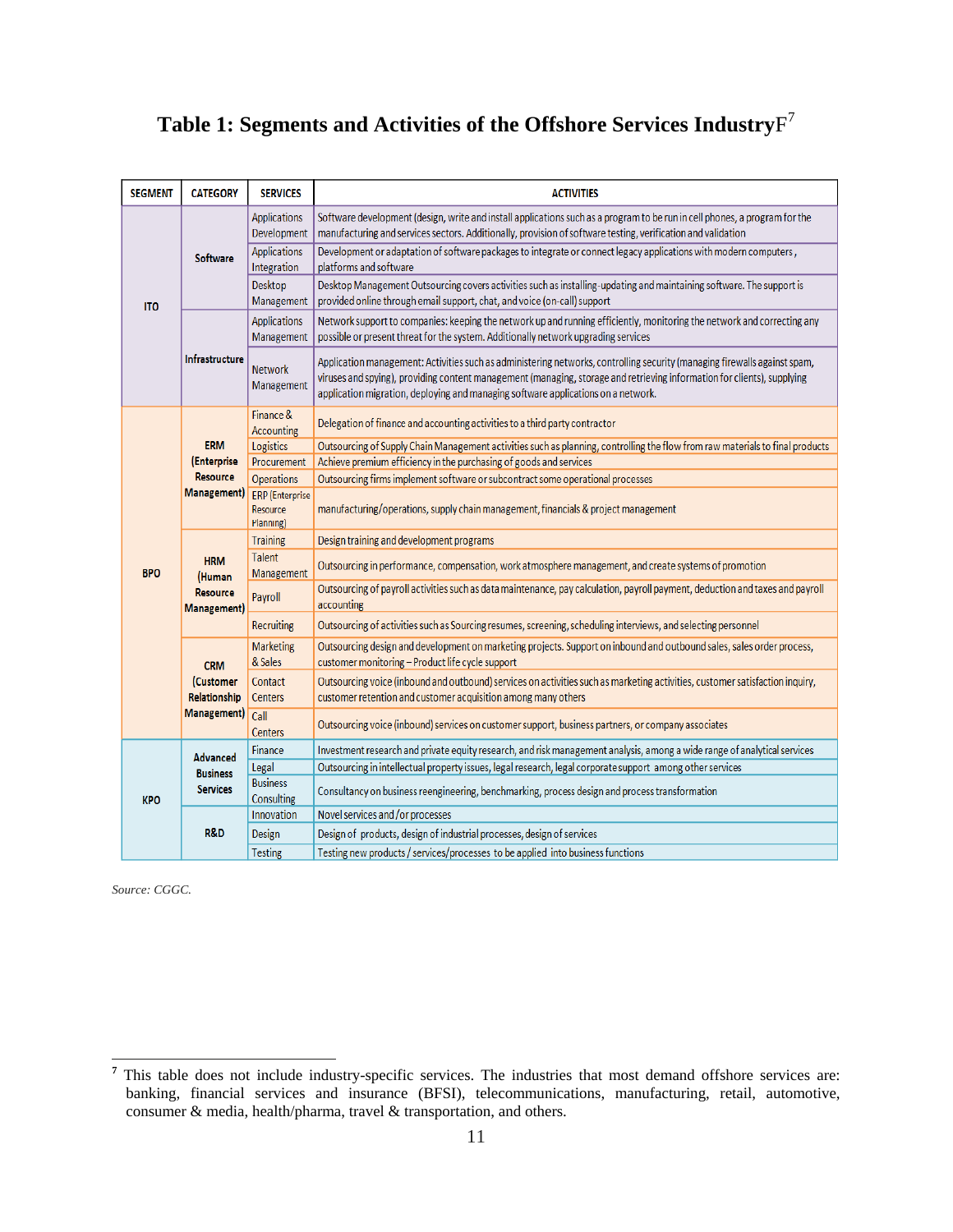### **III. Brief description of the emergence and evolution of the global offshore services industry and identification of recent trends**

**A.** *Emergence and evolution of the offshore services industry* 

The ICT revolution was the catalyst that led to the emergence of the offshore industry in the 1980s. As new transportation technologies fueled the global spread of supply chains in manufacturing, new ICT technologies allowed companies to fragment their production processes in a more efficient way. Underlying this evolution of the offshore services industry are two fundamental factors: (1) the relatively lower costs of delegating auxiliary tasks to third parties in developing countries; and (2) the ability of service providers in developing countries to sell services that are different, superior in quality, or more specialized than those found at home by the purchasing companies (Mulder et al., 2007).

Chronologically, three phases in the evolution of the offshore services industry can be identified. The first phase was led by US firms setting up centers in India to provide services for both their US and global operations. The second phase was marked by the emergence of the first generation of Indian entrepreneurs who gradually made the offshore services industry global, and who today represent about 40% of global market share. The latest phase has been the aggressive growth of the offshore services industry in new regions, such as the Philippines, Central and Eastern Europe, and Central and South America and the Caribbean.

In a parallel process, the scope of offshore services has also evolved. In the early stages, offshoring was limited to IT services. However, as companies became more comfortable with offshoring and provider capabilities improved, the services offered soon included business processes as well. Today, they have expanded further to activities that involve high levels of human capital and knowledge-intensive services.

This has resulted in important changes in the economic geography of the offshoring sector. Where low-cost advantage was one of the major determinants for allocating offshore services in the past, the higher up the value chain a service is, the less relevant this cost arbitrage becomes. Attributes such as people skills, training, language and business environment $F^8F$  $F^8F$  $F^8F$  take on a new significance (AT Kearney, 2007b). Advantages such as time-zone, cultural affinity and geographic proximity also become important factors for offshoring decisions. The new label of *nearshoring* has emerged to highlight the advantages of offshoring locations that are in closer

<span id="page-14-0"></span><sup>&</sup>lt;sup>8</sup> Business environment is a vector that includes country risk, quality of infrastructure, cultural adaptability and security of intellectual property (Mulder et al., 2007).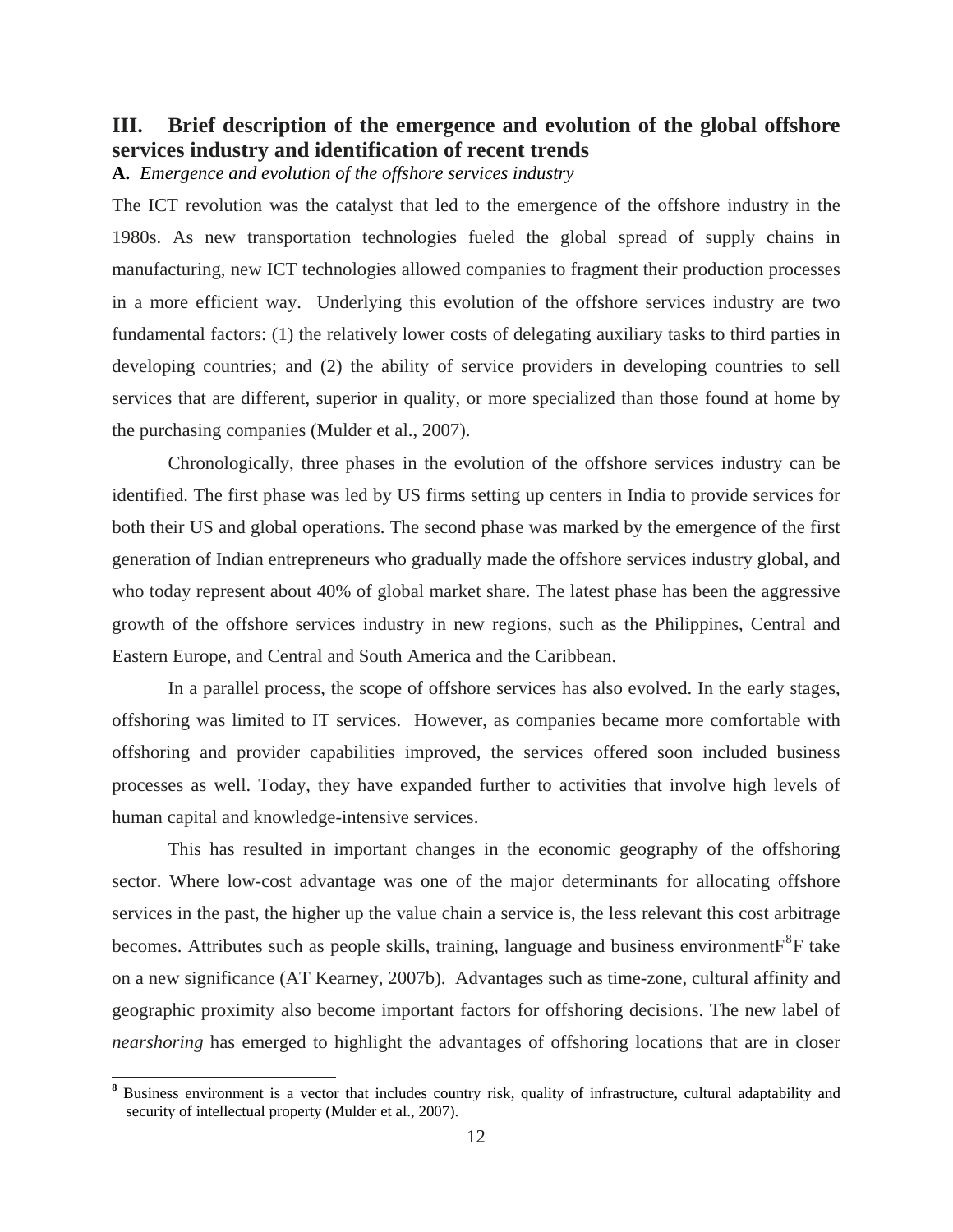proximity to major clients, with similar time zones and cultural affinities. This is an important factor in promoting Latin America as an ideal destination for offshoring services, as well as the continent's potential to provide the final timezone for 24 hour service for firms with operations in Eastern Europe, Malaysia and India.

### **B.** *The current state of the global offshore services industry*

The global offshore services industry is growing substantially. However, there is no consensus on how to collect data that corresponds to appropriate definitions of services in this industry (Sako, 2005). Measuring offshore services is not a simple task because official statistics do not provide accurate quantitative assessment (ECLAC, 2009; Sturgeon & Gereffi, forthcoming).

While the market estimates for this industry may vary because of the different methodologies adopted, there are a number of institutions that have published their estimates. XXTable [2X gives a list of estimates from private consulting firms, business associations and](#page-16-0)  [international organizations. These figures vary significantly due to the lack of official data.](#page-16-0)  [Generally, countries do not have data for these types of service exports and there are no specific](#page-16-0)  [trade codes to track this information. Additionally, companies have little incentive to disclose](#page-16-0)  [this information.](#page-16-0) 

Before assessing the estimates, two clarifications have to be made:

- 1. Outsourcing versus offshoring: Some organizations, such as Gartner, have measured the entire outsourcing industry; this refers to both domestic outsourcing and outsourcing internationally (offshoring). The numbers for outsourcing should generally be higher as it includes offshoring services. Another set of organizations such as the OECD, BCG, and NASSCOM-Everest have measured only the offshoring activities.
- 2. Activities included: This paper presents three types of industry segments: ITO, BPO and KPO. The estimates in the table may refer to one, two or all three segments. Some provide estimates for just the ITO and BPO segments (i.e., the McKinsey estimate), while other estimates include KPO activities under the BPO category. This is the case of the Gartner and BCG estimates. Generally, the KPO segment is the most difficult to quantify and it can be underrepresented since some of KPO activities may not be included.

This paper focuses specifically on offshore services; the estimates for this particular industry are from NASSCOM, Boston Consulting Group (BCG) and OECD, ranging from US\$ 101 to 157 billion in 2008.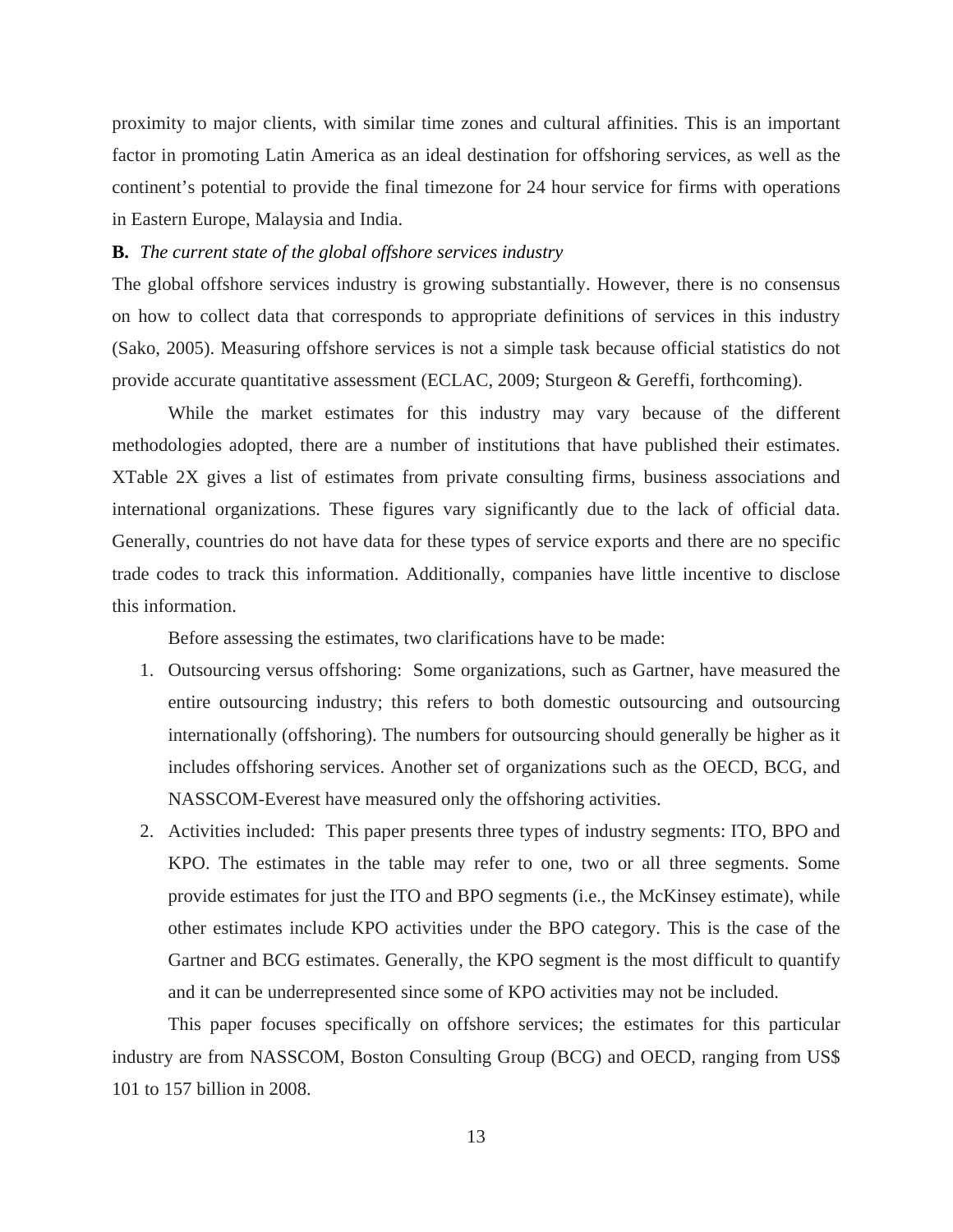| <b>Source</b>                                     |                                              |            | <b>Revenues (US\$ Billions)</b><br>Year |       |       |              |       |                                             |                                                                                                                                                                                                                                 |
|---------------------------------------------------|----------------------------------------------|------------|-----------------------------------------|-------|-------|--------------|-------|---------------------------------------------|---------------------------------------------------------------------------------------------------------------------------------------------------------------------------------------------------------------------------------|
|                                                   |                                              |            | 2005                                    | 2006  | 2007  | 2008         | 2009  | 2010                                        | <b>Comments</b>                                                                                                                                                                                                                 |
| <b>OECD</b> (2008)                                | Global offshore services<br>market           | 81.4       | 100.8                                   | 125.6 | 157.4 | 198.6        | 252.4 | Includes ITO-BPO<br>$\&$<br>KPO activities. |                                                                                                                                                                                                                                 |
| <b>NASSCOM</b><br>(2009)                          | Global offshore services<br>market           |            | 44.25                                   | 59    | 78.3  | 101          | 117.5 |                                             | Includes ITO-BPO<br>&<br>KPO activities."Derived<br>from a 40% share of<br>market from India."*                                                                                                                                 |
| BCG (2007)<br>Based on IDC                        | Global<br>offshore                           | <b>ITO</b> | 19.2                                    | 22.7  | 26.9  | 31.9         | 37.3  | 43.2                                        | BPO includes KPO.                                                                                                                                                                                                               |
| data                                              | services                                     | <b>BPO</b> | 27.4                                    | 42.3  | 65.1  | 100.3        | 154.5 | 238.1                                       |                                                                                                                                                                                                                                 |
|                                                   | market                                       | Total      | 46.6                                    | 65.0  | 92.0  | 132.2        | 191.8 | 281.3                                       |                                                                                                                                                                                                                                 |
| <b>GARTNER</b><br>(2009)                          | Global<br>outsourcing                        | <b>ITO</b> |                                         |       |       |              | 268   |                                             | BPO includes KPO.                                                                                                                                                                                                               |
|                                                   | and                                          | <b>BPO</b> |                                         |       |       |              | 156   |                                             |                                                                                                                                                                                                                                 |
|                                                   | offshoring<br>services<br>market             | Total      |                                         |       |       |              | 424   |                                             |                                                                                                                                                                                                                                 |
| <b>NASSCOM</b><br>and<br><b>EVEREST</b><br>(2008) | Global<br>offshoring<br><b>BPO</b><br>market | <b>BPO</b> |                                         |       |       | $26 -$<br>29 |       |                                             |                                                                                                                                                                                                                                 |
| McKinsey &<br>Company                             | Global<br><b>Offshoring</b>                  | <b>ITO</b> | $16.7-$<br>19.6                         |       |       |              |       |                                             | McKinsey calculates the<br>offshoring<br>market                                                                                                                                                                                 |
| (2006)                                            | <b>ITO-BPO</b><br>market                     | <b>BPO</b> | $9.8 -$<br>12.3                         |       |       |              |       |                                             | potential with a range.<br>They state<br>that<br>the                                                                                                                                                                            |
|                                                   |                                              | Total      | $26.5 -$<br>31.9                        |       |       |              |       |                                             | market has captured only<br>10% of its full potential.<br>ITO: 147-178 (captured<br>only<br>$11\%$ )<br>BPO: 122-154 (captured<br>only<br>8%)<br>From these estimates we<br>calculated<br>have<br>the<br>likely market in 2005. |
| A. T. Kearny<br>(2009)                            | Global<br>offshoring<br><b>BPO</b><br>market | <b>BPO</b> |                                         |       |       | 30           |       |                                             | 22% of the Global BPO<br>market is offshore                                                                                                                                                                                     |

### **Table 2: Global Offshore Services Market Size (Diverse Estimates)**

*Source: CGGC based on OECD 2008, NASSCOM 2009, Boston Consulting Group 2007, Gartner 2009, NASSCOM-Everest 2008, McKinsey & Company 2006, A.T. Kearney 2009.* 

<span id="page-16-0"></span>*\*Based on the reports from Boston Consulting Group (2007) and the Nasscom-Everest study in 2009. BCG estimated that the Indian market share was 46% in 2007, while the Nasscom-Everest estimate lies between 41% and 46% (Nasscom, 2008)*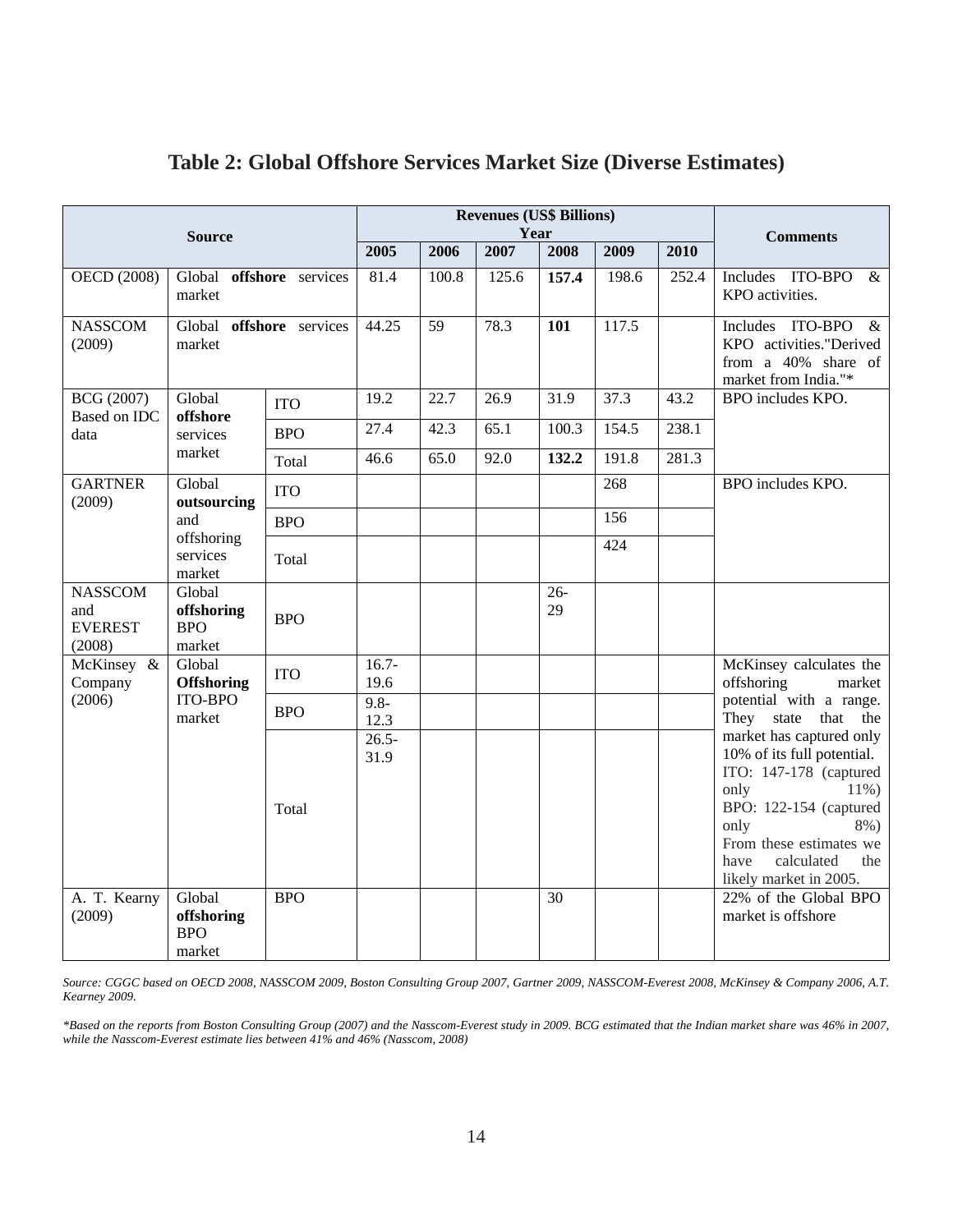According to OECD estimates, the global demand for offshore services will continue to expand, but growth will differ within each segment. It is estimated that the global demand for BPO services will grow at 25% between 2005 and 2010. ITO services are expected to increase at a similar pace (26%), but compared to BPO and KPO services, the relative contribution of ITO services is likely to fall to 15% in 2010 (OECD, 2008).

The KPO segment could reach \$31 billion by 2010. While still representing just 12% of total offshore services, this segment is clearly the most dynamic and current growth translates into a compound annual growth rate of 58% between 2005 and 2010 (OECD, 2008). Growth has been especially notable in innovation services (product development and R&D). During the 1980s, there were few companies providing innovation services, but since 1998 the number of service providers in this area has increased rapidly. By 2006, almost 40% of service firms provided some kind of innovation services, while in 1[9](#page-17-0)98 the percentage was  $15\%$ .  $F^9F$ 

KPO services are characterized by the lack of standard solutions to solve problems, and services are highly specialized according to the client's needs. This makes the KPO segment quite rigorous in terms of strong analytical and technical skills. In addition, it is vital to have indepth knowledge and information about client firms. These clients operate in a highly competitive environment that requires increased adaptability and speed to move new products to market. Knowledge workers thus become the main source for creating value; the focus of business strategies is to gain access to this talented workforce (Sen & Shiel, 2006). The growth in KPO services can largely be attributed to the high levels of skills in the workforce as developing countries come on line (Gereffi & Fernandez-Stark, 2008).

Looking ahead, there are some clear trends indicating how companies may decide to offshore their business functions in the future.

• First, the growth in the offshoring of R&D services that began in recent years will continue to strengthen. Countries around the world are focusing attention on developing viable "national innovations systems" in order to attract investments in these areas and to ensure their roles as innovation leaders. Efforts include tax relief, promoting relationships with local universities, research grants, and state of the art infrastructure (Kao, 2009).

<span id="page-17-0"></span><sup>&</sup>lt;sup>9</sup> This information is based on a survey conducted by Offshoring Research Network (ORN) from Duke University where 800 companies from Australia, Belgium/France, Germany, Italy,Netherlands, Spain, U.S., U.K., and Scandinavia were interviewed.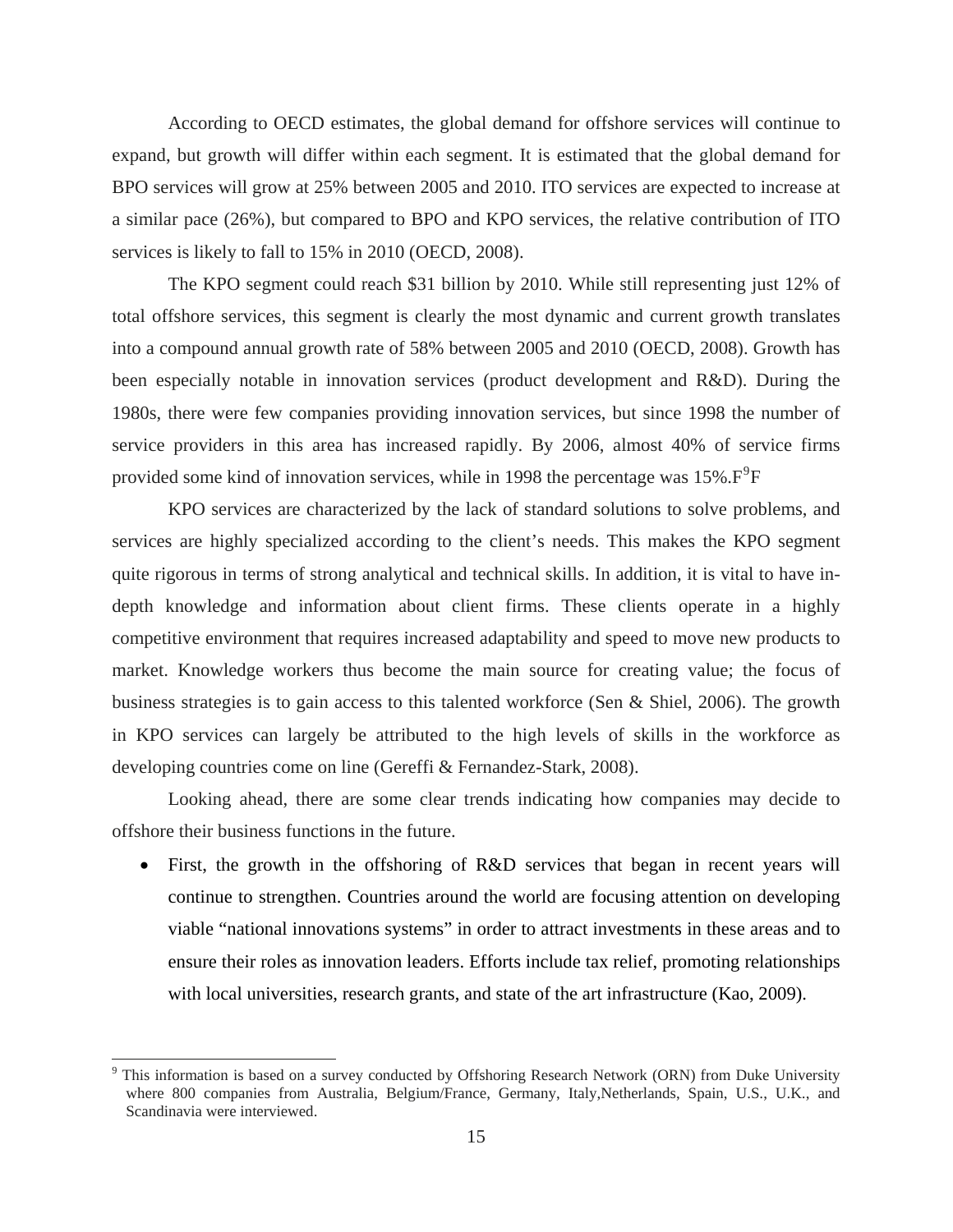- Second, smaller firms are emerging as the most important players in KPO services, while larger firms are focused on highly standardized or commoditized functions of ITO and BPO (Lewin & Cuoto, 2007).
- Third, there has been a trend toward "offshoring the offshorers". Existing offshore providers, particularly the Indian firms, have begun to search for additional locations around the world. This is due in part to increasing wages in India, but also to the need to provide 24 hour a day service provision for their clients (Dolan, 2006).
- Fourth, captive centers are being sold to outsourcing companies. These include Citigroup´s sale of its Indian operation with 10,000 employees to Genpact (previously the ITO and BPO captive offshore center for General Electric) for \$700 million, and Unilever´s sale of its financial services operations in Latin America to Capgemini (Overby, 2008).
- Finally, more companies are adopting offshoring as part of their global strategy (Lewin & Heijmen, 2008). Successful offshoring companies "base their strategies on building a global delivery model rather than offshoring per se" (AT Kearney, 2007b, p. 12). In other words, when planning for the future, top companies make decisions based on their entire enterprise rather than simply choosing the next offshore destination. They determine which activities could be relocated during the next decade, and design a footprint today that takes into account the needs of tomorrow.
- **C.** *Best Practices from three leading offshore services countries: India, Ireland, and Central and Eastern Europe*

### **1. India**

India has emerged as the leading country in offshore services. The size of its offshore services industry is estimated to reach US \$47 billion in 2009 and total employment was more than 2.2 million in 2008, with indirect job creation of about 8 million (NASSCOM, 2009). Its success has been attributed to a number of factors, including: low labor costs, strong technical skills, English language affinity, vendor maturity and supporting government policies (AT Kearney, 2007b).

While India's large, educated workforce underlies the country's success in the industry (Dossani & Kenney, 2007), a series of government policies that began in the late 1980s enabled firms to tap into this resource. At the heart of these policies was a shift from protectionism to a more open economy between 1990 and 1995, with a focus on reducing both import and export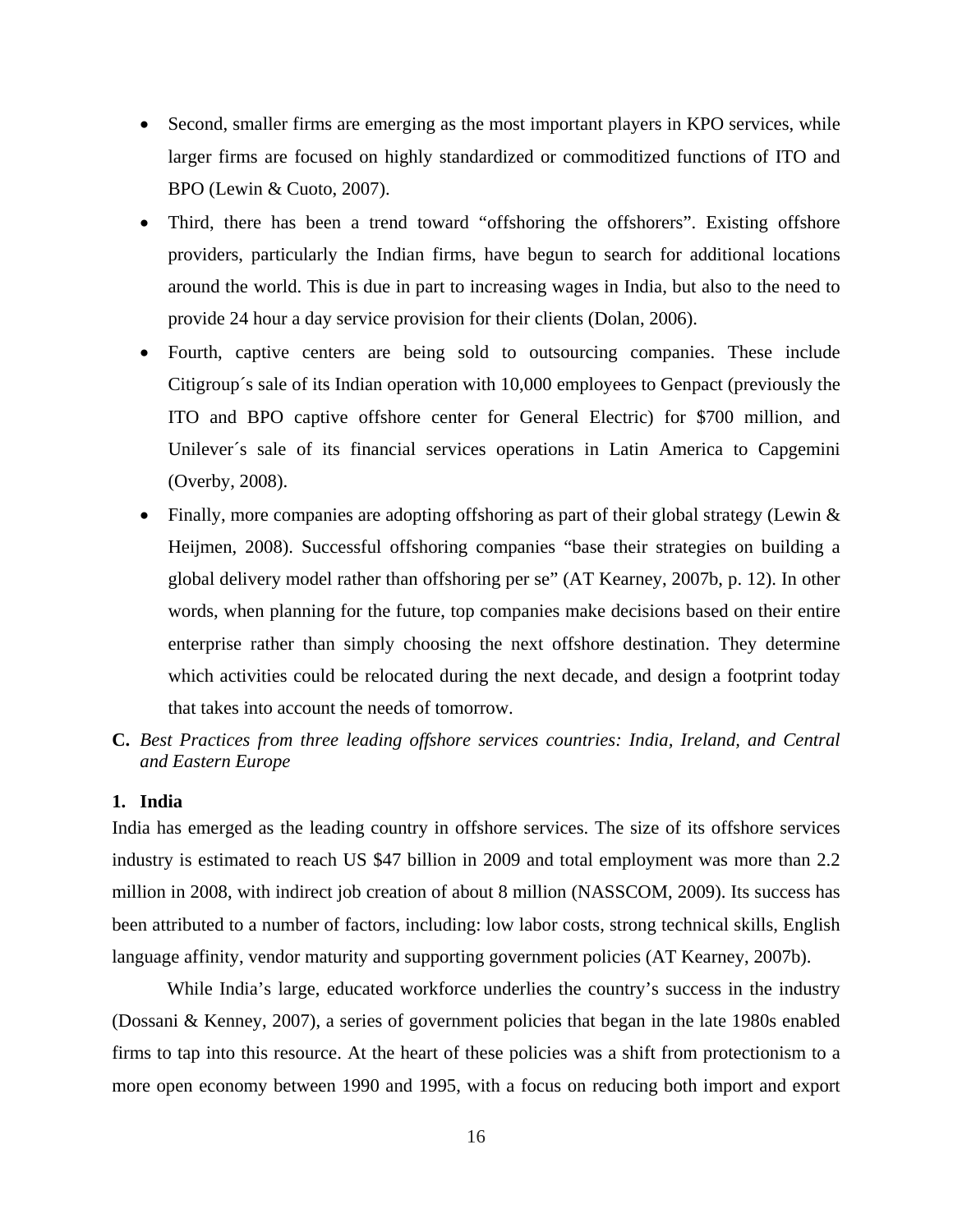duties on software and hardware. In 1993, the government exempted software revenues from income tax (Athreye, 2005). These measures significantly improved conditions for foreign direct investment (Mullan et al., 2008b). In the early stages of the industry's development, the government also paid particular attention to the establishment of Software and Technology Parks and their supporting infrastructure. With a large educated workforce, infrastructure and ITfriendly economic policies, India thus became a very good place to base IT operations.

While the government focused on attracting foreign direct investment, significant attention was also given to the development of local capabilities, including quality certifications that helped to build the credibility of local firms (Athreye, 2005, p. 403). These firms benefitted from the business relationships of Indian expatriates that returned home after working abroad, which helped them to win contracts with foreign firms. In addition, as local firms came to be seen as attractive places to work, the country was able to capitalize on spillover effects generated by the foreign multinationals operating in the country (Dossani, 2005). They garnered a wide range of skills beyond programming, such as quality assurance and project scheduling (Parthasarathy & Aoyama, 2006). Among the most important firms that emerged during this period were Tata Consultancy Services, Infosys and Wipro.

The first mover advantage and the "learning by doing" trajectory followed by Indian companies positioned them well to offer BPO services after 2001, when the bursting of the Internet bubble highlighted the importance of diversification into new sectors. The subsequent growth in the BPO that followed was largely due to the actions of private firms. Despite the 2006 amendments to the Information Technology Act of 2000, which brought India's data protection closer to European Union and US standards, India's data protection system continues to receive negative press and it is often cited as a reason that BPO in India has still not reached its true potential.

More recently, multinational enterprises have begun to relocate R&D activities to India and the KPO segment is fast becoming an important source of employment (Mullan et al., 2008b). In 2005, India completed its ten-year transition period to bring all of its legislation and policies in line with the World Trade Organization's Trade Related Aspects of Intellectual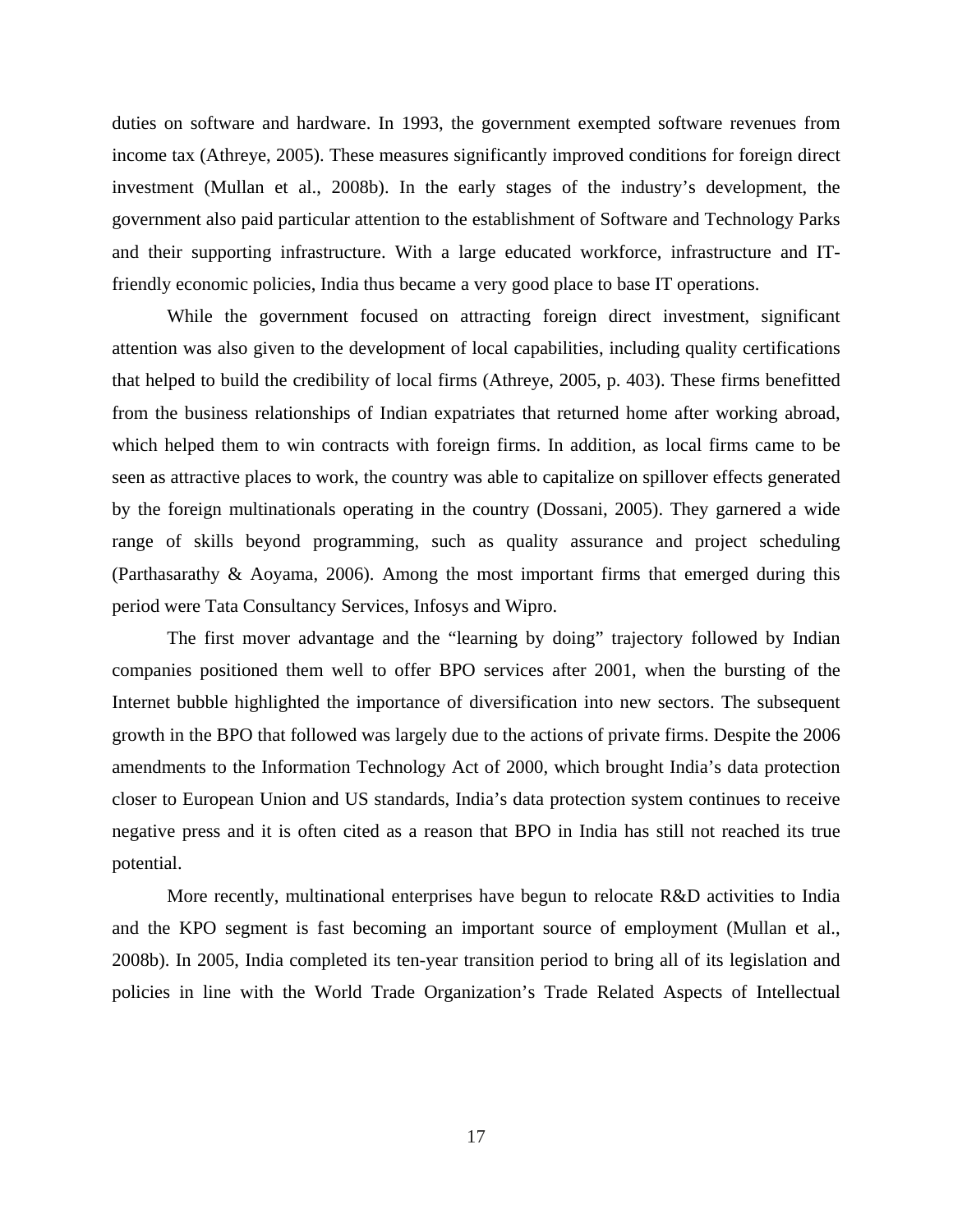Property Rights (TRIPS) agreement. While this topic requires further research, this agreement probably was fundamental in promoting the growth of the KPO segment in India. $F^{10}F$  $F^{10}F$  $F^{10}F$ 

### **2. Ireland**

 $\overline{a}$ 

Ireland, like India, was one of the first countries to move into the service offshore services industry. Initially focused on IT offshoring, Ireland has now emerged as a leader in KPO services. Ireland owes its success to a number of factors, including: its strategic location as a platform for the European market; a multilingual, educated workforce; and, most importantly, foreign direct investment and corporate tax policies that made the country a particularly good place to do business.

 In 1994, the Industrial Development Agency (IDA) began an aggressive drive to improve the foreign direct investment and telecommunications infrastructure within the country under the leadership of the newly formed IDA Ireland (Breznitz, 2007). This campaign, combined with the lowest corporate tax rates in Europe (12.5% compared to 15% in Bulgaria and 18% in Hungary), and low social security contributions (10.25%), quickly yielded results (ICT Ireland, 2007). By 1998, foreign direct investment (FDI) had reached close to \$10 billion, and by 2002, it was up to \$30 billion (UNCTAD, 2009) as US multinational corporations in the IT sector, such as IBM, Lotus, Microsoft and Oracle, used Ireland as a less expensive platform from which to access the European market.

 Due to Ireland's relatively small population, the competitive cost advantage of laborintensive IT services quickly eroded and the industry's growth peaked in 2000. As these services were shipped to Asian countries, IT firms began to take on more knowledge-intensive projects, moving up the value chain into R&D based services (Yavuz, 2007). As a member of the European Union, Irish intellectual property protection policies have been upgraded at the same rate as those of its client countries, thus providing Ireland with a competitive advantage in these higher value sectors. After a short-lived attempt to move into BPO services, Ireland has focused its attention on becoming a center for KPO, particularly in the IT and financial services sectors (Grimes & White, 2005).

 The government currently offers R&D subsidies to foreign companies setting up new operations in Ireland. These subsidies include both feasibility and training funds in addition to a

<span id="page-20-0"></span><sup>&</sup>lt;sup>10</sup> This progress has been identified specifically for the evolution of the Indian pharmaceutical sector since 2005 (Linton & Corrado, 2007).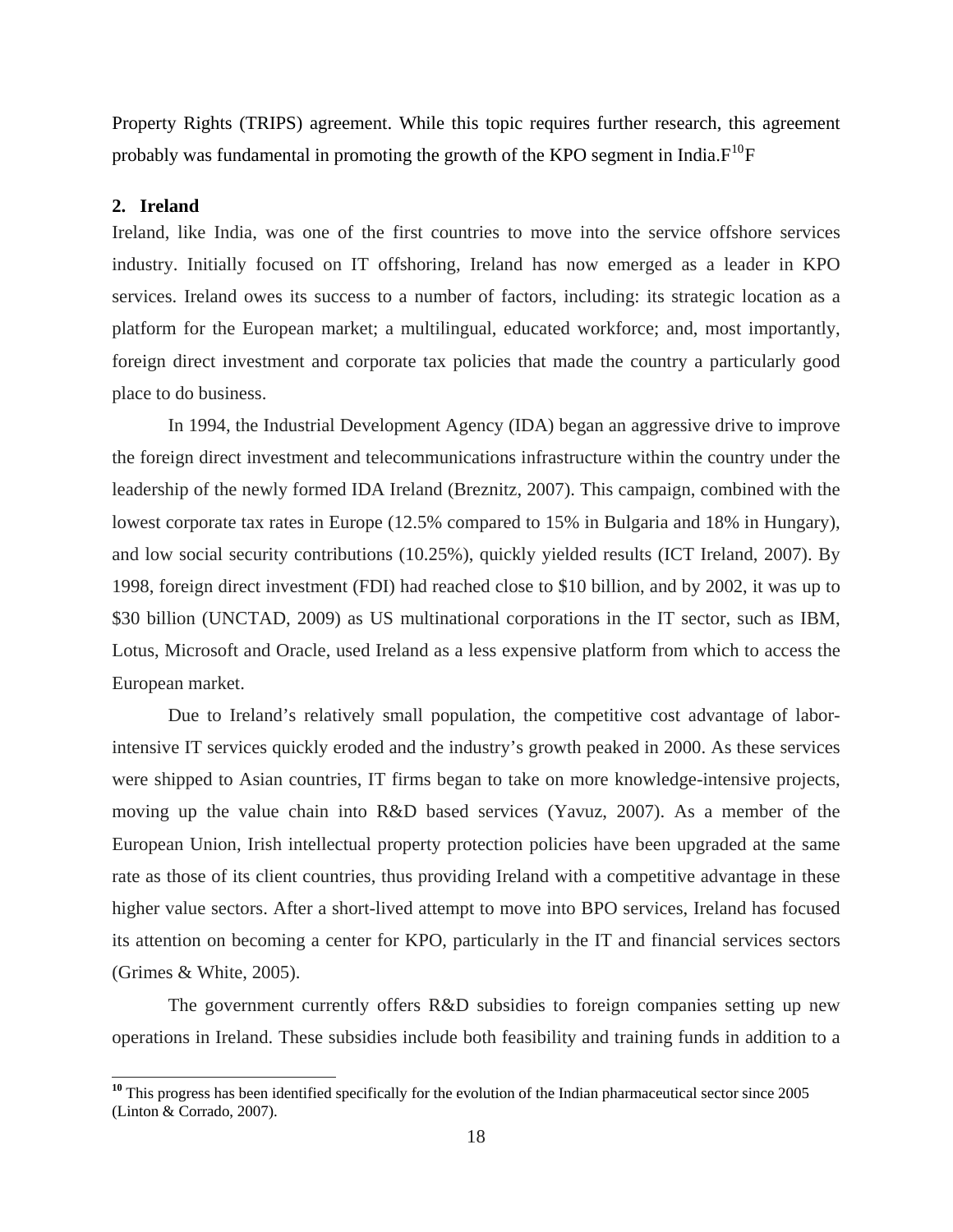substantial proportion of the cost to develop R&D centers from startups to full-fledged operations (IDA Ireland, 2009). It also fosters close relationships between foreign companies and local universities, research centers and technology institutes.

#### **3. Eastern Europe**

 $\overline{a}$ 

Eastern Europe $F^{11}F$  $F^{11}F$  $F^{11}F$  is also becoming an attractive destination for nearshoring BPO and KPO services for advanced European nations. A key factor in the emergence of Eastern Europe as an important offshoring destination was ascension to the European Union between 1991 and 2007. Not only did this result in a decline in costs of trade with principal trading partners, Germany and Austria (Meyer, 2006), but it also required significant institutional alignment with respect to legal systems, intellectual property rights, tax policies and contract enforcement. Progress in these segments, together with key factors such as cultural affinity, language similarities and lower labor costs, made it more attractive for firms in Europe to both invest in and source from Eastern Europe (Kaminski, 2001).

 Of particular interest is the complementary nature of the offshore services industry in Eastern Europe. As can be seen in the figure below, different countries have focused on developing competitive advantages in distinct sectors. For example, Slovakia has specialized in business and management consultancy activities, Lithuania in market research and Latvia in legal activities (Alajääskö, 2007). According to the latest report of Global Services magazine (2009) on emerging European markets, specialization is key; financial processes are conducted mainly in cities such as Krakow, Bratislava or Budapest and implementation of complex applications is driven by Russia and Poland.

<span id="page-21-0"></span>**<sup>11</sup>** The countries that make up this region are: Albania, Belarus, Bosnia and Herzegovina, Bulgaria, Croatia, Czech Republic, Estonia, Hungary, Latvia, Lithuania, Republic of Macedonia, Moldova, Poland, Romania, Russia, Serbia, Montenegro, Slovakia, Slovenia and Ukraine.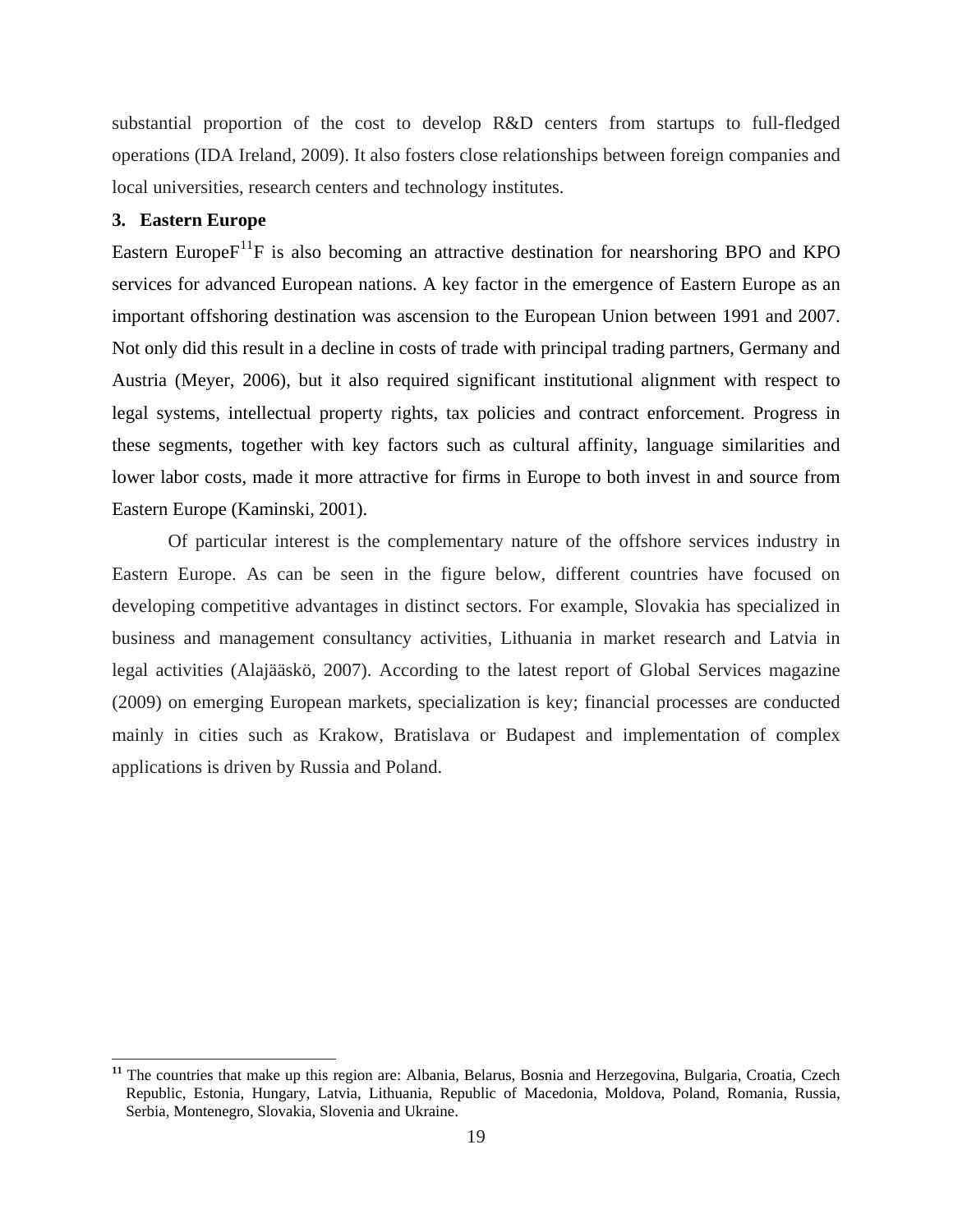### **Figure 3: Selected Business Service Exports as Share of Turnover to the EU 2004**



*Source: CGGC based on (Alajääskö, 2007). Turnover: Total market sales of services supplied to third parties.* 

Although participation in the EU requires a higher level of cooperation in regional policy, these country specializations do not appear to be driven by a cooperative industrial policy. They are more likely the result of country readiness to capture the gains from foreign direct investment through sufficient human capital resources and socio-economic stability. Nonetheless, the result has been to provide a region within similar time zones that can provide a comprehensive range of high quality business services.

### **D.** *Challenges and opportunities of the offshore services industry amid the global economic crisis*

It is perhaps too soon to evaluate the real impact of the economic crisis in this industry. Some countries or activities have shown a slowdown as companies freeze their investments, while others have seen greater demand for their services as buyers are looking to lower their costs in order to remain competitive.

According to the Duke University Offshoring Research Network (ORN) findings, despite the global economic crisis, companies are continuing to implement their plans for offshoring some of their functions and may even be accelerating such strategies (Lewin et al., 2009). Major drivers cited include: the increased importance of labor cost savings; greater efficiencies by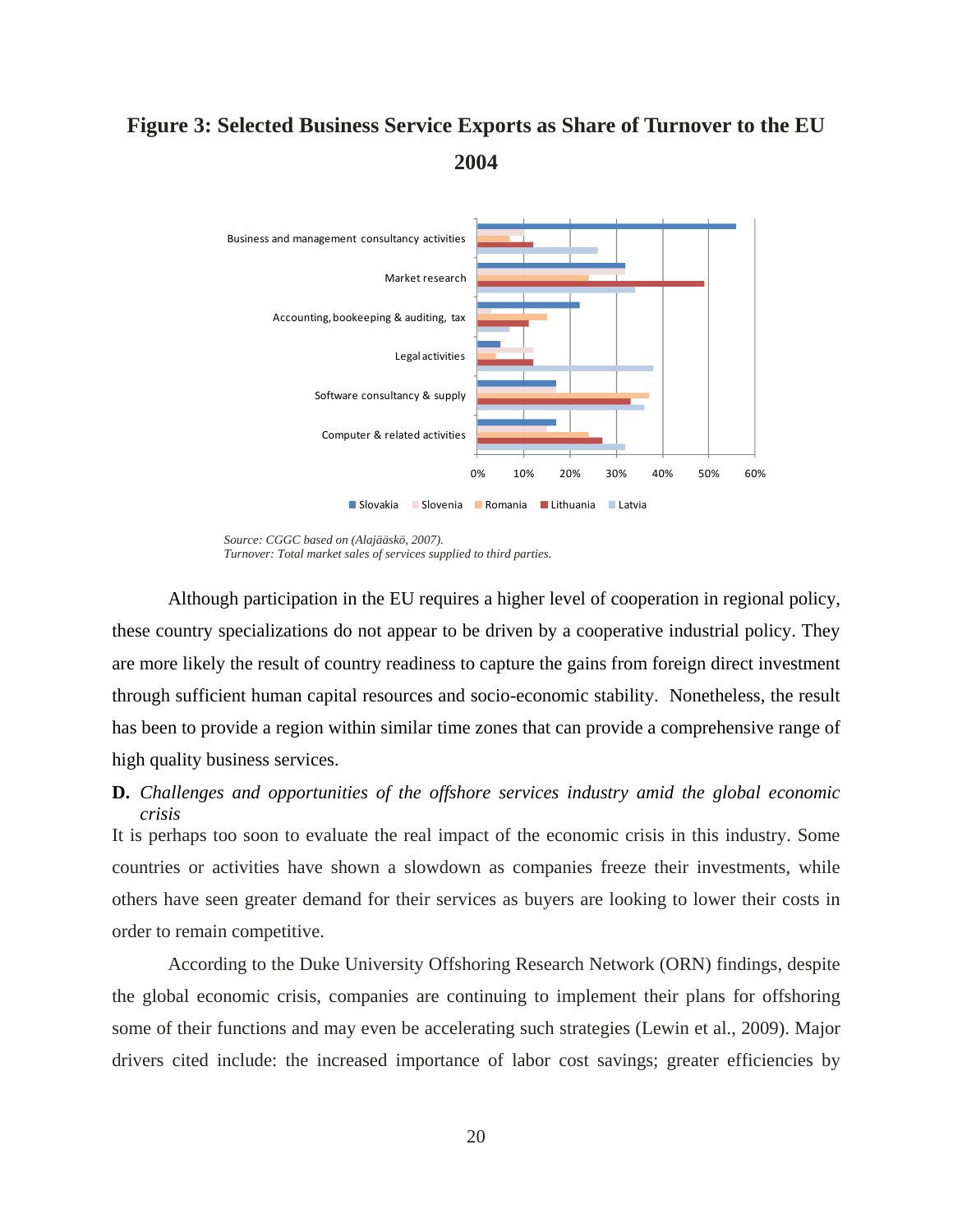redefining business processes; and improved organizational capabilities for managing offshoring strategies. This particularly favors the ITO and BPO segments.

The ORN Survey also found that there has been a slight decline in the importance of qualified human resources. This reduced interest in offshore talent can be explained by increased unemployment in the advanced economies, fueled by the economic crisis, which has made it more feasible to find this talent domestically. This provides some challenges for KPO services, but the extent of the impact will depend on the market segment and whether the client's strategy favors increased speed in bringing new products to market (Andrews, 2008).

Gartner, a specialized consulting firm, has also analyzed the industry during this economic crisis. Their finding highlights an increased demand for ITO services. The report cautions that "driven by a business crisis, a number of outsourcing decisions will be made in haste and be too narrowly focused on cost to deliver real business advantage over the long term" (Tan et al., 2009, p. 5).

The most recent Everest (2009b) report on global offshoring shows signs of industry stabilization. This is mainly due to the boost in financial service transactions, which increased by 25% compared to the first quarter of 2009. The report also shows more activities in Latin America. During the second quarter of 2009, eight new delivery centers were established, compared to only four during the first quarter of 2009.

### **IV. Opportunities for Latin America and the Caribbean in the Offshore Services Industry**

### **A.** *Latin America: emerging location with high potential for development*

Latin America has been identified as one of the locations with the highest potential for development in the offshoring sector. According to the 2009 AT Kearney Global Services Location Index, eight Latin American countries, including Argentina, Brazil, Chile, Costa Rica and Mexico, are among the top 50 most competitive international locations for offshoring services (AT Kearney, 2009b). Other countries such as Colombia, Guatemala, Peru and Uruguay have been identified as important "countries to watch" (Gartner, 2009). This is the result of a combination of favorable factors, including: improved economic and political stability, cost structure, availability of qualified human resources, and government support (see [XTable 3X](#page-24-0)).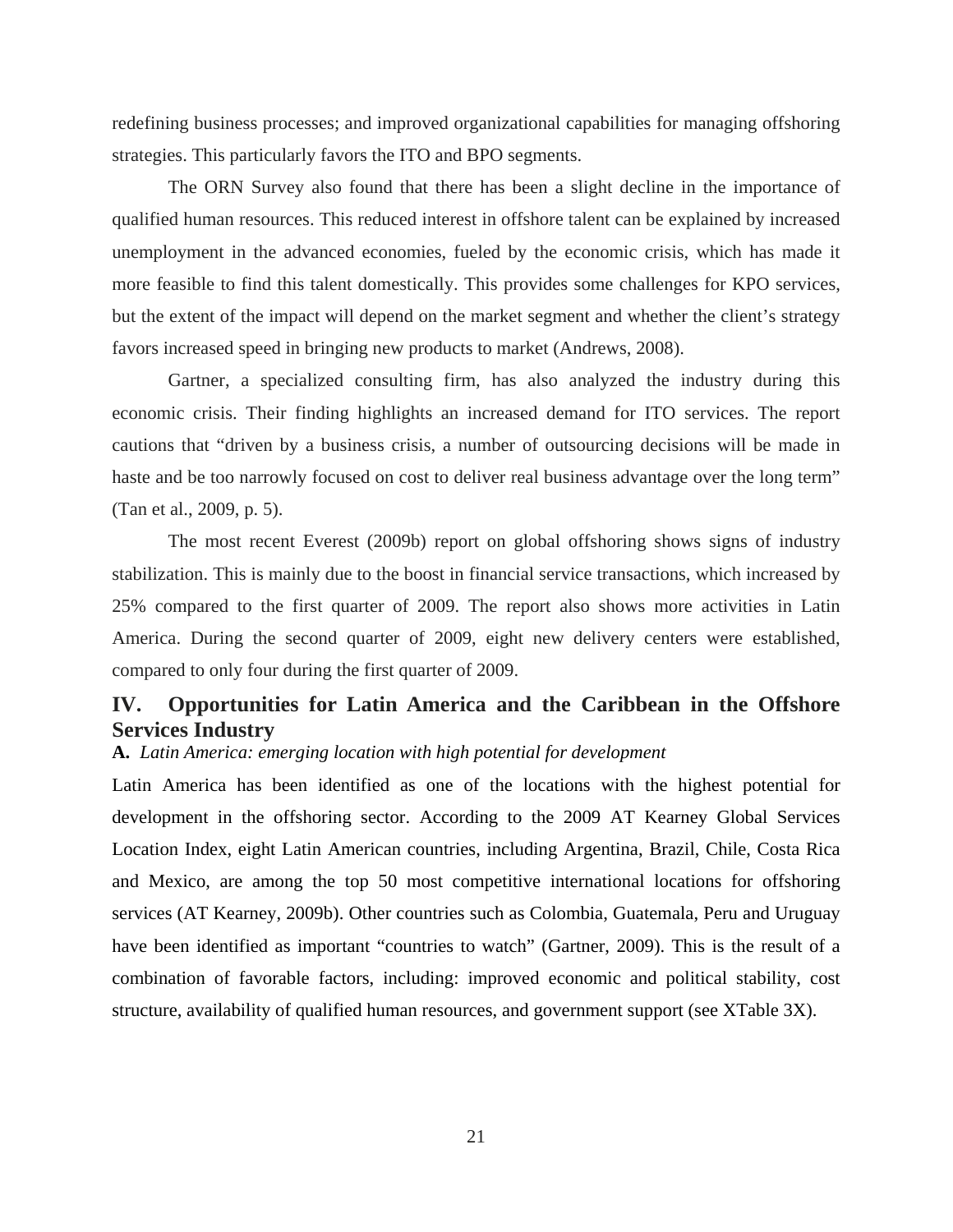| Factors/<br><b>Countries</b>                                                     | <b>Argentina</b>                                                                                                                                                               | <b>Brazil</b>                                                                                                                                                                                                                 | <b>Chile</b>                                                                                                                                          | <b>Mexico</b>                                                                                                                                                                                                                          | Colombia                                                                                                                                                                                                                                      | <b>Costa Rica</b>                                                                                                                                                                                                                           |
|----------------------------------------------------------------------------------|--------------------------------------------------------------------------------------------------------------------------------------------------------------------------------|-------------------------------------------------------------------------------------------------------------------------------------------------------------------------------------------------------------------------------|-------------------------------------------------------------------------------------------------------------------------------------------------------|----------------------------------------------------------------------------------------------------------------------------------------------------------------------------------------------------------------------------------------|-----------------------------------------------------------------------------------------------------------------------------------------------------------------------------------------------------------------------------------------------|---------------------------------------------------------------------------------------------------------------------------------------------------------------------------------------------------------------------------------------------|
| Cost                                                                             |                                                                                                                                                                                |                                                                                                                                                                                                                               |                                                                                                                                                       |                                                                                                                                                                                                                                        |                                                                                                                                                                                                                                               |                                                                                                                                                                                                                                             |
| <b>Political</b><br>and<br>economic scenario                                     |                                                                                                                                                                                |                                                                                                                                                                                                                               |                                                                                                                                                       |                                                                                                                                                                                                                                        |                                                                                                                                                                                                                                               |                                                                                                                                                                                                                                             |
| Government<br>incentives to support<br><b>IT-related activities</b>              |                                                                                                                                                                                |                                                                                                                                                                                                                               |                                                                                                                                                       |                                                                                                                                                                                                                                        |                                                                                                                                                                                                                                               |                                                                                                                                                                                                                                             |
| <b>Cultural</b><br>Compatibility                                                 |                                                                                                                                                                                |                                                                                                                                                                                                                               |                                                                                                                                                       |                                                                                                                                                                                                                                        |                                                                                                                                                                                                                                               |                                                                                                                                                                                                                                             |
| Language                                                                         |                                                                                                                                                                                |                                                                                                                                                                                                                               |                                                                                                                                                       |                                                                                                                                                                                                                                        |                                                                                                                                                                                                                                               |                                                                                                                                                                                                                                             |
| <b>Education</b><br>system<br>(availability<br><b>of</b><br>skilled labor force) |                                                                                                                                                                                |                                                                                                                                                                                                                               |                                                                                                                                                       |                                                                                                                                                                                                                                        |                                                                                                                                                                                                                                               |                                                                                                                                                                                                                                             |
| <b>Total attractiveness</b>                                                      |                                                                                                                                                                                |                                                                                                                                                                                                                               |                                                                                                                                                       |                                                                                                                                                                                                                                        |                                                                                                                                                                                                                                               |                                                                                                                                                                                                                                             |
| <b>Key highlights</b><br>Source: CGGC based on (AT Kearney, 2007a).              | Lowest<br>for<br>wages<br>skilled in the<br>region.<br>Political and<br>economic<br>stability for<br>a relatively<br>time<br>short<br>compared to<br>neighboring<br>countries. | Significantly<br>outnumbers<br>country peers<br>in call center<br>and<br><b>ITO</b><br>industries,<br>though it has<br>strong<br>a<br>domestic<br>focus.<br>Limited<br>number<br>of<br>English<br>and<br>Spanish<br>speakers. | Remarkable<br>stability<br>of<br>political and<br>business<br>environment<br>Limited<br>availability<br>of<br>professional<br>s fluent in<br>English. | Closest<br>to<br>the United<br>States.<br><b>Most</b><br>developed<br>market for<br>BPO in the<br>region,<br>especially<br>in finance<br>and<br>accounting.<br>Key costs<br>(salary, real<br>estate) are<br>higher than<br>most peers. | Stable<br>economy<br>with<br>available<br>labor.<br>Reputation<br>impact:<br>although<br>crime rates<br>in<br>Bogota<br>lower<br>are<br>than in Sao<br>Paulo,<br>the<br>country's<br>reputation<br>reduces the<br>inflow<br>of<br>investment. | Very<br>good<br>bilingual skills.<br>Strong presence<br>of<br>large<br>international<br>(captive)<br>service centers<br>and vendors.<br>Limited<br>workforce<br>availability<br>given<br>population size<br>and<br>potential<br>saturation. |
| Notes:                                                                           |                                                                                                                                                                                |                                                                                                                                                                                                                               | $\operatorname{Good}$                                                                                                                                 |                                                                                                                                                                                                                                        |                                                                                                                                                                                                                                               |                                                                                                                                                                                                                                             |
| Excellent                                                                        |                                                                                                                                                                                | Very good                                                                                                                                                                                                                     |                                                                                                                                                       |                                                                                                                                                                                                                                        | Fair                                                                                                                                                                                                                                          | Poor                                                                                                                                                                                                                                        |

### **Table 3: Factors of Attraction for Latin American Offshoring Locations**

<span id="page-24-0"></span>22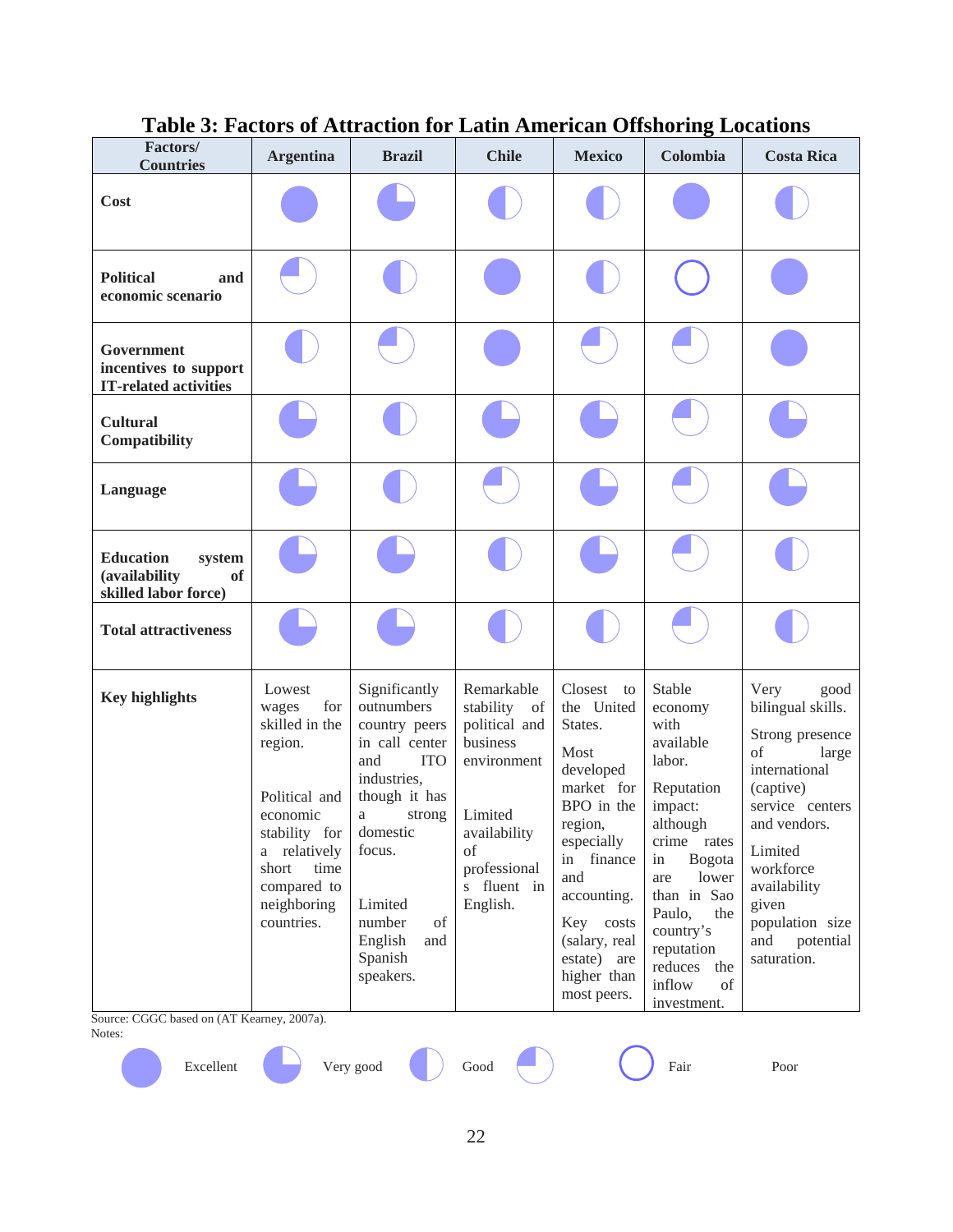During the past decade, Latin America's participation in the offshore services market has gradual ly increased. This growth has been driven by the increasing number of foreign direct investment projects established on the continent. Between 2003 and 2009, 5% of all global offshoring projects in BPO and KPO were set up in Latin America (OCO Global & fDi markets, 2009).

As noted previously, Eastern Europe has emerged as one of the most active regions for the offs hore services industry in the last decade, attracting 10% of the FDI projects in the last seven years (OCO Global & fDi markets, 2009). However, the past two years have shown a slowdown in the number of new projects established there. Meanwhile, there has been an increase in activity in Latin America, which has doubled the number of projects in the same period (OCO Global & fDi markets, 2009). This upward trend has continued in 2009, despite the impact of the economic crisis (Everest Research Institute, 2009a). Since the Eastern Europe market may be close to maturity, this provides Latin America with an important opportunity to develop complementary global service offerings at a relatively low cost.

#### **B.** *Characterizing the offshore services industry in Latin America*

Latin America is a heterogeneous set of countries, each with competitive advantages in different areas. However, despite the region's diverse levels of development in the offshore services industry, the countries can be grouped into four broad categories: 1. countries with large internal markets, such as Brazil and Mexico; 2. South American Spanish-speaking countries; 3. Central American countries and the Dominican Republic; and 4. English-speaking Caribbean countries (ECLAC, 2009). A description of the range of offshore services and the identification of the main suppliers is discussed below for each of these categories.

### **o 1. Countries with large internal markets: Brazil and Mexic**

The development of offshore services in Latin America began in Brazil and Mexico in the late 1990s in the IT sector. According to recent estimates, in 2007 the export of offshore services (ITO –BPO) from Mexico was valued at US\$ 1.3 billion (Business News America, 2009) and Brazil reached US\$ 800,000 in the same year (KPMG International, 2008). Between 2003 and 2009, approximately half of the BPO and KPO projects established in Latin America were set up in Brazil and Mexico, including the arrival of the leading Indian service firms TCS (2003), Infosys  $(2008)$  and Wipro  $(2006)$  (See XTable 5X). The rapid growth of the industry in these [two Latin American giants can largely be attributed to three factors: the presence of](#page-34-0)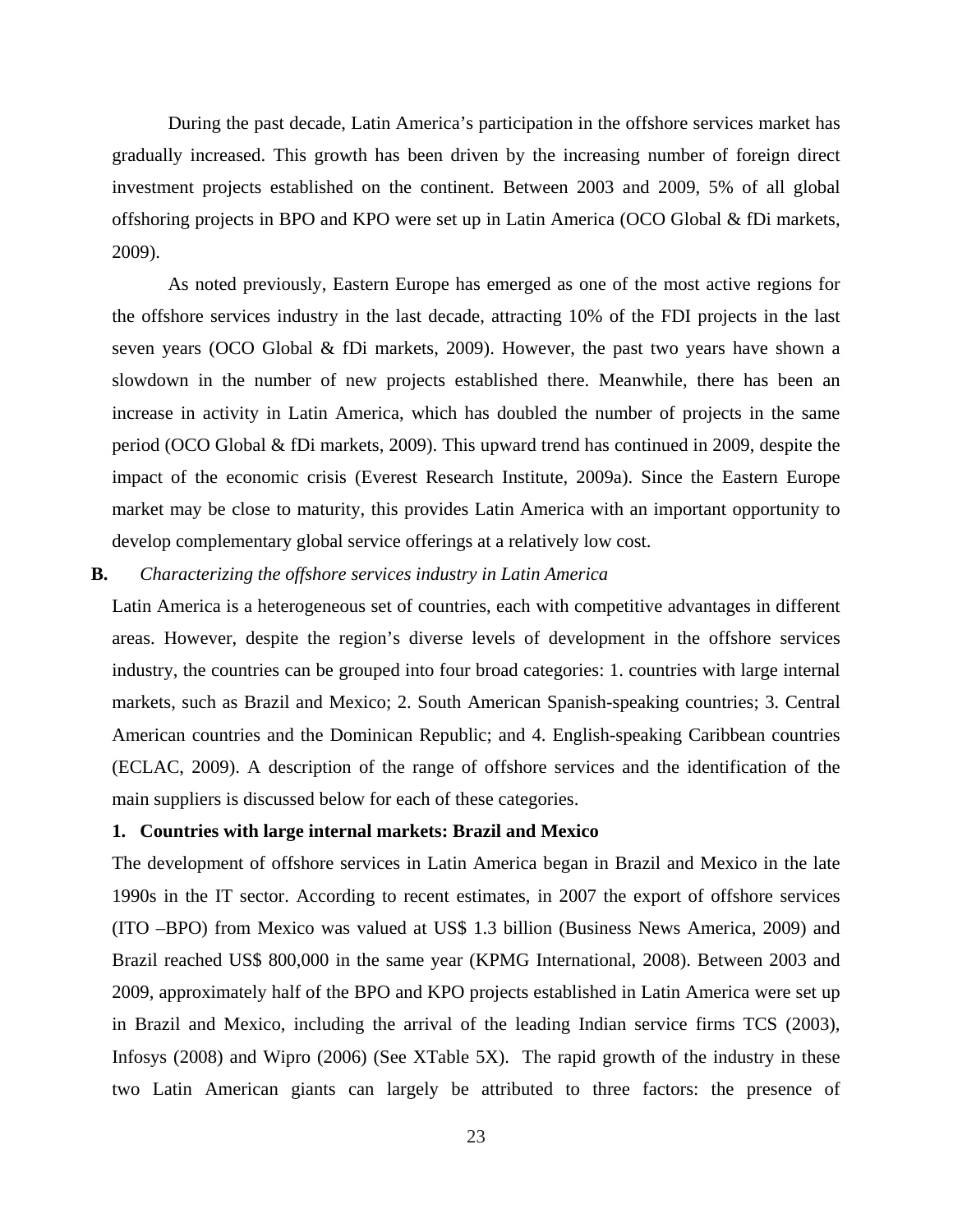[manufacturing and electronics production offshoring in the 1990s; their large domestic](#page-34-0)  markets: $F^{12}F$  and their geographic proximity to the United States (especially for Mexico).

[At the end of the 1990s with the relocation of manufacturing industries to C](#page-26-0)hina, importa nt hardware companies with a presence in Brazil and Mexico, such as IBM, HP and EDS (Mullan et al., 2008a), began to transform their manufacturing plants into service centers, taking advantage of the available infrastructure and qualified human resources. These companies significantly expanded their service operations during the last ten years and serve both the international and domestic markets from these centers. $F^{13}F$  $F^{13}F$  $F^{13}F$ 

This transition was accompanied by the arrival of large North American and European ITO and BPO suppliers that began to explore locations close to the U.S. market. $F^{14}F$  $F^{14}F$  $F^{14}F$  They installed low value-added service centers, such as transaction processing and data entry facilities. This was followed in the current decade by the arrival of the Indian firms looking to take advantage of both nearshoring opportunities to serve their US clients as well as to tap into Brazil and Mexico's large internal markets. Today, the majority of the world's leading ITO and BPO suppliers own operations in these two countries (see X[Table 4X](#page-32-0) and [XTable 5](#page-34-0)X) (CGGC, forthcoming)

Brazil and Mexico have also developed large indigenous firms that grew up supplying the domest ic markets. As foreign firms arrived, the increased competition led to a consolidation and capability upgrading of the surviving local suppliers (Veloso et al., 2004). In turn, this enabled them to begin to compete internationally as well. $F^{15}F$  $F^{15}F$  $F^{15}F$  Four of the top five Latin American offshorers - CPM Braxis, Softek, Neoris and Politec - are Brazilian and Mexican (See X[Table](#page-35-0)  [6X](#page-35-0)). Other important firms include Hildebrando in Mexico and Ci&T, Tivit and Stefanini in Brazil.

### **situation in South American Spanish-speaking countries**F16F **2. The**

The offshore services industry in these countries began after the year 2000, and its development has been disparate and driven to a large extent by the arrival of foreign firms, rather than the

<span id="page-26-0"></span><sup>12</sup> Together, these two countries account for over 50% of the population of Latin America.

<span id="page-26-1"></span><sup>13</sup> IBM Brazil employees 9,000 people today (See Table 4). HP Brazil services many of the large multinational firms in Brazil, including Michelin, Unilever and Nestle, in addition to large Brazilian firms (Mullan et al., 2008b)

<span id="page-26-2"></span><sup>14</sup> See Table 4 for further details about the specific installation dates and activities of firms establishing operations in Latin America. These firms include EDS, Teleperformance, Sitel, Convergys and CapGemini, amongst others.

<span id="page-26-3"></span><sup>15</sup> For example, Softtek began to export services in 1996, and Neoris in 2002. Information based on corporate websites.

Guyana, Paraguay, Peru, Suriname, Uruguay and Venezuela. <sup>16</sup> This category includes the following countries: Argentina, Bolivia, Chile, Colombia, Ecuador, French Guinea,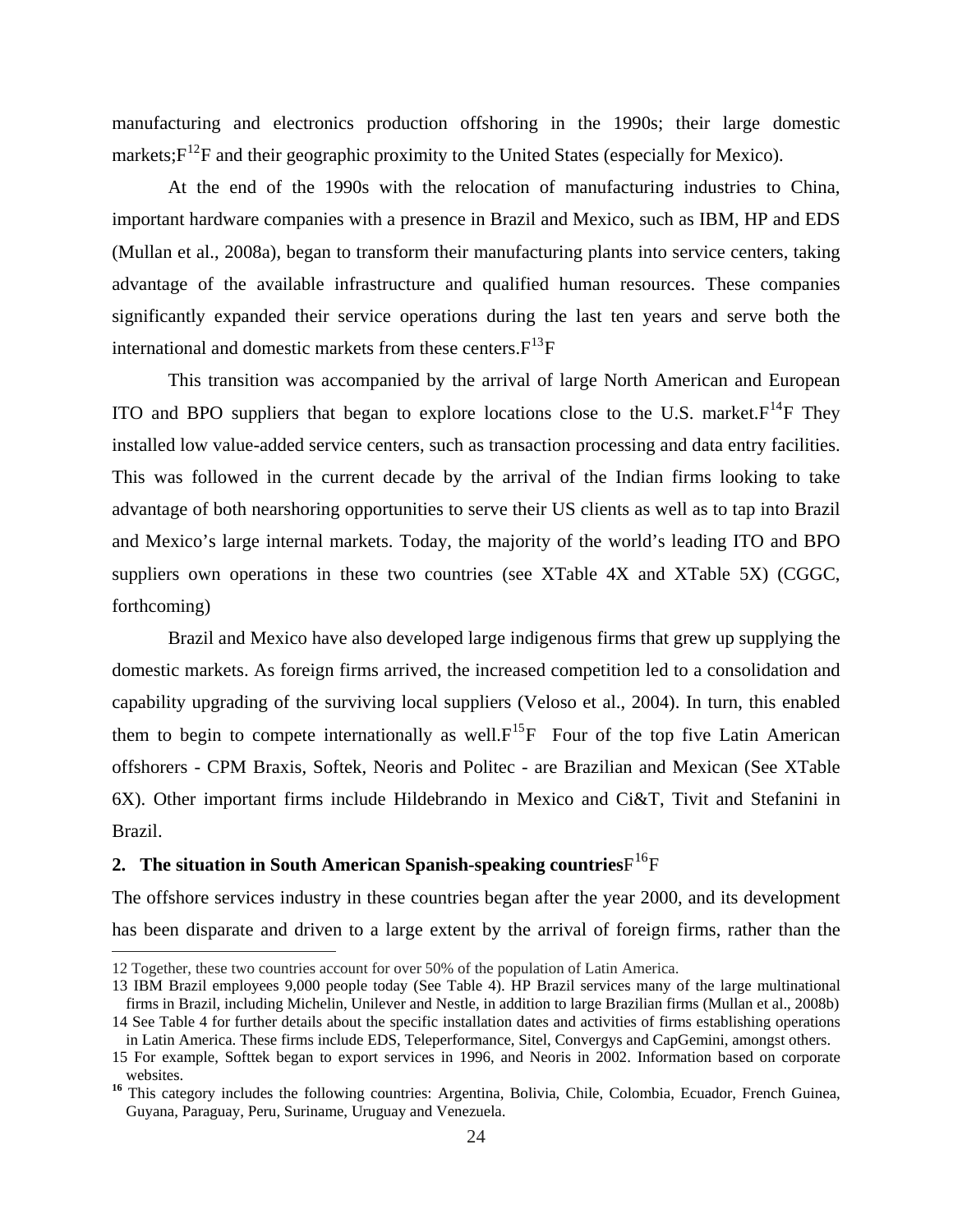growth of domestic champions. Of the 300 new offshoring centers registered as FDI in Latin America over the last six years, 35% have been set up in following countries: 39 in Argentina, 29 in Chile, 22 in Colombia, 9 in Uruguay and 5 in Peru. As these economies become increasingly open, new qualified human resources are entering the international market at competitive prices. Government programs further increase the region's attractiveness.

software industry that was implemented in 2004 (ECLAC, 2009; Mullan et al., 2008a). These two de velopments allowed multinationals to tap into the vast wealth of qualified human Growth in the offshore services industry in **Argentina** began in the early 2000s, driven by the devaluation of the peso in 2002 and an aggressive government policy to develop the resources in Argentina at highly competitive prices. In particular, cities such as Buenos Aires, Cordoba and Rosario, with extensive networks of higher education institutions, were promoted as key locations for establishing offshoring centers through location-specific tax breaks (ECLAC, 2009). Motorola was the first major company to set up a captive IT center in Cordoba in 2000; Intel, Cisco, HP, Oracle, IBM and America Online followed suit (Smith, 2006). In addition, Argentina was the first Latin American country to receive recognition for adequate protection of personal data from the European Commission (European Union, 2003). This provided impetus for the strengthening of the country's position as a destination for call and contact center firms such as Teleperformance, Convergys, Atento, and TeleTech (ECLAC, 2009). In 2008, Argentina's IT services exports were estimated at around US\$422 million (CESSI, 2008).

within the past five years. These experiences constitute successful cases, and show that countries with qu alified human resources, competitive costs, and active government policies to attract Chile and Colombia represent two of the most dynamic countries in the development of offshore services in the past decade in Latin America. In both countries, this industry developed investment in the service sector can become competitive within a short period of time.

human resources and moderate costs. Statistics for 2008 show that Chile's exports of ITO, BPO and KPO services totaled an estimated US\$200 million, US\$170 million and US\$470 million, respectively (IDC Latin America, 2009). In the case of KPO, the most significant exports were in **Chile** is an interesting case. It combines capacities in different segments of the offshore services value chain, with its competitive advantages found in its economic stability, quality of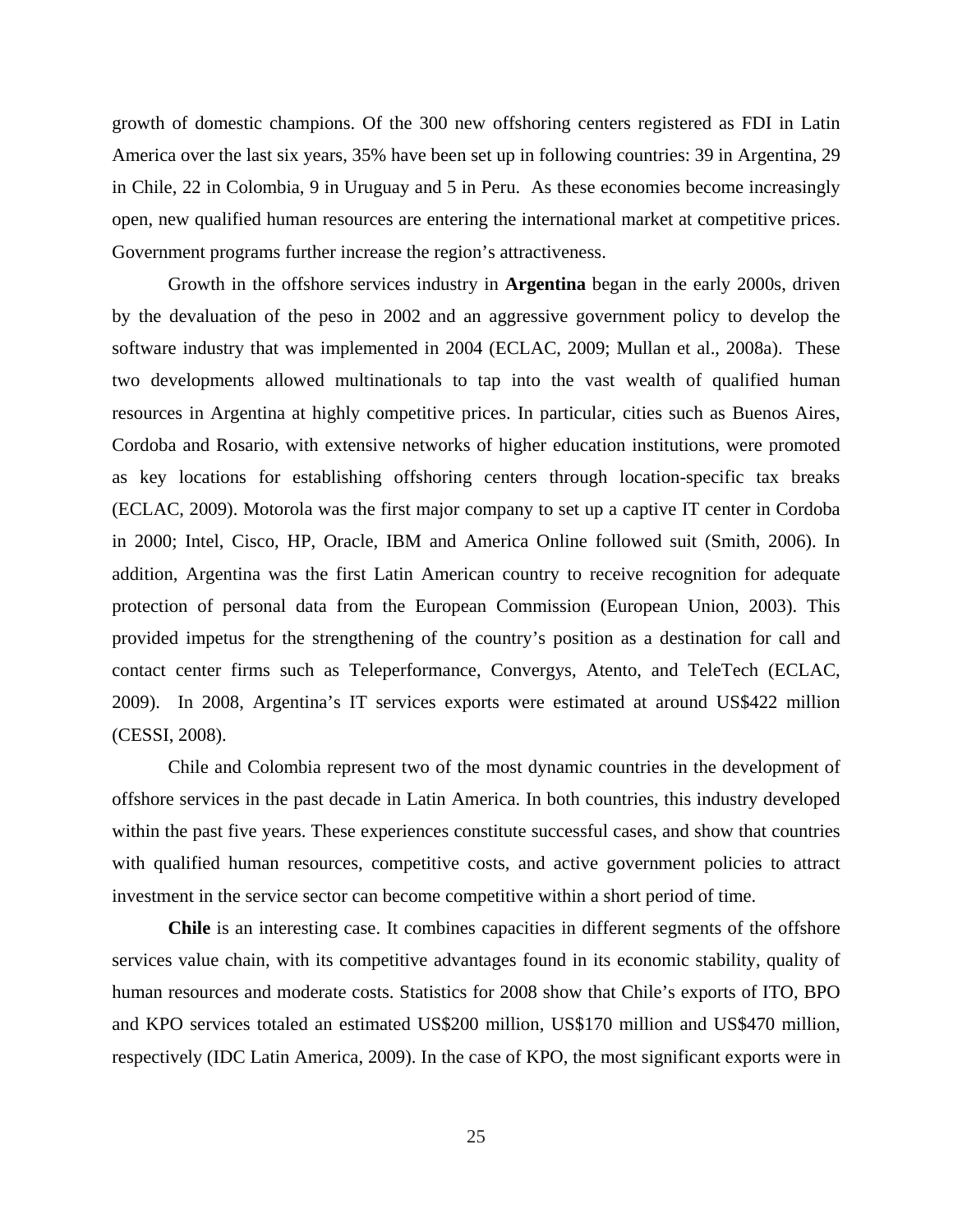enginee ring services and financial services. Chile has leveraged its expertise in the financial services industry in all segments of the value chain.

of leading BPO providers such as Teleperformance, Transcom, Capgemini and Sitel (ECLAC, 2009). Chile has been upgrading its activities in this industry, offering an expanded range of Among the country´s leading ITO service exporters are Altec S.A. (for Banco Santander in Latin America), Citigroup, and J.P. Morgan, while TCS leveraged its 2005 purchase of Comicrom, Chile´s largest BPO supplier in the financial services industry, to offer BPO services to banks across the region (CGGC, forthcoming). Since 2006, the country has attracted a number KPO services. One example is Evalueserve, a company that offers custom research, analytics and intellectual property and legal process services. Evalueserve opened the only delivery center $F^{17}F$  $F^{17}F$  $F^{17}F$ in Latin America in the year 2006 and has more than 100 employees in Chile (Evalueserve, 2009; Srivastava & Ortiz, 2009). The most recent offshore arrival is UST Global, which announced it will set up a joint venture with General Electric in Chile to be operational by 2010 (El Mercurio, 2009).

centers. Among the main global service providers are Convergys, Sitel, Atento, Digitex and EDS. I n addition, captive centers such as that of Citigroup have been established to serve their **Colombia** is a new player in offshore services. Increased political stability and a dramatic drop in crime rates have helped to change the negative perception of the country in the past few years. To date, the outsourcing industry has focused on voice and data services for call and contact centers. Most of the 50,000 people employed in the offshoring sector work in these Latin American operations. The government has created a new English training program ("Talk to the World") for 10,000 students in high school, and technical institutions to increase the size of the labor pool that can serve the industry (Everest Research Institute, 2009a).

exported approximately \$200 million to destinations in Latin America, North America and Europe in 2007 and employed 10,000 people. Despite its small population, Uruguay successfully **Uruguay** is a special case that began to develop software exports in the 1990s. At first, it developed a local software industry with a clear export focus supported by the government through the exemption of software and IT services from export taxes. Several important Uruguayan companies emerged, including Quanam, Urudata and Infocorp. The industry created favorable conditions for the attraction of international offshore services providers. These

<span id="page-28-0"></span><sup>&</sup>lt;sup>17</sup> A delivery center provides offshore services (ITO, BPO or KPO) to clients located in any part of world.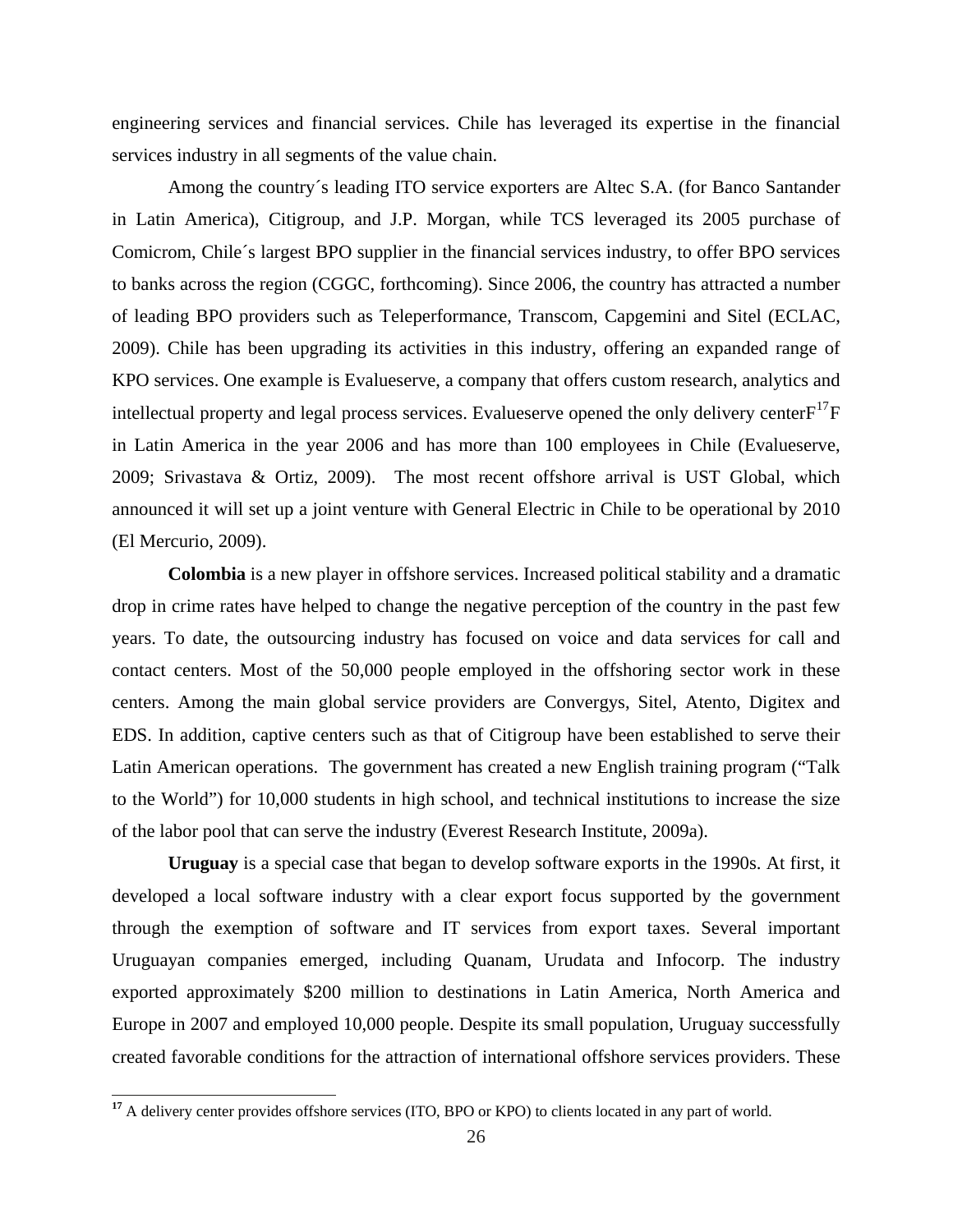providers include TCS, which established operations in 2003 and today employs over 800 people, as well as IBM, which is establishing a BPO center to support a Spanish bank that will employ 200 people at peak capacity (Gonzalez, 2008).

**Peru** is considered a potential location for offshore services in Latin America as a result of its process of growth, economic openness, and the availability of qualified human resources at low costs. Although the level of offshoring services is currently limited, the country's low cost for the ITO and BPO industries suggests that it could develop over the next few years with the installation of new offshore services providers.

### **3. The situation in Central America and the Dominican Republic**

offshoring centers were set up: 25 centers in Costa Rica, six centers in Panama and five centers Central America is becoming an increasingly attractive location for offshore services; with around 50 million inhabitants, it offers the same advantages as Mexico – proficiency in Spanish and proximity to the United States – but at lower cost. Between 2003 and April 2009, around 36 in El Salvador (OCO Global & fDi markets, 2009).

the installation of the Intel plant in 1998 (MIGA, 2006). This was followed by the establishment of a sh ared service center by Procter & Gamble, Western Union, DHL, British American **Costa Rica** has the greatest level of development in offshore services among the Central American countries. This process began in the 1990s with the attraction of internationally important ITO and BPO centers. Foreign direct investment was actively courted and promoted by the Costa Rica development agency, CINDE. The most emblematic of these investments was Tobacco and AstraZenaca (Gibson, 2008), as well as offshoring centers for companies such as HP and IBM (ECLAC, 2009). Currently, the offshore services industry employs around 23,500 workers (Gibson, 2008).

free systems to China; and third, greater availability of bilingual human resources, associated with ed ucational efforts within countries and the return of people who had previously worked in From 2001, other countries in **Central America and the Dominican Republic** began to implement diverse national strategies to develop the offshore services industry. These strategies took three main factors into account: first, the growing demand for nearshore services for clients in the United States; second, the displacement of manufacturing activities associated with dutythe United States (ECLAC, 2009). In this context, the experiences of Panama, El Salvador and the Dominican Republic are of notable importance in an initial phase. Later developments made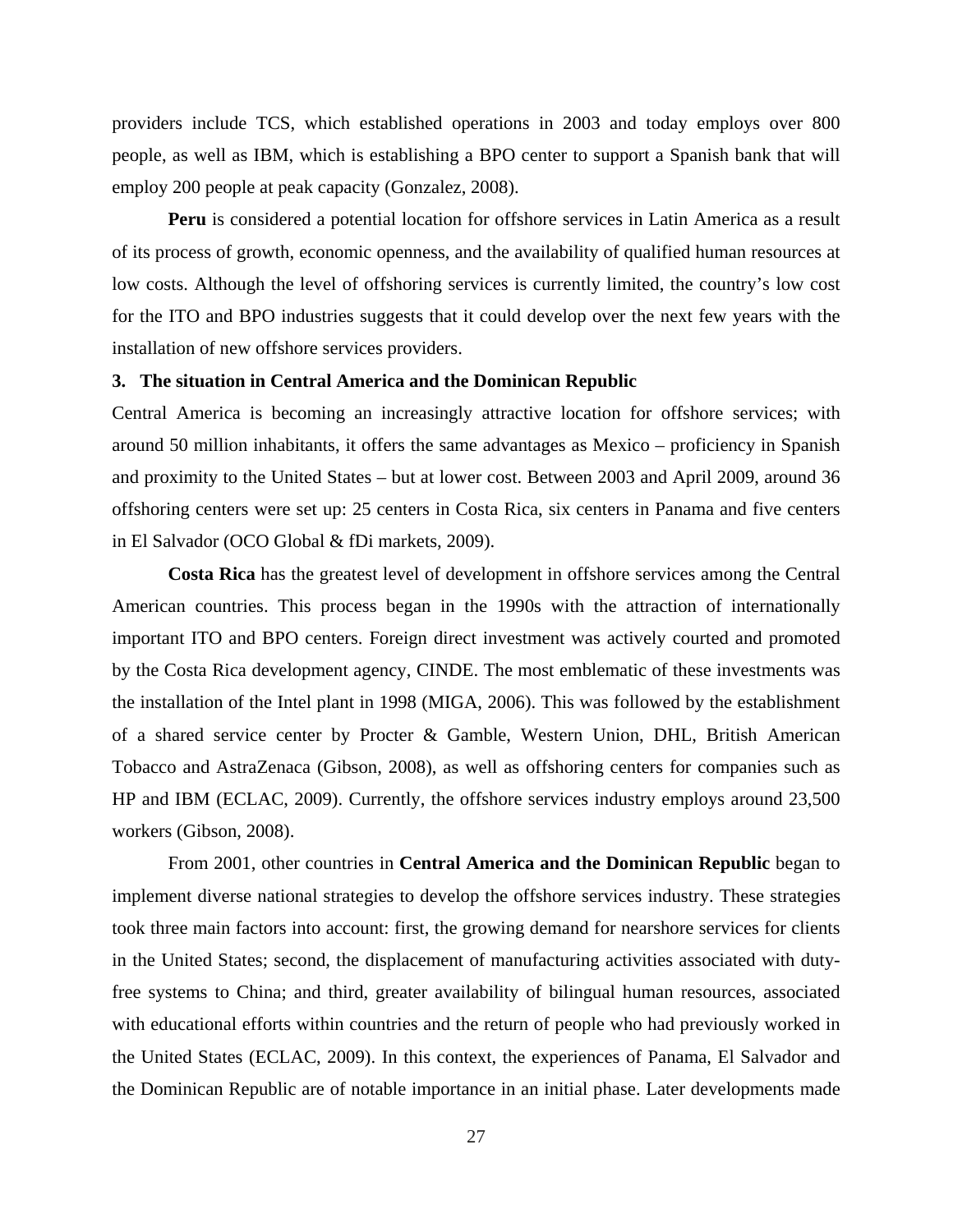by Guatemala, Nicaragua and Honduras have been significant as well. Much of this activity is focused on the lower end of the value chain with the installation of call centers.

- El Salvador has attracted companies such as Dell, Sykes, and Teleperformanace to set up call centers.
- Sitel established operations in Nicaragua.

 $\overline{a}$ 

- HP and Caterpiller set up their contact centers in Panama, attracted by the tax-exemption provided by the government for those services.
- Guatemala has created MINEDUC/2008, a mandatory English program for all high school students, and it hosts Exxon Mobil, Capgemini, ACS and 24/7 Customer (Everest Research Institute, 2008).

### **4. The situation in English-speaking Caribbean countries**

The growth of the offshore services industry has been important for the English-speaking call centers and data entry for English-speaking markets (primarily the United States). Since 2005, the industry has been revived, especially in Jamaica where it employees around 10,000 Caribbean because it provides the region with an alternative income source to tourism, which is highly cyclical (ECLAC, 2009). The region began its offshoring activities in the 1980s, offering workers. The country is now host to the only service center with over 1,000 employees in the Caribbean and it has plans for expansion. Other companies with operations in Jamaica include Telepeformance and  $ACS.F^{18}F$  The small island of Barbados has also taken on a new role in the [offshore services industry, focusing on medical transcription \(see the box below\).](#page-30-0) 

<span id="page-30-0"></span><sup>&</sup>lt;sup>18</sup> ACS is considered one of Jamaica´s key success stories. Jamaica Trade and Invest, the island´s development agency, details the evolution of the company´s operations since 2001 at www.jamaicatradeandinvest.org.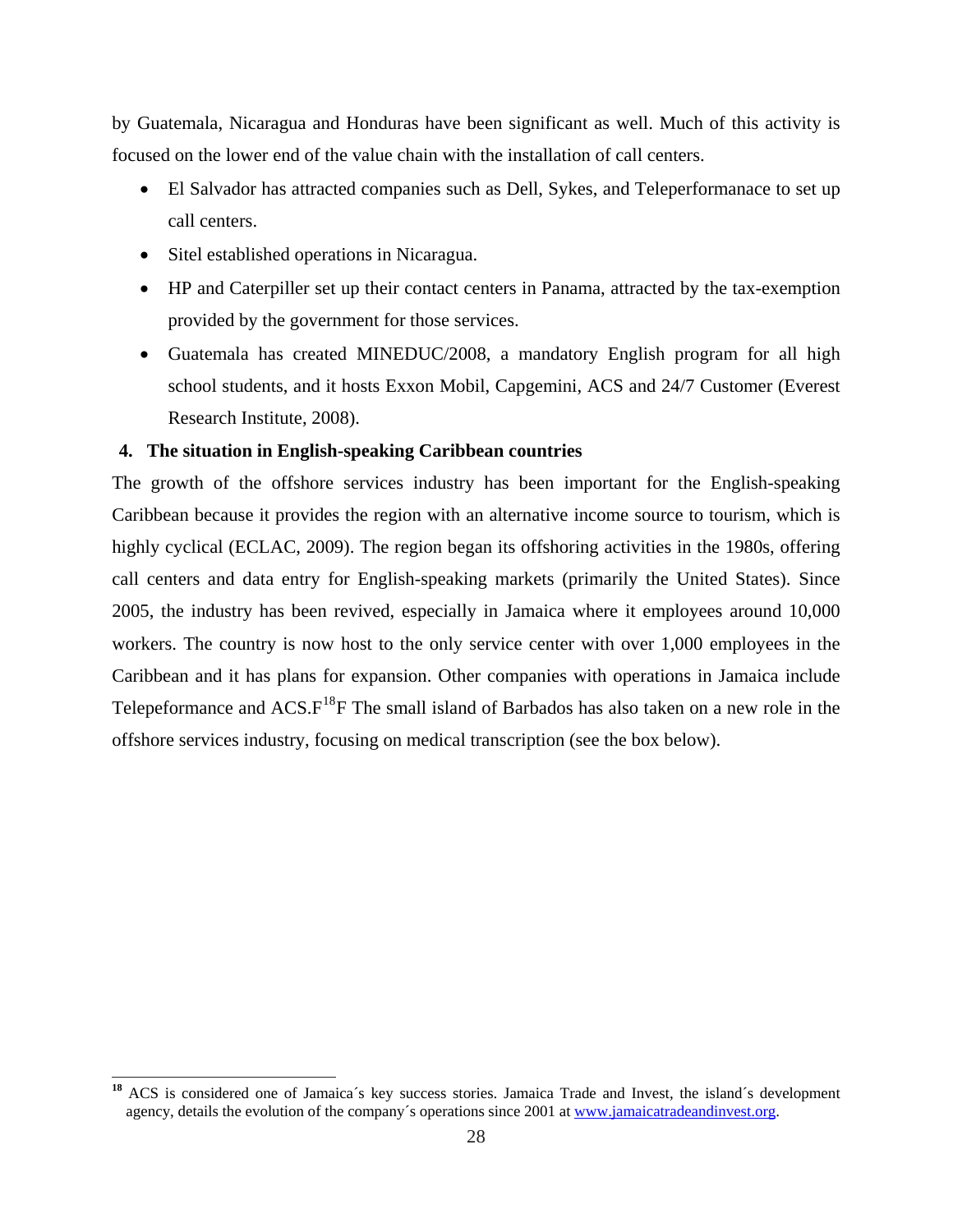### **Box 1. Barbados – a focus on medical transcription**

Barbados has committed to developing a first-class medical transcription service industry. This traditional tourist destination, with only 285,000 inhabitants, has entered the offshoring market in higher value-added BPO activities. Many Caribbean countries have focused on promoting call centers, a low value-added BPO activity. The government of Barbados sought to differentiate the small island from neighboring countries and is offering a range of incentives, including low corporate rates, free training and cheap office accommodation for medical transcription activities.

The government finances a free medical transcription training program (industry standard) based on the Model Curriculum from the American Association for Medical Transcription (AAMT). This training lasts nine months, with six months (945 contact hours) devoted to tutoring sessions and a three-month mentorship program. This is being implemented by a training organization based in the United States and to date has a total of 178 graduates. In 2009 a Medical Transcription Training Centre (MTTC) opened in Barbados enrolling 250 students.

Source: [Hwww.investbrabados.com](http://www.investbrabados.com/)H, H[www.caribbeannetnews.com](http://www.caribbeannetnews.com/)H, personal communication with Adrian Sealy, Invest Barbados US.

### **C.** *Major Offshoring Firms in Latin America*

In order to gain a deeper understanding of the current state of the offshore services industry in Latin America, the following section identifies the leading offshore service providers in the region. The firms are classified according to the framework developed by Mullan et al. (2008b). While their framework was limited to ITBS (information technology-based services) companies, here it has been extended across the entire offshore services industry. This framework is particularly useful in the formulation of public policy aimed at fostering the development of offshore services, since each category requires a distinct approach. The four categories presented are:

- 1. Developed nation outsourcing firms;
- 2. Indian offshoring services companies;
- 3. Indigenous firms; and
- 4. Captive centers.

### **1. Developed nation outsourcing firms**

The first category refers to **developed nation outsourcing firms** that have established operations in Latin America. These companies have set up operations in specific countries of the region to export services for clients based around the globe. The table below illustrates the top firms in this category and includes information regarding the location of each firm's operations, activities,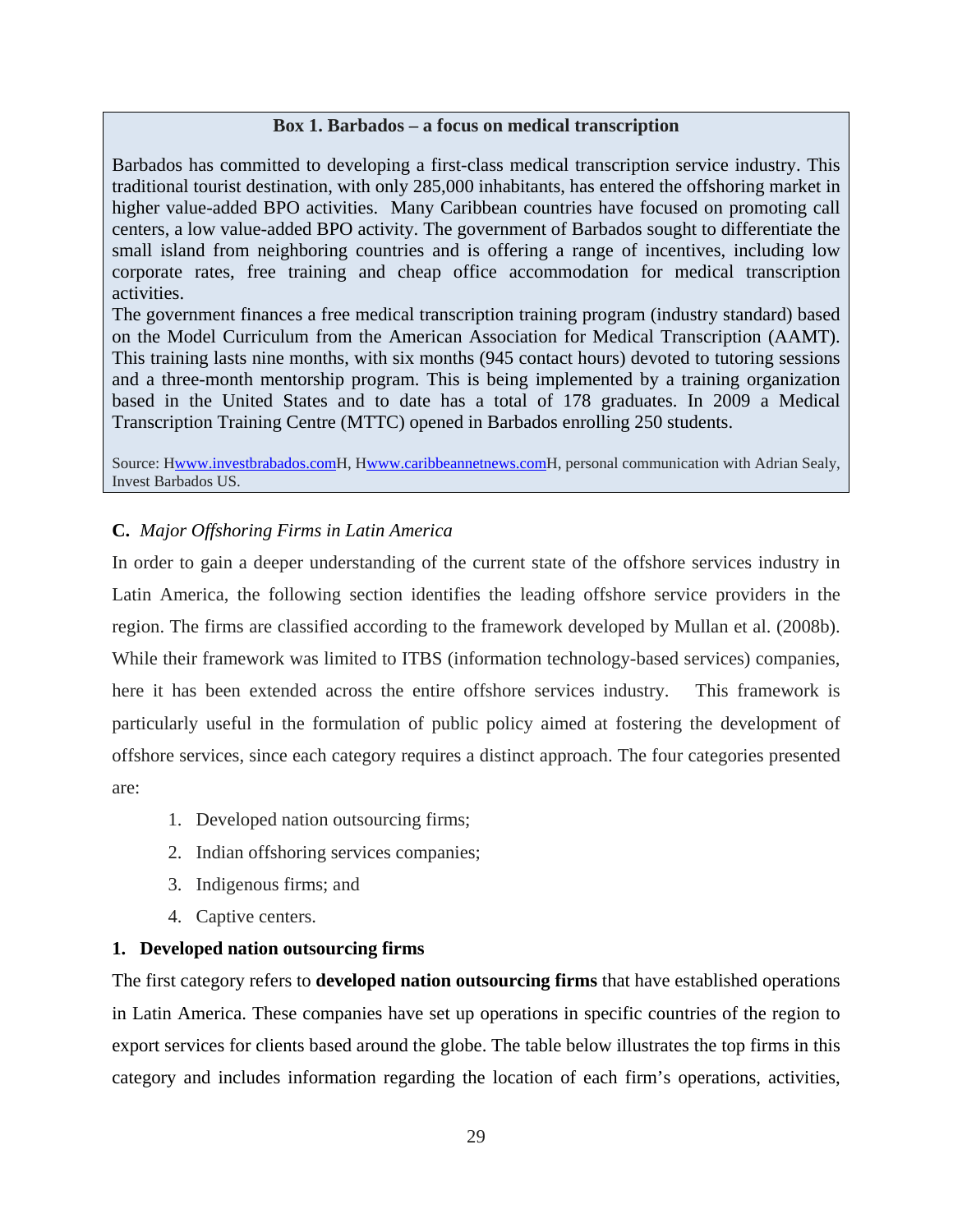<span id="page-32-0"></span>number of workers and company revenues. The employment and revenue data reported are for the most recent year available, which is generally 2008.

| Company                                                                | <b>Countries</b>      | Year         | <b>Activities</b>                                                                                                                    | Segment     | Number of<br>employees<br>Region | Number of<br>employees<br><b>Total</b> | <b>Revenues</b><br><b>Total (USD</b><br><b>Million</b> ) |
|------------------------------------------------------------------------|-----------------------|--------------|--------------------------------------------------------------------------------------------------------------------------------------|-------------|----------------------------------|----------------------------------------|----------------------------------------------------------|
|                                                                        | Argentina             | 1923         |                                                                                                                                      |             | 2,600                            |                                        |                                                          |
|                                                                        | Bolivia               |              | In ITO the company provides from                                                                                                     |             |                                  |                                        |                                                          |
|                                                                        | Brazil                | 1924         | application support services to data                                                                                                 |             | 9,000                            |                                        |                                                          |
| <b>IBM</b>                                                             | Chile                 | 1924         | center outsourcing. In BPO the                                                                                                       |             | 900                              |                                        |                                                          |
|                                                                        | Colombia<br>Ecuador   |              | company provide an ample variety of                                                                                                  | ITO-BPO-KPO | 418<br>150                       |                                        | \$103,630                                                |
| (United States)                                                        | Mexico                |              | services such as human resources                                                                                                     |             | 2,000                            | 398,455                                |                                                          |
|                                                                        | Paraguay              |              | outsourcing, customer relation                                                                                                       |             |                                  |                                        |                                                          |
|                                                                        | Peru                  | 1932         | management outsourcing and supply                                                                                                    |             | 230                              |                                        |                                                          |
|                                                                        | Uruguay               | 1929         | chain management outsourcing.                                                                                                        |             | 250                              |                                        |                                                          |
|                                                                        | Venezuela             | 1938         |                                                                                                                                      |             | 400                              |                                        |                                                          |
|                                                                        | Argentina             | 1968         | Infrastructure and applications                                                                                                      |             | 4500                             |                                        |                                                          |
|                                                                        | Bermuda               |              | outsourcing, applications testing,                                                                                                   |             |                                  |                                        |                                                          |
| Accenture                                                              | Brazil                | 1983         | finance and management, human                                                                                                        |             | 6000                             |                                        |                                                          |
| (United States)                                                        | Chile                 | 1998         | resources, training, supply chain,                                                                                                   | ITO-BPO-KPO | 500                              | 186,000                                | \$25,313                                                 |
|                                                                        | Colombia<br>Mexico    | 1989<br>1990 | contact customer, insurance industry,                                                                                                |             | 300                              |                                        |                                                          |
|                                                                        | Venezuela             |              | information management.                                                                                                              |             |                                  |                                        |                                                          |
|                                                                        | Argentina             | 1994         |                                                                                                                                      |             | 2300                             |                                        |                                                          |
|                                                                        | Brazil                | 1985         |                                                                                                                                      |             | 10000                            |                                        |                                                          |
|                                                                        | Chile                 | 2000         |                                                                                                                                      |             | 350                              |                                        |                                                          |
| <b>EDS</b><br>(United States)                                          | Colombia              |              | Shared services, call centers, contact<br>centers, KPO, software/IT services.                                                        | ITO-BPO-KPO | 190                              | 210,000                                | \$22,134                                                 |
|                                                                        | Mexico                | 1985         |                                                                                                                                      |             | 3000                             |                                        |                                                          |
|                                                                        | Puerto Rico           |              |                                                                                                                                      |             |                                  |                                        |                                                          |
|                                                                        | Venezuela             |              |                                                                                                                                      |             |                                  |                                        |                                                          |
|                                                                        | Argentina             | 2000         |                                                                                                                                      |             | 90                               |                                        |                                                          |
| CapGemini                                                              | Brazil                | 2000         | Consulting and application                                                                                                           | ITO-BPO-KPO |                                  | 83,508                                 | \$12,276                                                 |
| (France)                                                               | Mexico                |              | management.                                                                                                                          |             |                                  |                                        |                                                          |
|                                                                        | Guatemala             |              |                                                                                                                                      |             |                                  |                                        |                                                          |
|                                                                        | Brazil                | 2004         | Human resources and finance &<br>accounting services.                                                                                |             | 300                              |                                        |                                                          |
|                                                                        | Guatemala             | 1998         | Transaction processing, information<br>technology and finance and accounting<br>services.                                            |             | 650                              |                                        |                                                          |
| <b>ACS</b> (Affiliated<br><b>Computer Services)</b><br>(United States) | Jamaica               | 2001         | Transaction processing, human<br>resources, call center support and<br>finance & accounting services.                                | <b>BPO</b>  | 1500                             | 74,000                                 | \$6,161                                                  |
|                                                                        | Mexico                | 1995         | Transaction processing, call center<br>work, information technology support,<br>finance & accounting and mail-room                   |             | 5000                             |                                        |                                                          |
|                                                                        | Dominican<br>Republic | 1987         | Extensive BPO services such as billing,<br>payroll process, human resources and<br>call center services.                             |             | 480                              |                                        |                                                          |
|                                                                        | Argentina             | 1998         | Call centers.                                                                                                                        |             | 3500                             |                                        |                                                          |
|                                                                        | Brazil                | 1998         | Call centers.                                                                                                                        |             | 6800                             |                                        |                                                          |
|                                                                        | Chile                 | 2006         | Contact center.                                                                                                                      |             | 500                              |                                        |                                                          |
| Teleperformance<br>(France)                                            | Dominican<br>Republic | 2002         | Contact center.                                                                                                                      | <b>BPO</b>  | 200                              | 100,000                                | \$2,654                                                  |
|                                                                        | El Salvador           | 2004         | Contact center.                                                                                                                      |             | 1000<br>1000                     |                                        |                                                          |
|                                                                        | Jamaica<br>Mexico     | 1998<br>1996 | Debt collection.<br>Contact center.                                                                                                  |             | 10000                            |                                        |                                                          |
|                                                                        | Argentina             |              |                                                                                                                                      |             |                                  |                                        |                                                          |
| Convergys                                                              | Brazil                |              | Contact center, human resources                                                                                                      |             |                                  |                                        |                                                          |
| (United States)                                                        | Colombia              |              | management.                                                                                                                          | <b>BPO</b>  |                                  | 75,000                                 | \$2,786                                                  |
|                                                                        | Costa Rica            |              |                                                                                                                                      |             |                                  |                                        |                                                          |
|                                                                        | Brazil                | 1999         | Customer care, technical support, back<br>office support, and e-mail handling                                                        |             | 2500                             |                                        |                                                          |
|                                                                        | Chile                 |              |                                                                                                                                      |             |                                  |                                        |                                                          |
| Sitel<br>(Canada)                                                      | Colombia              | 1998         | Front and back office, along with<br>developing programs for database<br>updating, marketing campaigns, and<br>reference validation. | <b>BPO</b>  |                                  | 66,000                                 | \$1,700                                                  |
|                                                                        | Mexico                | 1998         | Contact center, back office processing.                                                                                              |             | 1500                             |                                        |                                                          |
|                                                                        | Nicaragua             | 2008         | Contact center.                                                                                                                      |             | 700                              |                                        |                                                          |
|                                                                        | Panama                |              | Contact center.                                                                                                                      |             |                                  |                                        |                                                          |

### **Table 4: Major Developed Country Offshore Service Companies with Delivery Centers in Latin America**

*Source: CGGC, based on information from diverse sources: online databases such as OneSource, Hoovers and DataMonitor; company annual reports; telephone interviews; media information; newspapers; and press releases.* 

*Note: Revenues Total includes turnover coming from all company activities, not only for outsourcing services.*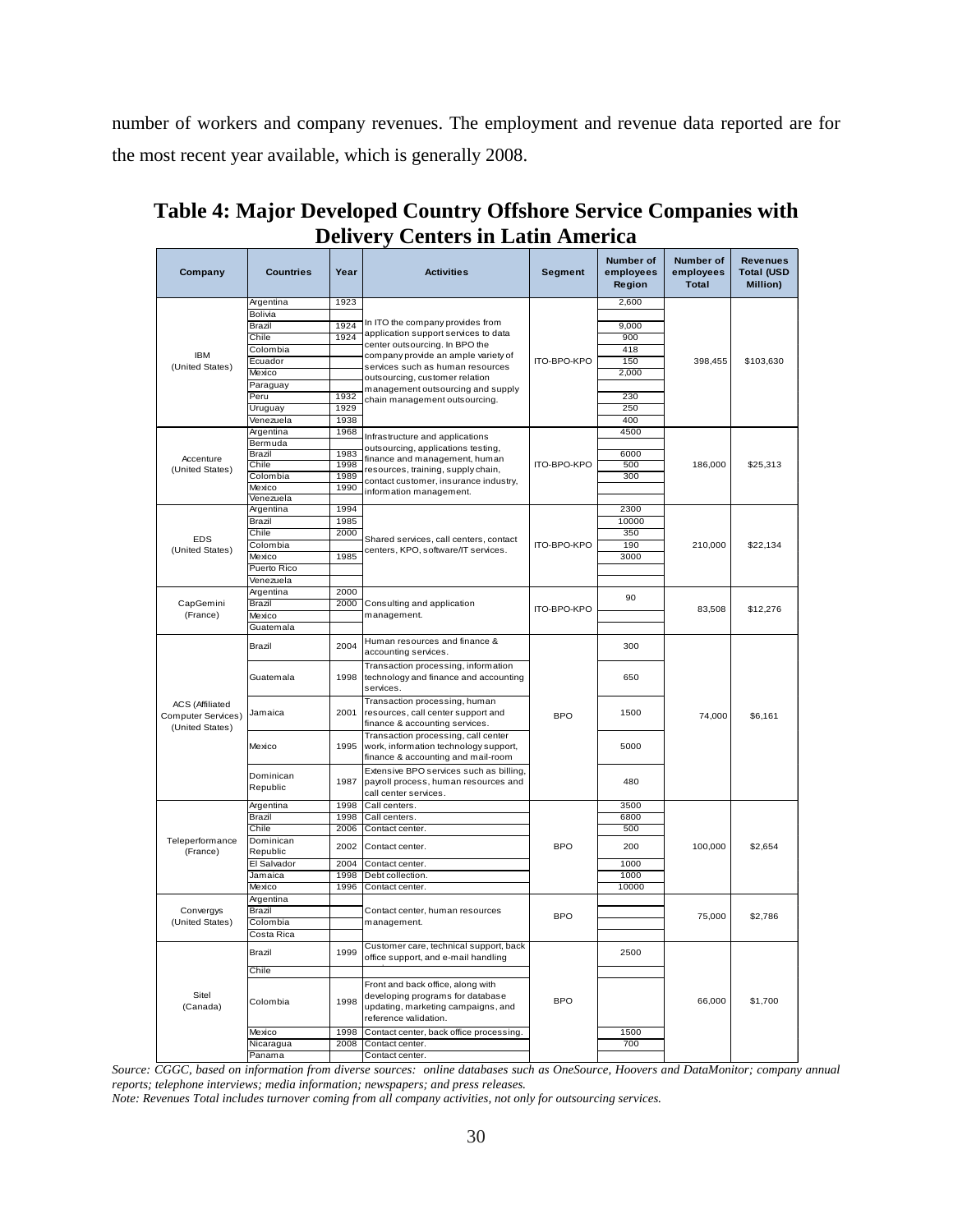The majority of these firms have a long history in Latin America, attracted by the large internal market. Later, these firms modified their business models and began to use Latin America as a platform for exporting ITO and BPO services. These companies have delivery centers in numerous countries within the region, but many of them concentrate their operations in Mexico and Brazil. $F^{19}F$  $F^{19}F$  $F^{19}F$ 

ACS (Affiliated Computer Services) exports mainly BPO services such as call centers, human resources management, and finance and accounting services. While its largest centers are based in Mexico, its ACS location in Jamaica currently hosts more than 1,500 employees and shows clear signs of expansion. The company is planning to acquire e-Services Group International, which will add 4,000 highly trained, English-speaking workers based in Jamaica and St Lucia.

Teleperformance, Convergys and Sitel provide BPO services such as call centers and contact centers. These companies have a strong presence across Latin America, especially in Central America. The French company, Teleperformance, has 23% of its total employees located in Latin America; they are distributed in Argentina, Brazil, Chile, Dominican Republic, El Salvador, Jamaica and Mexico.

#### **2. Indian offshoring services companies**

 $\overline{a}$ 

The second category includes top **Indian offshoring services companies** that have set up operations in Latin America. These Indian firms arrived after the U.S. and French companies mentioned above. Indian companies established delivery centers in the 2000s principally to serve the U.S. market. These firms selected the region because it has the same time zone and cultural affinity with the United States; additionally it offers skilled and cheap labor.

Brazil is the preferred location for the Indian companies. HCL Technologies stated on its website their principal reasons for favoring the country: Brazil is the strongest economy in Latin America, and the seventh largest economy in the world. The country has a vast IT pool and it is lucrative enough to become one of the top global players in the ITO and BPO fields (HCL Technologies, 2009). Tata Consulting Services also has a major presence in the region, with delivery centers in Argentina, Brazil, Chile, Colombia, Ecuador, Mexico and Uruguay, and a

<span id="page-33-0"></span>**<sup>19</sup>** IBM has 10,000 workers in Mexico and Brazil, but this represents a small fraction of IBM's total employees of nearly 400,000. EDS has 10,000 workers in Brazil and 3,000 in Mexico offering a range of services from call centers to software and IT services. See Table 4.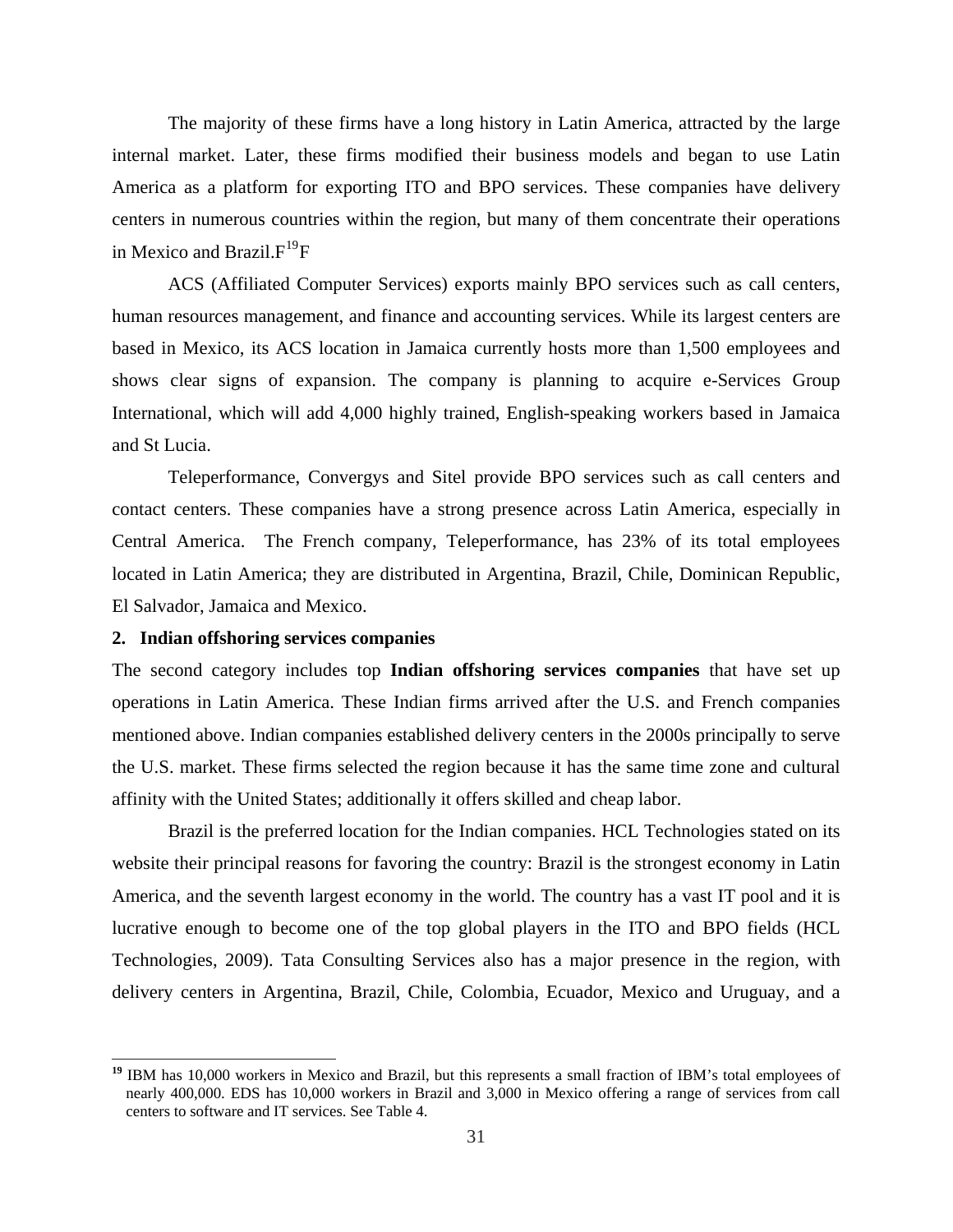<span id="page-34-0"></span>total of 7,000 employees in the region. Of TCS's US\$5.5 billion in revenues, 4.8% come from Latin America (See X[Table 5X](#page-34-0)).

| Table 5: Main Indian Offshore Service Vendors with Presence in Latin |  |
|----------------------------------------------------------------------|--|
| America                                                              |  |

| Company                 | Countries | Year | <b>Activities</b>                                                                                                                                                                                                                                                                                                                                                                                                                                                                                                                  | Segment            | <b>Number of</b><br>employees<br>Region | Number of<br>employees<br><b>Total</b> | <b>Revenues</b><br><b>Total (USD</b><br>Million) |
|-------------------------|-----------|------|------------------------------------------------------------------------------------------------------------------------------------------------------------------------------------------------------------------------------------------------------------------------------------------------------------------------------------------------------------------------------------------------------------------------------------------------------------------------------------------------------------------------------------|--------------------|-----------------------------------------|----------------------------------------|--------------------------------------------------|
|                         | Argentina | 2005 |                                                                                                                                                                                                                                                                                                                                                                                                                                                                                                                                    |                    |                                         |                                        |                                                  |
|                         | Brazil    | 2003 | Strategic consulting in IT, services and                                                                                                                                                                                                                                                                                                                                                                                                                                                                                           |                    |                                         |                                        |                                                  |
| <b>Tata Consulting</b>  | Chile     | 2003 | solutions IT that includes SAP and in-                                                                                                                                                                                                                                                                                                                                                                                                                                                                                             |                    |                                         |                                        |                                                  |
| Services (TCS)          | Colombia  | 2006 | house developed products, and                                                                                                                                                                                                                                                                                                                                                                                                                                                                                                      | ITO-BPO-KPO        | 7000                                    | 143,761                                | \$5,492                                          |
|                         | Ecuador   | 2007 | outsourcing end-to-end solutions in IT.                                                                                                                                                                                                                                                                                                                                                                                                                                                                                            |                    |                                         |                                        |                                                  |
|                         | Mexico    | 2003 |                                                                                                                                                                                                                                                                                                                                                                                                                                                                                                                                    |                    |                                         |                                        |                                                  |
|                         | Uruguay   | 2002 |                                                                                                                                                                                                                                                                                                                                                                                                                                                                                                                                    |                    |                                         |                                        |                                                  |
| Wipro                   | Brazil    | 2006 | IT Services, finance & accounting<br>services, human resources services,<br>customer services and order<br>management processes.                                                                                                                                                                                                                                                                                                                                                                                                   | <b>ITO-BPO-KPO</b> |                                         | 96,965                                 | \$5,645                                          |
| Infosys                 | Mexico    | 2008 | Business consulting, infrastructure<br>management and packaged solutions<br>implementation.                                                                                                                                                                                                                                                                                                                                                                                                                                        | <b>ITO-BPO-KPO</b> | 87                                      | 103,905                                | \$4,717                                          |
|                         | Brazil    | 1989 | Customer relationship management,<br>consulting, application integration,                                                                                                                                                                                                                                                                                                                                                                                                                                                          | <b>ITO</b>         | 1500                                    |                                        |                                                  |
| Getronics               | Colombia  |      | infrastructure planning, and systems<br>deployment; outsourced business<br>management and technology services                                                                                                                                                                                                                                                                                                                                                                                                                      |                    | 366                                     | 23,754                                 | \$3,427                                          |
|                         | Mexico    |      | and distributes third-party computer<br>and networking products.                                                                                                                                                                                                                                                                                                                                                                                                                                                                   |                    | 1000                                    |                                        |                                                  |
| Satyam                  | Brazil    | 2007 | Application services, content and<br>process management, digital<br>convergence, infrastructure services,<br>product and application testing, supply<br>relationship. management, supply<br>chain management.                                                                                                                                                                                                                                                                                                                      | <b>ITO</b>         |                                         | 51,643                                 | \$2,170                                          |
| <b>HCL Technologies</b> | Brazil    |      | Engineering and R&D services,<br>hardware engineering, embedded<br>engineering, mechanical engineering,<br>software product engineering,<br>enterprise transformation services,<br>business transformation, technology<br>transformation, business process<br>outsourcing, custom application<br>services, application development,<br>application re-engineering &<br>integration, application support &<br>maintenance, enterprise application<br>services, SAP, Oracle, Microsoft<br>Dynamics, IT infrastructure<br>management. | <b>ITO-BPO-KPO</b> |                                         | 54,026                                 | \$1,879                                          |

Source: CGGC, based on information from diverse sources: online databases such as OneSource, Hoovers and DataMonitor; company annual reports; telephone interviews; media information; newspapers; and press releases.

Note: Revenues Total includes turnover coming from all companies activities, not only for outsourcing services.

### **3. Indigenous firms**

**Indigenous firms** refer to domestic Latin American companies. These providers initially offered IT services and later moved into BPO services within their countries. In the late1990s and early 2000s, these firms began to export services not only to other countries in the region, but also to the entire world.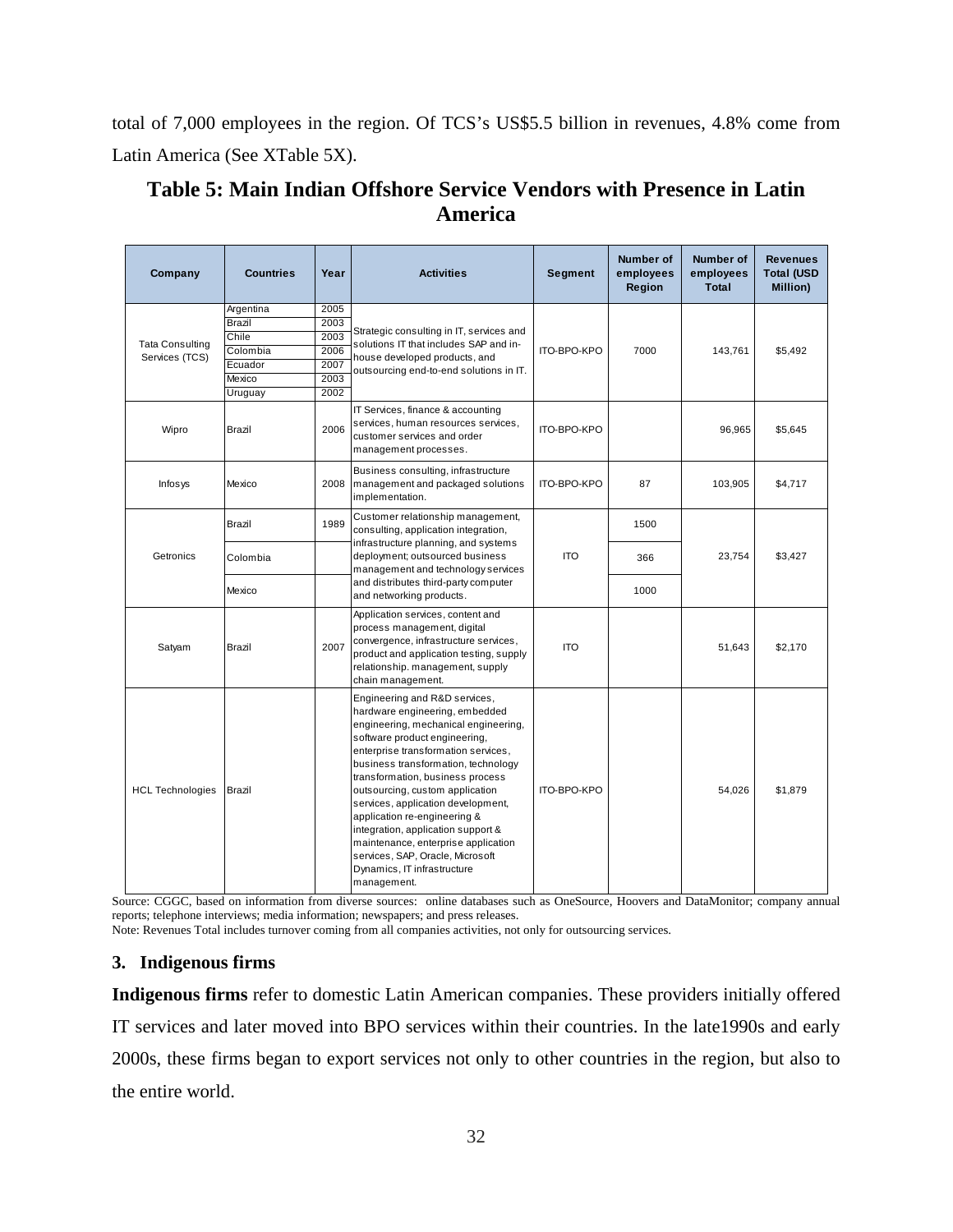As can be seen in the table below, Sonda, headquartered in Chile, is the largest Latin American offshore service provider by far, with revenues of more than US\$670 million. Of this, 56.5% came from outside of Chile. This company has concentrated its operations within the region with offices in Argentina, Brazil, Chile, Colombia, Costa Rica, Ecuador, Mexico, Peru and Uruguay. All the other companies in this table show revenues below US\$300 million. The two Brazilian firms, CPM Braxis and Politec, offer a variety of services ranging from ITO and BPO to KPO. CPM Braxis has offices in the Americas, Europe and Asia, while Politec has offices in the Americas and Asia. The other two companies listed are Softtek and Neoris from Mexico, which are actively pursuing business opportunities all over the world (see X[Table 6X](#page-35-0)).

<span id="page-35-0"></span>

| Company<br><b>Name</b> | Country       | <b>Global Presence Latin</b><br><b>America/Other locations</b>                                                                                                                                                                            | <b>Activities</b>  | <b>Employees</b> | <b>Revenues</b><br>(USD mill) 2008 or latest<br>vear available |
|------------------------|---------------|-------------------------------------------------------------------------------------------------------------------------------------------------------------------------------------------------------------------------------------------|--------------------|------------------|----------------------------------------------------------------|
| Sonda                  | Chile         | Latin America: Argentina, Brazil,<br>Chile, Colombia, Costa Rica,<br>Ecuador, Mexico, Peru and Uruguay.<br>Other Locations: none.                                                                                                         | <b>ITO-BPO</b>     | 4,500            | \$671                                                          |
| <b>CPM Braxis</b>      | <b>Brazil</b> | Latin America: Argentina, Brazil,<br>Chile, Colombia, Costa Rica.<br>Dominican Republic, Guatemala,<br>Mexico. Panama and Venezuela.<br>Other Locations: Denmark, France,<br>Singapore, Switzerland, United<br>Kingdom and United States. | ITO-BPO-KPO        | 5,400            | \$277                                                          |
| <b>Softtek</b>         | Mexico        | Latin America: Argentina, Bolivia,<br>Brazil, Chile, Colombia, Paraguay,<br>Peru, Uruguay and Venezuela.<br>Other Locations: China, Spain,<br>United Kingdom, United States.                                                              | <b>ITO-BPO</b>     | 6,000            | \$269                                                          |
| <b>Neoris</b>          | Mexico        | Latin America: Argentina, Brazil,<br>Chile, Colombia and Mexico.<br>Other Locations: Hungary, Spain,<br>United Arab Emirates and United<br><b>States</b>                                                                                  | <b>ITO-BPO-KPO</b> | 3,200            | \$250                                                          |
| <b>Politec</b>         | <b>Brazil</b> | Latin America: Argentina, Brazil and<br>Chile.<br>Other Locations: Japan and United<br>States.                                                                                                                                            | <b>ITO-BPO-KPO</b> | 5,500            | \$237                                                          |

**Table 6: Indigenous Offshore Services Companies in Latin America** 

*Source: CGGC, based on OneSource, Hoovers, DataMonitor and corporate websites: [Hwww.sonda.cl](http://www.sonda.cl/)H; H[www.cpmbraxis.comH](http://www.cpmbraxis.com/); H* <sup>H</sup>*www.neoris.co[mH; H](http://www.neoris.com/)www.politec.com.br[H; and Hw](http://www.politec.com.br/)ww.softtek.com[H.](http://www.softtek.com/)* 

### **4. Captive Centers in Latin America**

The fourth category consists of *captive centers* for shared services. Captive offshore service centers refer to multinational corporations relocating certain corporate activities to Latin American countries. These centers are concentrated in few countries, including Argentina,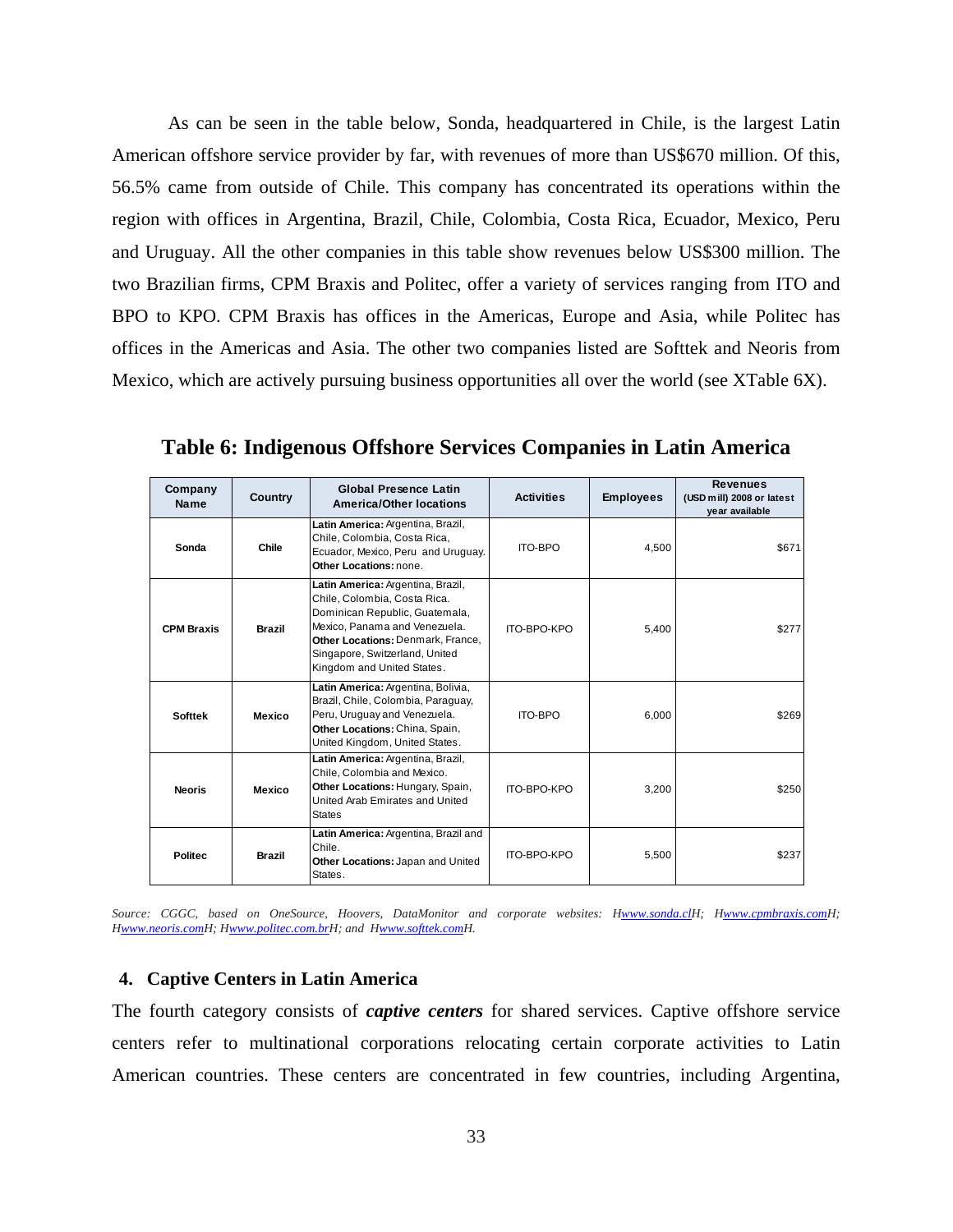Brazil, Chile, Costa Rica and Mexico. These five countries capture 50% to 75% of all captive centers operations in Latin America (Neves, 2009) (See XTable 7X).

<span id="page-36-0"></span>

| Country           | <b>Captive Centers-Company</b>                                                                                                                                                                                                                                                         |
|-------------------|----------------------------------------------------------------------------------------------------------------------------------------------------------------------------------------------------------------------------------------------------------------------------------------|
| <b>Argentina</b>  | America Online, Cisco, Exxon, HP, IBM, Motorola, Microsoft, Oracle, palmOne,<br>P&G, SAP and Walt Disney.                                                                                                                                                                              |
| <b>Brazil</b>     | IBM, Exxon Mobil, Motorola, DELL, Johnson & Johnson, HSBC, EDS, Citigroup,<br>GM, BASF, Shell, Roche, JPMorgan, Ambev, Ford, Google, Rhodia, Avaya, Dupont,<br>Bosch, Caterpillar, Philips, Alcatel, GE, Gerdau, Pirelli, Ford, C.E.S.A.R., L&G.<br>Nestlé, Alcoa, Cargill and Godyear |
| Colombia          | Citibank, Motorola, SAP, HP and IBM.                                                                                                                                                                                                                                                   |
| <b>Costa Rica</b> | Astra Zeneca SS, Baxter Americas, British American Tobacco, Chiquita Brands, Citi<br>Business Services, DHL, Dole SS, Hellmann Logistic, Intel SS, Lyon Resources<br>(Publicis), Oracle and Procter & Gamble GBS.                                                                      |
| <b>Chile</b>      | ABB, Accenture, Air France, Citigroup, Collexis, Delta Airlines, Equifax, Everis,<br>Intersystems, JP Morgan, Monsanto, Oracle, Pioneer, Sandvik, Shell, Syngenta,<br>Synopsys, Wise Ocean Systems and Yahoo.                                                                          |
| <b>Mexico</b>     | Compucom, CSC, GE Aeroespacial, HP, HSBC, IBM, Infosys, Patni, Perot System,<br>Pearson Evaluation Centers and Tsystems.                                                                                                                                                               |

### **Table 7: Captive Centers in Latin America**

*Source: CGGC, based on information provided by national agencies for the promotion of foreign investment, telephone interviews, and national promotion agency websites.* 

### **D.** *Opportunities for Latin America in the offshore services industry*

Latin America has the potential to play an important role in the global offshore services industry. This requires the promotion of a set of advantages and capabilities that can complement other emerging and established offshore centers around the world, such as Eastern Europe, Ireland and India. Today service suppliers do not necessarily have to choose between Asia, Europe or America for their offshore operations. Instead, they must decide how to balance operations across three continents in order to develop a global package with capabilities in several time zones, high levels of efficiency and a close presence to clients.

This complementary 'follow-the-sun' model allows for a combination of *nearshore* and *offshore* service offerings that can guarantee access to language skills and relevant cultural affinities, while ensuring the reduction of operational risks via location diversification. The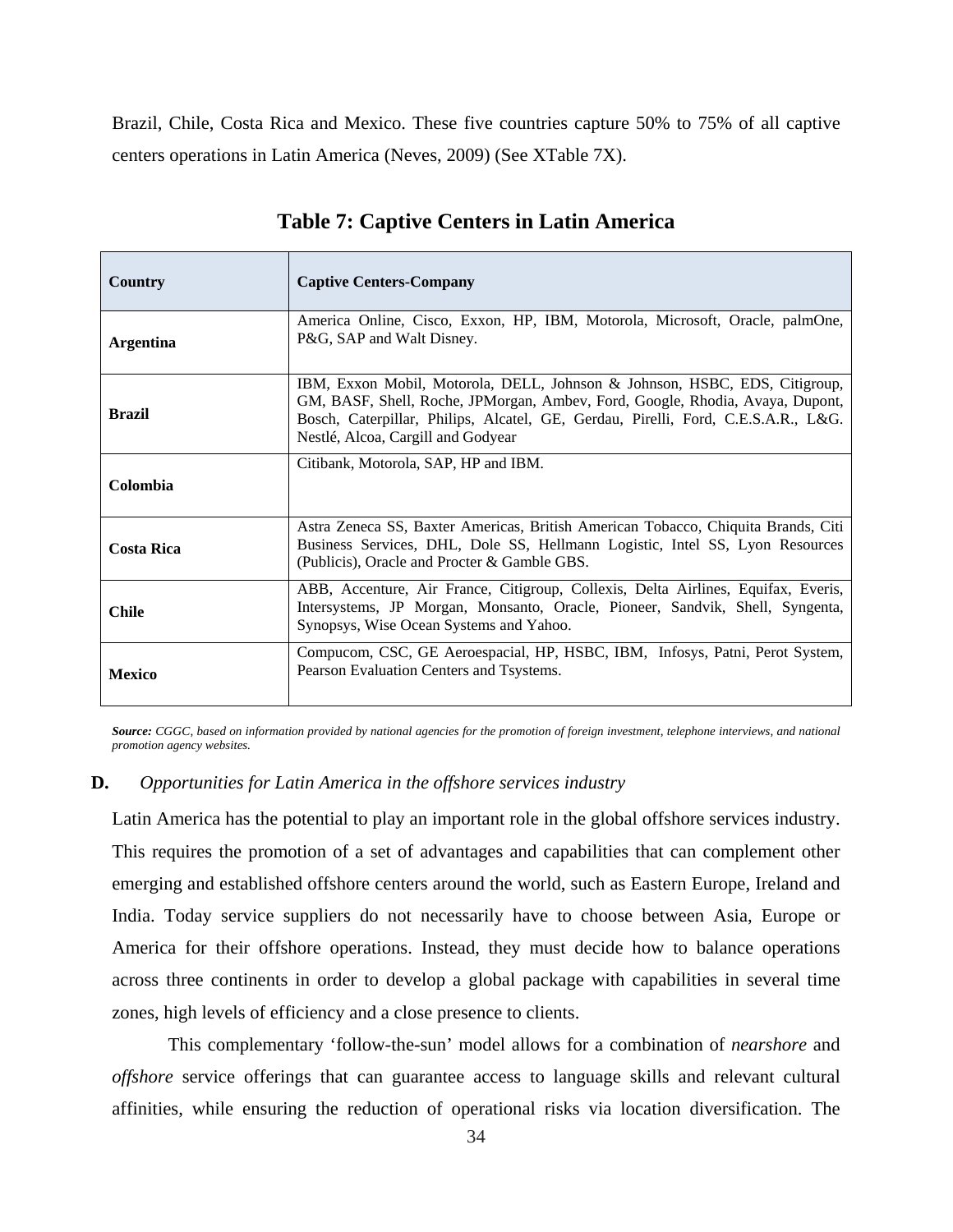model also takes advantage of time zone differences in order to accelerate the development of project cycles and provide 24 hour a day client support (Softek, 2008).

Although there is little doubt that India will continue to lead the offshore services industry, it is faced with a set of challenges that include growing geopolitical risk, high turnover of personnel, and permanent inflation of salaries. Terrorism, problems with corporate governance practices, and the appreciation of the Indian rupee are causing many suppliers located in India to accelerate their geographic diversification. Latin America and Eastern Europe offer two of the more promising alternatives.

During the 2000s decade, Eastern Europe became one of the most attractive alternatives to Ireland and India for European offshore services. The region benefited from its advantages in terms of time zone, geographic proximity, cultural affinity, and linguistic abilities in English, German and French. However, Eastern Europe is beginning to show signs of stagnation. It is predicted that the region will not be able to sustain its historic growth rates because of rising labor costs, the movement of its professionals to Western Europe, and a shrinking pool of human resources (AT Kearney, 2009b; The Boston Consulting Group, 2007) .

In this context, Latin America has a clear value proposition for those companies seeking to expand their offshore service operations: costs comparable with India and lower than Eastern Europe; availability of qualified human resources; and physical proximity and cultural affinity with the U.S. market and parts of Europe**.** The region has lower employee turnover, similar time zones, geographic proximity, and a stable business environment (Evalueserve, 2009; Srivastava & Ortiz, 2009; Wadhwa et al., 2008). In particular, the growing presence of Indian firms in Latin America indicates that a large number of companies have already identified this business opportunity. $F^{20}F$  $F^{20}F$  $F^{20}F$  [XTable 8](#page-38-0)X provides a cost comparison between Latin America, India and Eastern Europe.

<span id="page-37-0"></span>**<sup>20</sup>** The most recent arrival is that of UST Global that announced it will set up a joint venture with General Electric in Chile to be operational by 2010 (El Mercurio, 2009).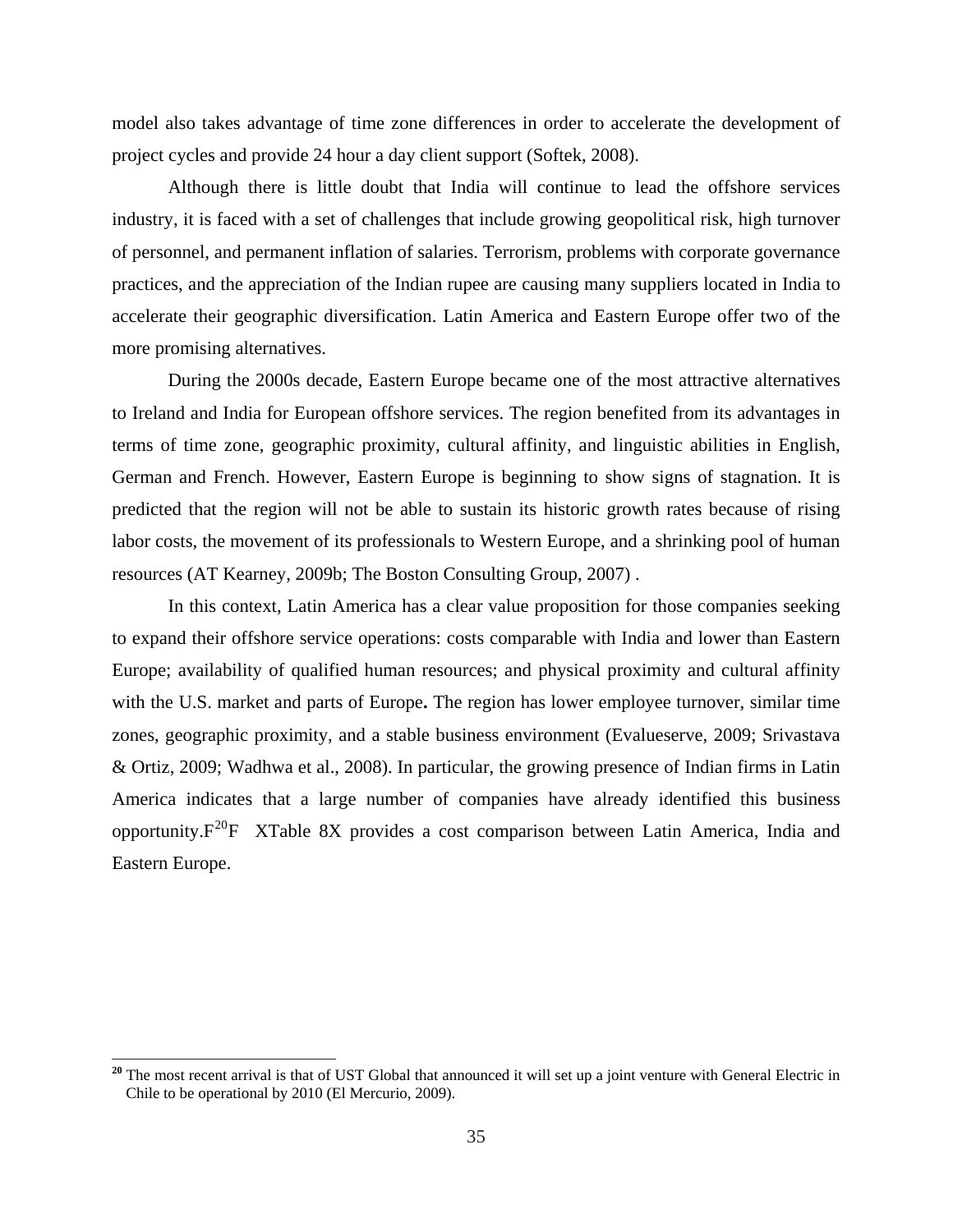|                                                   | <b>Latin America</b> | India            | <b>Eastern Europe</b> |
|---------------------------------------------------|----------------------|------------------|-----------------------|
| Annual saving from the<br><b>United States</b>    | 25-40%               | 30-50%           | 10-20%                |
| Time-zone difference with<br><b>United States</b> | $2.5$ hrs            | 13 hrs           | 7 hrs                 |
| <b>Travel time from United</b><br><b>States</b>   | 8 hrs                | 21 hrs           | 10 hrs                |
| <b>Travel cost from United</b><br><b>States</b>   | US\$ 2,750           | <b>US\$8,500</b> | US\$ 5,400            |

**Table 8: Key Comparisons Between Latin America, India and Eastern Europe** 

*Source:(AT Kearney, 2009a)* 

As can be seen above, although Latin America has higher labor costs than India, the region offers attractive cost savings compared to Eastern Europe. These range from 25-40% depending on the type of service. In the case of India the cost saving is in the range of 30-50%, while in Eastern Europe it is from 10-20%. For Latin America, the savings increase with respect to the United States, considering the costs associated with the time difference, overtime rates, travel expenses and travelling time.

<span id="page-38-0"></span>Furthermore, according to estimates on the availability of professionals with skills suitable to the offshore services industry, Latin America has enormous human capital potential. Using information from the McKinsey Global Institute (2005), it is estimated that Latin America has the equivalent of 50% of India's graduates with skills for offshore services, and greater human resources than countries or regions such as China, Eastern Europe, Russia and the Philippines (see [XTable 9](#page-39-0)X).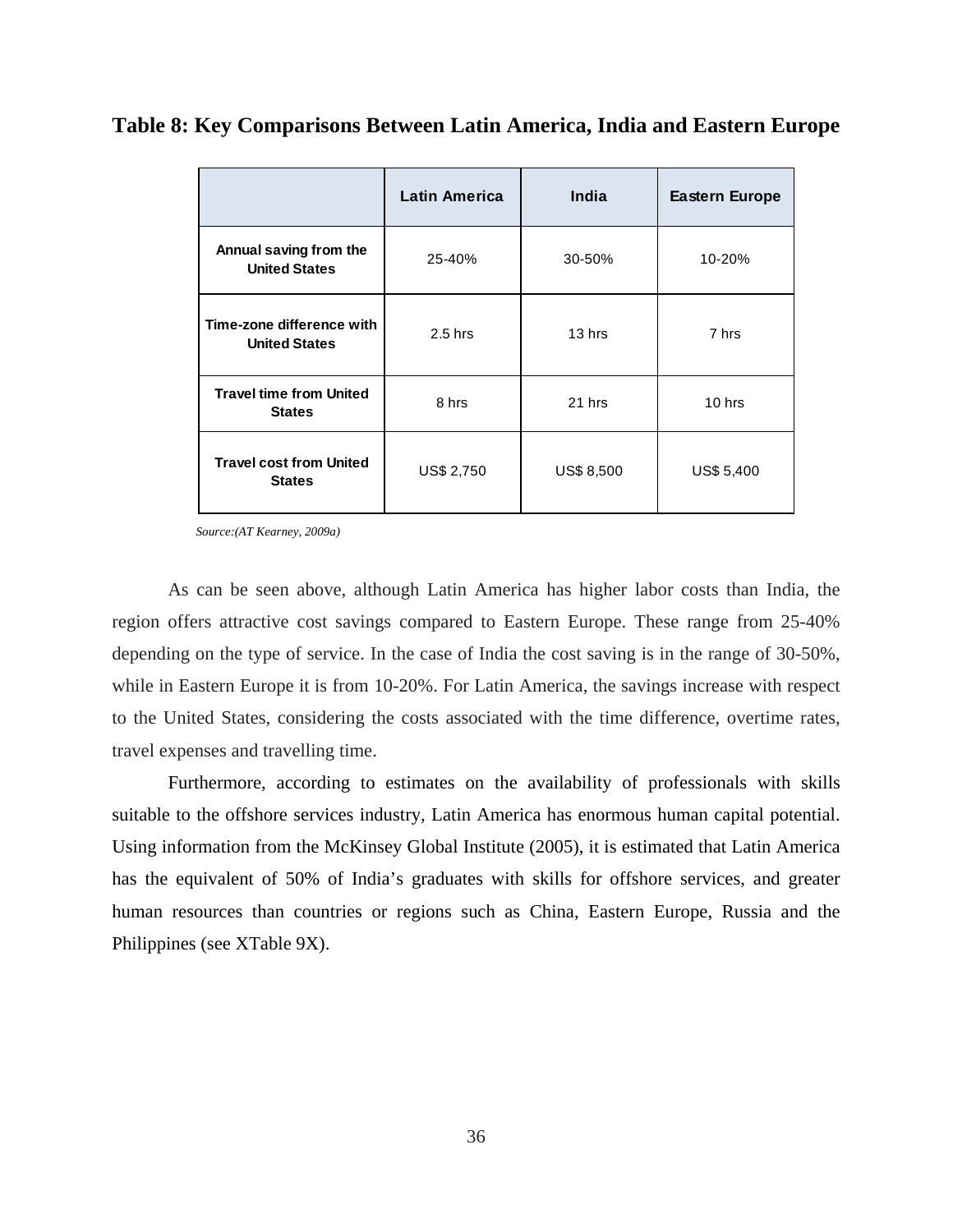<span id="page-39-0"></span>

| Table 9: Graduate with Skills Appropriate for the Offshore Services Industry |
|------------------------------------------------------------------------------|
| (BPO/IT)                                                                     |

| <b>Countries or region</b> | <b>Supply of graduates</b><br>(Thousands) |
|----------------------------|-------------------------------------------|
| India                      | 1,773                                     |
| Latin America*             | 929                                       |
| China                      | 727                                       |
| Eastern Europe*            | 663                                       |
| <b>Russia</b>              | 654                                       |
| <b>Philippines</b>         | 514                                       |

\**Eastern Europe and Latin America derived via extrapolationF[21](#page-39-1)F Source: McKinsey Global Institute (2005).* 

Previous analysis of the supply of qualified human capital available for the offshore services industry in Latin America has been limited to individual countries such as Argentina, Brazil, Chile, Costa Rica, Mexico and Panama. Positioning the region as a whole, while at the same time highlighting the depth of specific industry talent in each country, will enable Latin America to offer a powerful set of nearshore services based on human capital. For example, Brazil has the world´s second largest community of Java programmers after India, providing it with a strong base for software programming (Mullan et al., 2008b), while the KPO financial services firm, Evalueserve, specifically chose Chile for its Latin American office due to the high number of trained financial analysts in the country (Srivastava & Ortiz, 2009).

**E.** *The role of public policy in promoting the offshore services industry in Latin America* 

### **1. Main policy focus**

 $\overline{a}$ 

By 2000, countries in Latin America became increasingly aware that relying heavily on their traditional export sectors was not a sustainable alternative for long-term economic growth. A number of different initiatives were launched to promote the development of the technology services industry. The international experiences of countries such as Ireland and India had shown that the high technology sector was not restricted to just semiconductor and electronics. The offshore services industry, which resulted from the rapid growth of the IT sector, allowed for the

<span id="page-39-1"></span><sup>&</sup>lt;sup>21</sup> For Latin America, the number of graduates from Brazil and Mexico with skills for the offshoring industry (according to McKinsey Global Institute, 2005) was compared with the total country population to calculate a new rate. This new rate was used to extrapolate the total number of graduates with offshoring industry skills for Latin America. In the case of Eastern Europe, the same methodology was used to calculate number of graduates with offshoring industry skills for Croatia, Czech Republic, Hungary, Lithuania and Romania.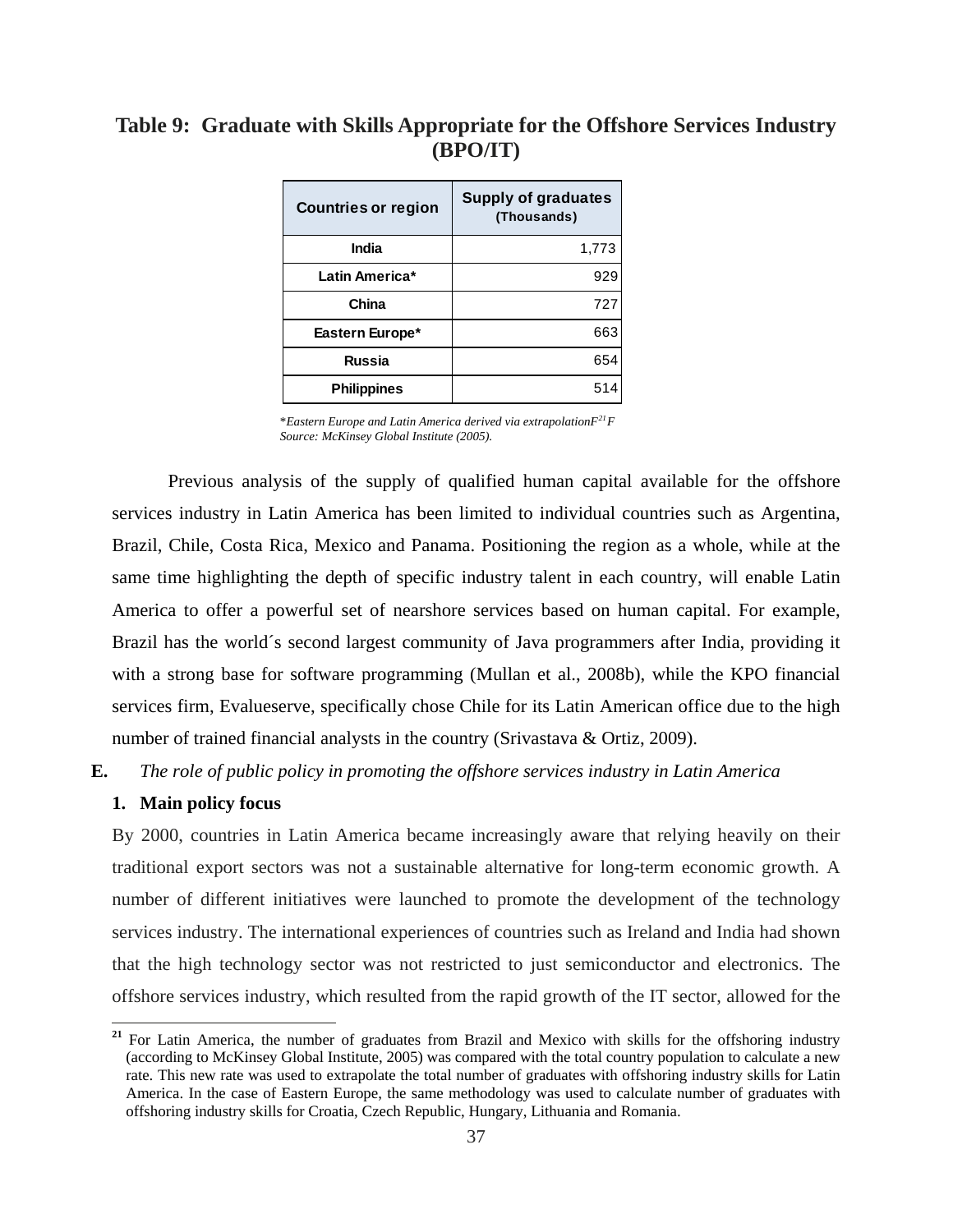reconfiguration of business models via the externalization of business processes (outsourcing) and remote operations (offshore). This implied that many countries on the margins of the high technology industries could, in the near future, integrate themselves into the new offshore services networks. The benefits included new knowledge and technology, a skilled workforce, and export diversification.

In addition to these successful international cases, there are various examples in Latin America of early offshore services development, beginning in the 1990s in Mexico (Mexico City, Monterrey and Guadalajara), Brazil and Costa Rica. Countries understood that participation in the new offshore services industry would require strong government support to ensure a favorable business environment, adequate infrastructure, skilled human resources, a favorable tax regime, and an active strategy for attracting investment.

There is an important role for the state in enabling countries to achieve integration into the global economy's most dynamic sectors, such as offshore IT services. This has resulted in initiatives to improve or create institutions to promote investment in offshore services in most countries. According to ECLAC (2007), 30 of the 33 countries in Latin America had created investment agencies or equivalent institutions by 2006. Many of these were established or had undergone significant readjustment during the previous five years. The goal of these investment attraction programs was to promote the entry of foreign firms in offshore services, in addition to other priority sectors. These programs typically had three main components: promotion and marketing activities; investor services and support; and economic incentives to positively influence investors' perceptions of costs and benefits.

There are two main categories of economic incentives used in the region to promote foreign investment: tax incentives and training subsidies. Tax incentives have been the traditional instrument, mainly associated with free trade zones, duty exemption on equipment, and exemption from export taxes, income tax and value added tax. In addition, a new support scheme has emerged in several countries, associated with subsidies for workforce training. The aim is to finance initiatives that close gaps in human resource skills, such as work-training subsidies, training in technical skills, tuition financing for English language programs, and adaptations of higher education programs.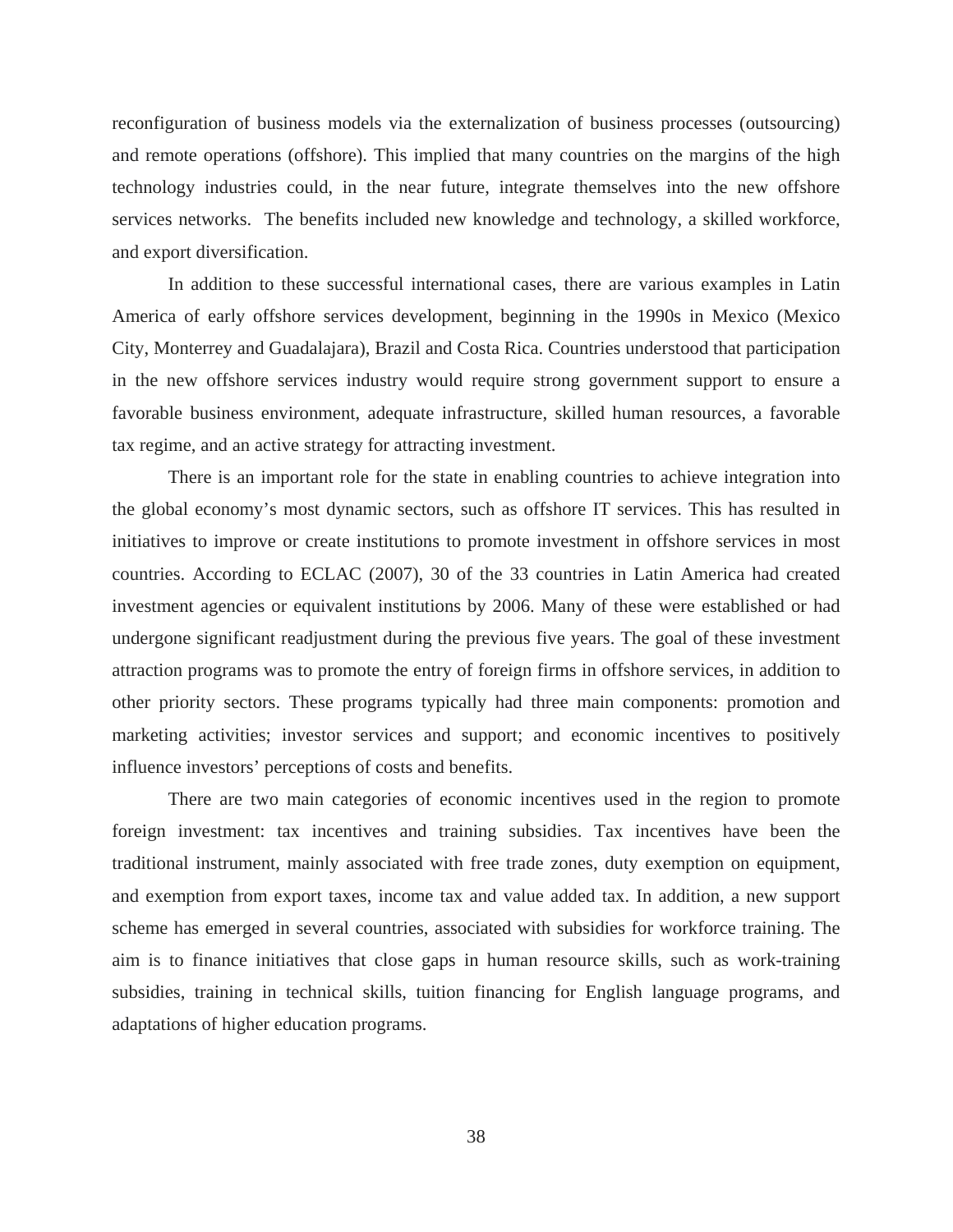#### **2. National programs**

An overview of the programs that have been implemented in Latin America to promote the development of the offshore services industry is presented below.

The cases of Brazil and Mexico combine an international promotion program, a framework of national incentives, and a set of benefits offered at the level of local states. Promotion and international marketing are carried out by Apex-Brazil and BANCOMEXT-Mexico. Brazil's main national incentives deal with tax incentives for investment, R&D in the area of IT, and the development of technology parks (ApexBrasil, 2009). In both countries, the states operate with certain autonomy to promote investment via tax exemptions, special offers on land, provision of infrastructure and training subsidies. Among the most attractive locations are Sao Paulo and Campinas in Brazil, and Mexico City, Monterrey and Guadalajara in Mexico.

### **Box 2. Free trade zones: the case of Zonamerica-Uruguay**

Free trade zones are designated areas in a country which provide fiscal benefits such as customs and tax exemptions. The incentives and benefits in free trade zones can be applied either to manufacturing or services.

Zonamerica is a free trade zone in Uruguay specifically designed for services. It was created in 1990 with the purpose of establishing a business and technology park. Since 1990, the zone has grown substantially. It started with just 30 employees and today the park has more than 1,100 workers.

The business platform in Zonamerica is composed of seven areas: i) shared centers; ii) logistics and distribution; iii) call centers; iv) biotechnology; v) financial services; vi) information technology; and vii) consulting and auditing (Zonamerica, 2009).

According to Abhinav Kumar, Head of Marketing at Tata Consultancy Services (TCS) Ibero America, "Zonamerica has proven to be a perfect business partner. Our center in Uruguay provides the highest quality levels in information technology services (CMMI Level 5) for more than 25 clients all over Latin America, Europe and United States."

This free trade zone has become a strategic location for international companies to centralize their business and administrative processes. Some of the companies operating in Zonamerica are: Merill Lynch, RBC, Banco Itaú, Tata Consultancy Services (TCS), UY Software, IPcom, Deloitte, PriceWaterhouseCoopers, Investors Trust, Fining-CAT and Nanokem among many others (Zonamerica, 2009).

*Source: [Hwww.zonaamerica.com](http://www.zonaamerica.com/)*.

In the Spanish-speaking South American countries, there are different investment promotion agencies: ProsperAr in Argentina, the Foreign Investment Committee (CIE), ProChile and CORFO in Chile, Proexport Colombia, and Uruguay XXI in Uruguay. Similar to Brazil, Argentina has a framework of national incentives, which includes a tax incentive for the software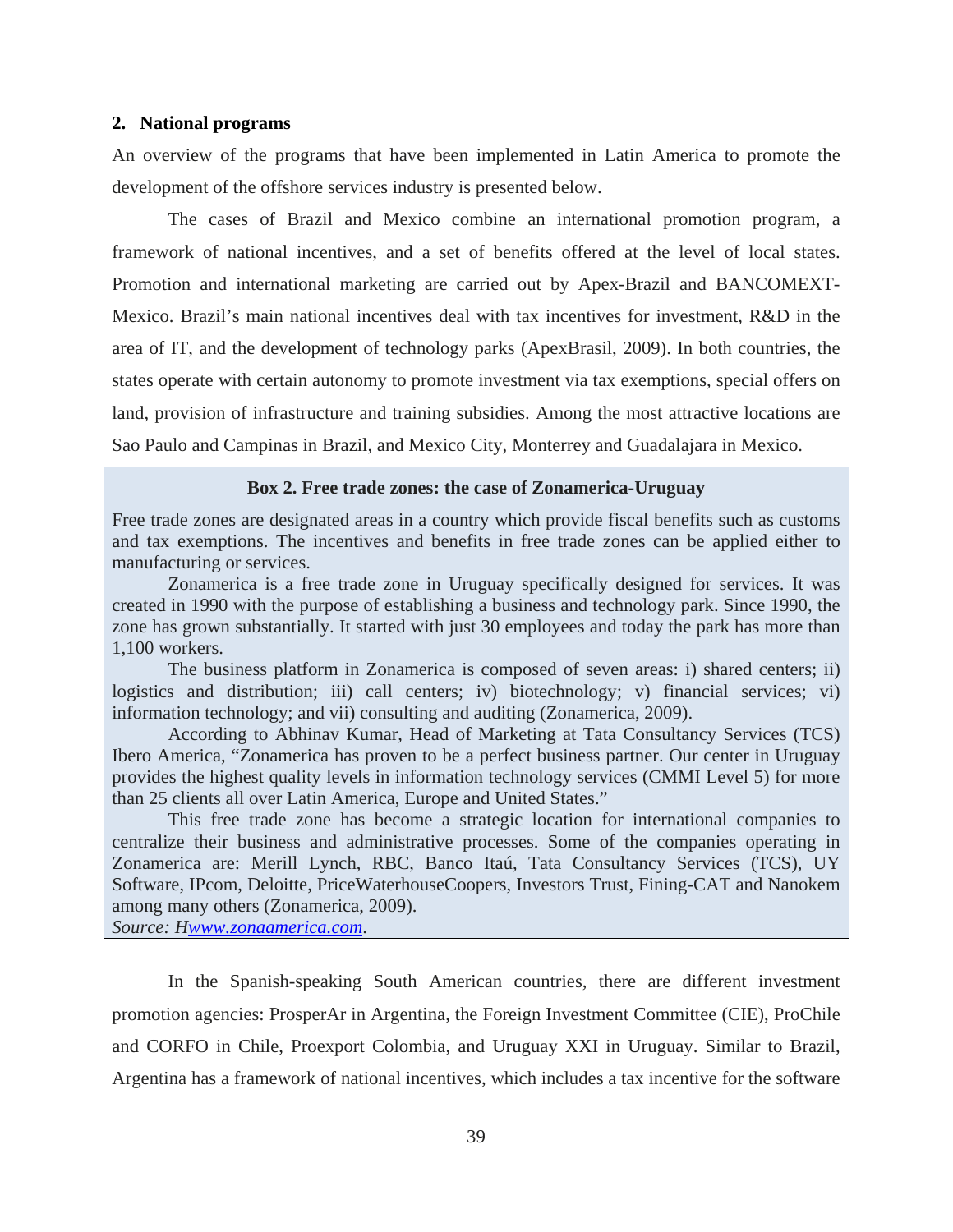industry. At the provincial level, Argentina has different tax exemption programs, infrastructure subsidies, and public services. The cities that have achieved the most consolidation in the offshore services industry are Buenos Aires, Cordoba and Rosario.

While Chile has no tax exemptions, it has direct incentives for training, plus co-financing of technology infrastructure and the costs of long-term leases. English training programs for technicians and engineers complement these incentives, as does the strengthening of higher education institutions (CORFO, 2009).

In Colombia, industrial parks have been established that operate as free trade zones. This is complemented by tax exemptions for BPO companies established anywhere in the country and English-training programs for BPO professionals (ProExport Colombia, 2009). In Uruguay there are special income tax exemptions for the software industry and its imported investment assets. There is also a system of free trade zones (Uruguay XXI, 2009).

In Central America, agencies include CINDE in Costa Rica, PROESA in El Salvador, and CEI-RD in the Dominican Republic. Costa Rica has free trade zones that provide tax exemptions on equipment, exports and repatriation of profits. These are complemented by training programs to strengthen higher education, as well as training in English and other languages in the public education system (CINDE, 2009). El Salvador has a tax-exemption law that applies to any equipment or goods required for the activity of international services. It also applies to income tax and value-added tax (VAT) for companies classified as service centers (PROESA, 2009). The Dominican Republic has a free trade zone, and plans to strengthen higher education and English training programs (CEI - RD, 2009).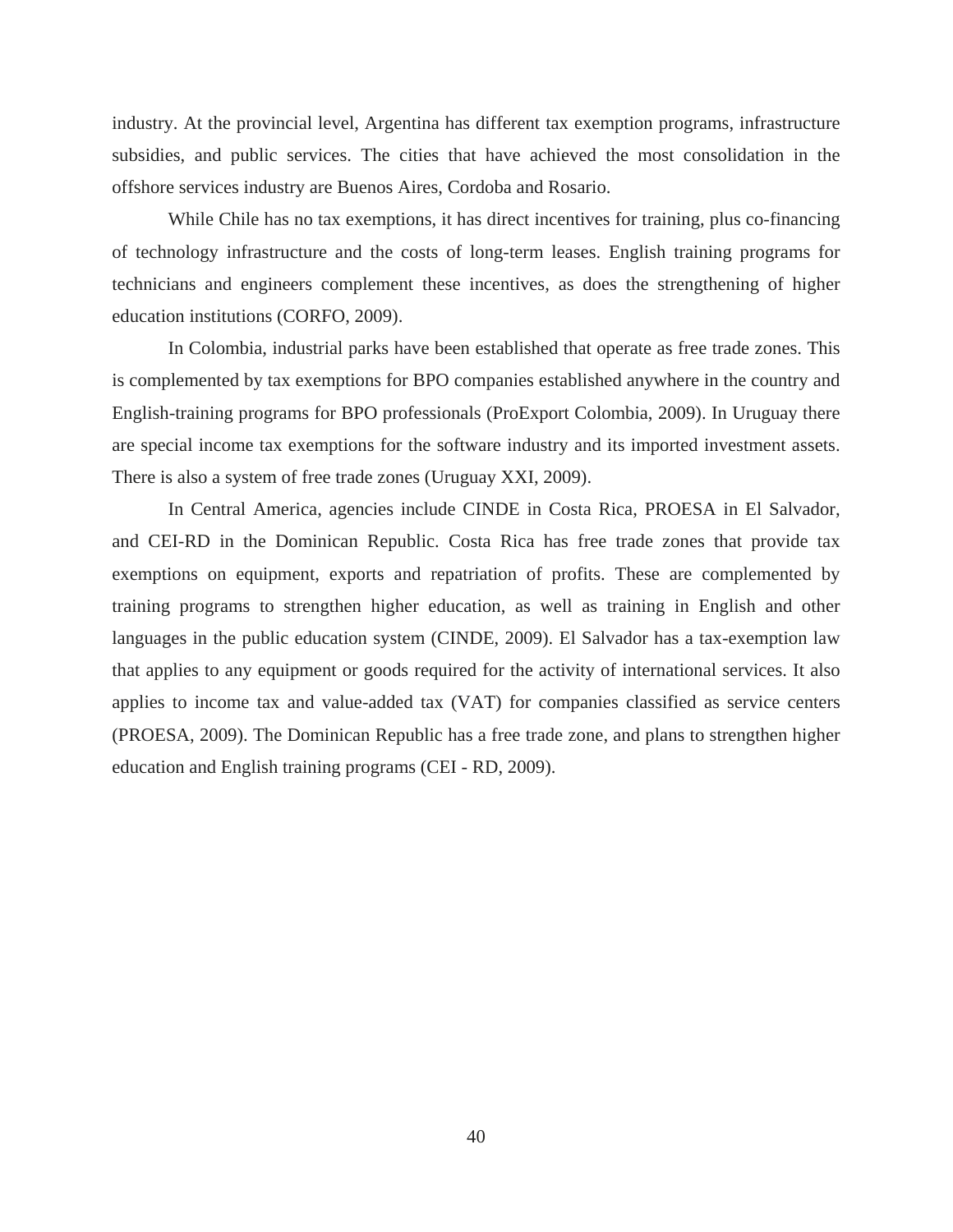### **Box 3. Chile incentives for the high –tech investment projects**

The Chilean Economic Development Agency (CORFO), through its program InvestChile, offers a set of incentives and services for investments in the offshore services industry. The incentives are summarized below.

The government agency is satisfied with the outcomes of the program for several reasons: 1) these incentives have allowed a high social return, translated in training, knowledge transfer and access to new markets; 2) these incentives give credibility to the country as risk on the investment is shared between the company and the government and they portrays a clear government commitment to develop this industry; and 3) the mix of these direct incentives has been well received by the business community.

According to CORFO, the most appreciated incentives are the ones related to training. As a result of this, the Chilean agency now offers two types of incentives in this area; 'On the job training' related to new employee training programs offering up to 50% of salary per person, the second incentive refers to specialized training and recruitment in which the government covers 50% on the training costs.

|                     | <b>Incentives</b>                                                                 | <b>Financial Support</b>                                                                      | <b>Maximum</b>                                                                                    |
|---------------------|-----------------------------------------------------------------------------------|-----------------------------------------------------------------------------------------------|---------------------------------------------------------------------------------------------------|
| Investment<br>Phase | Pre-investment<br><b>Studies or Prospecting</b><br><b>Trips to Chile</b><br>(HT1) | Feasibility studies for your<br>investment project                                            | Up to $60\%$ of the pre-<br>investment<br>study<br>cost<br>Max=\$30,000 USD                       |
|                     | <b>Project launch Assistance</b><br>(HT2)                                         | The<br>execution<br>of<br><sub>a</sub><br>working plan to assist in<br>project implementation | Up to $$30,000$ USD for<br>start-up activities                                                    |
|                     | <b>On-the-job Training</b><br>(HT3)                                               | training<br>employee<br><b>New</b><br>program                                                 | Up to $50\%$ of annual<br>salaries<br>Max=\$25,000<br><b>USD</b> per person                       |
|                     | <b>Equipment and</b><br><b>Infrastructure</b><br>(HT4)                            | Acquisition<br>of<br>technological<br>infrastructure<br>and<br>equipment                      | Up to 40% of the total<br>investment in fixed assets<br>Max=\$2,000,000 USD                       |
| Investment phase    | <b>Long Term Property</b><br>Leasing<br>(HT5)                                     | of<br>Long-term<br>lease<br>property associated with<br>the investment project                | Up to 40% of total lease<br>amount during the first<br>five years. $Max=$ \$500,000<br><b>USD</b> |
|                     | <b>Specialized Training</b><br>& Recruitment<br>(HT6)                             | Acquirement of specific<br>knowledge or recruitment<br>of experts                             | Up to 50% of specialized<br>training or recruitment.<br>$Max = $100,000$ USD                      |

*Source: H[www.hightechchile.com](http://www.hightechchile.com/)*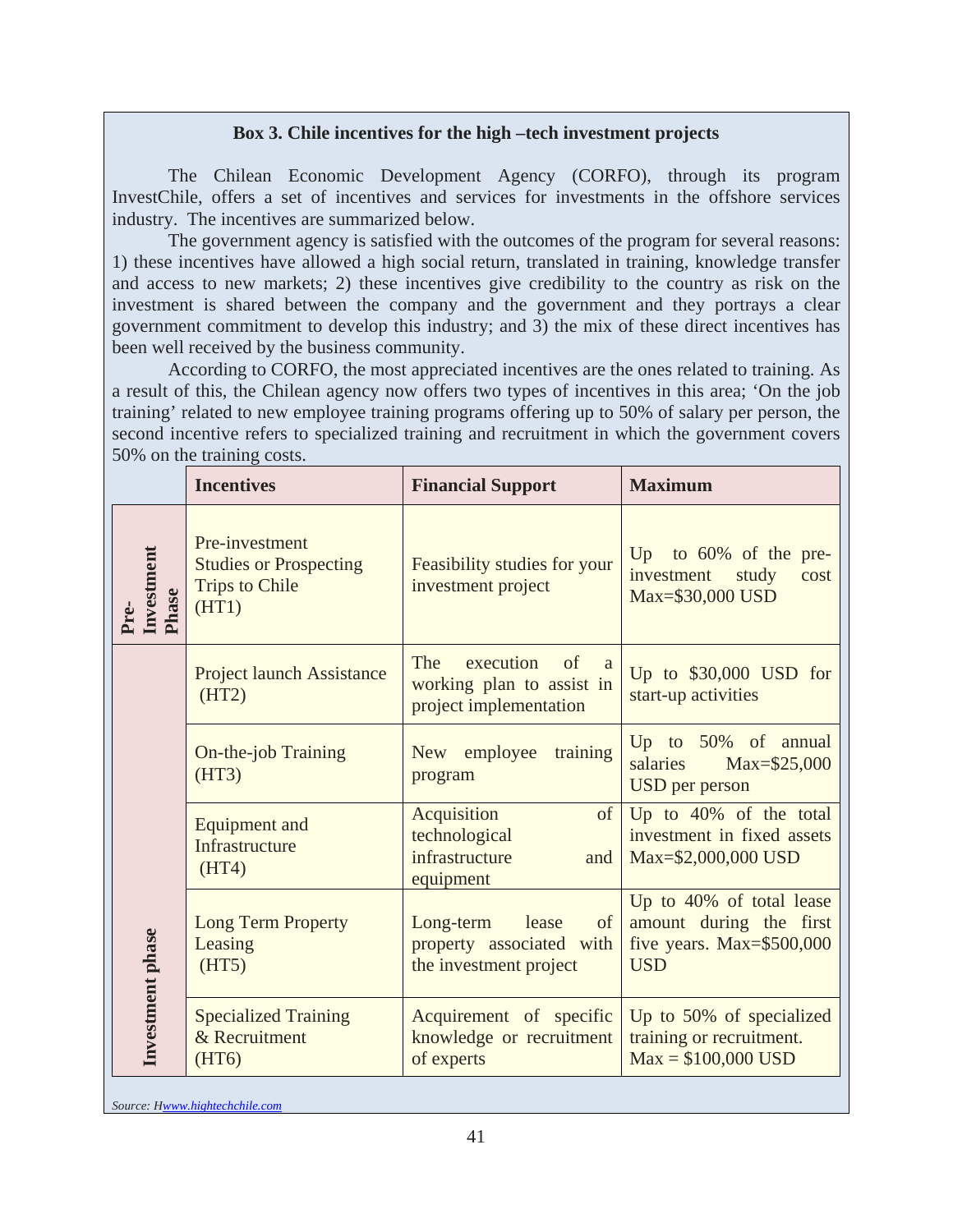#### **3. Main gaps in public policy**

While information regarding the contribution of the offshore services industry to employment and exports exists in many countries in the region, it is unclear how accurate these figures are. In addition, the extent to which public policies per se have contributed to development is not clear. The only evidence available is an international benchmarking study of the performance of investment promotion agencies regarding international best practices (MIGA, 2006).

The case studies of the industry's emergence in India, Ireland and Eastern Europe presented earlier in the paper provide an initial guide to the systematic evaluation of successful policy initiatives. Within Latin America, the policy initiatives can be divided into three different categories: (1) programs that focus on international marketing and promotion; (2) programs with incentives that were initially designed for manufacturing activities and have been adapted to other sectors; and (3) programs that address critical factors associated with the offshore services industry, primarily in the area of human capital.

In terms of public policy to develop the offshore services industry, there are three gaps to consider:

- a) Focus gaps: the definition of segments with the greatest potential for development
- b) Institutional gaps: the public-private institutional arrangements needed to address the challenges facing the industry
- c) Incentive gaps: the identification of the most effective set of incentives to attract offshore service centers.

### **V. Strategic Guidelines for Promoting the Offshore Services Industry**

Public policy will play an important role in the rise of new knowledge-intensive services exports and the emergence of Latin America as an offshoring center. In countries such as India and regions like Eastern Europe, the development of this industry was supported in a decisive way by the government and the private sector. The following recommendations outline initiatives for public policies that could be adopted in a coordinated way by the different countries in Latin America and the Caribbean.

### *A. Cooperation in promoting Latin America as an offshoring hub*

Latin America as a region should cooperate to strategically position itself as the next international hub for offshore services, available to both major service providers and industry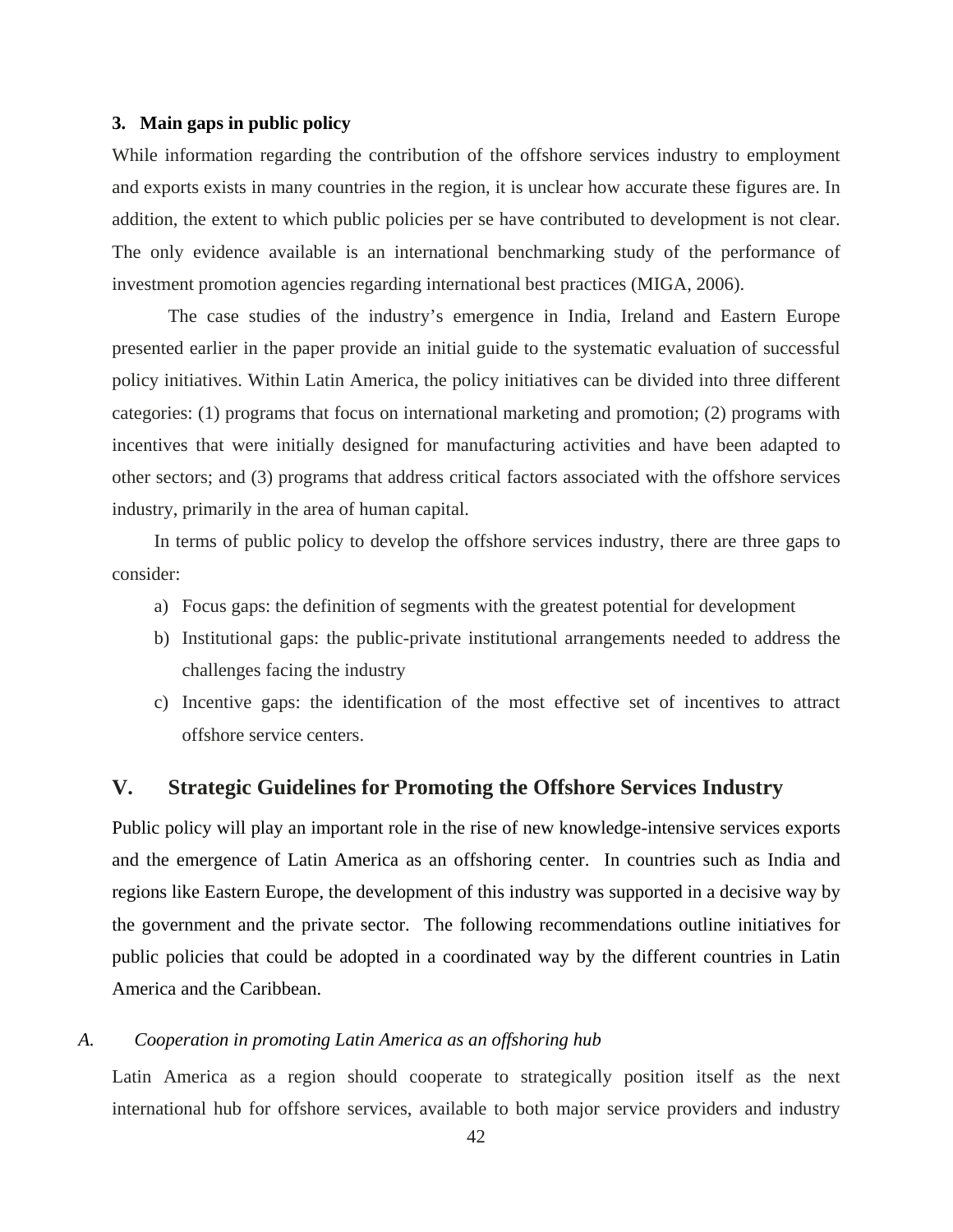clients. The principal advantages of the region with respect to the offshore services industry should be highlighted. These include the significant supply of qualified human resources, competitive costs, low country risk, and geographic and cultural proximity to the main markets. The goal and the objectives of this regional cooperation are:

### **Goal**

Positioning Latin America as a major hub for offshore services

### **Objectives**

- Create a regional brand for Latin America in the offshore services industry
- Facilitate transfer of knowledge and best practices among the countries in the region

• Offer better market opportunities with a greater scale and a variety of specialized services The main components of this strategy are: first, to build a portfolio of diversified and complementary services between countries based on an analysis of individual country strengths and successes in the industry to date; and second, to define the value proposition and main benefits; and finally, to promote a collective regional action plan.

Although several of the countries in Latin America may compete directly for different offshoring centers, the location selection process begins with an evaluation of the region as a whole. Today, a large segment of offshore service providers and potential clients still fail to identify Latin America as an attractive hub for offshoring. For these groups it is important to articulate a Latin American proposal that shows the region's experience, scale, competitiveness and specialization in different segments of the industry.

This level of multinational coordination requires a regional public-private coalition. This coalition, which could be led by REDIBERO, would incorporate key factors such as investment promotion agencies, offshore services industry associations, and educational institutions. It would be charged with defining and implementing a regional development strategy. There are several initiatives that are already in place that could be leveraged for this coalition: from the private sector, la Federación de Asociaciones de Latinoamérica, el Caribe y España de Entidades de Tecnologías de la Información (ALETI),which brings together the IT industries of 17 countries; and from the public sector, la Asociación Latinoaméricana de Exportadores de Servicios (ALES)*,* investment promotion agencies have begun coordinating activities under the advice of the World Association of Investment Promotion Agencies (WAIPA), and Red Iberoamericana de Organizaciones de Promoción del Comercio Exterior (REDIBERO),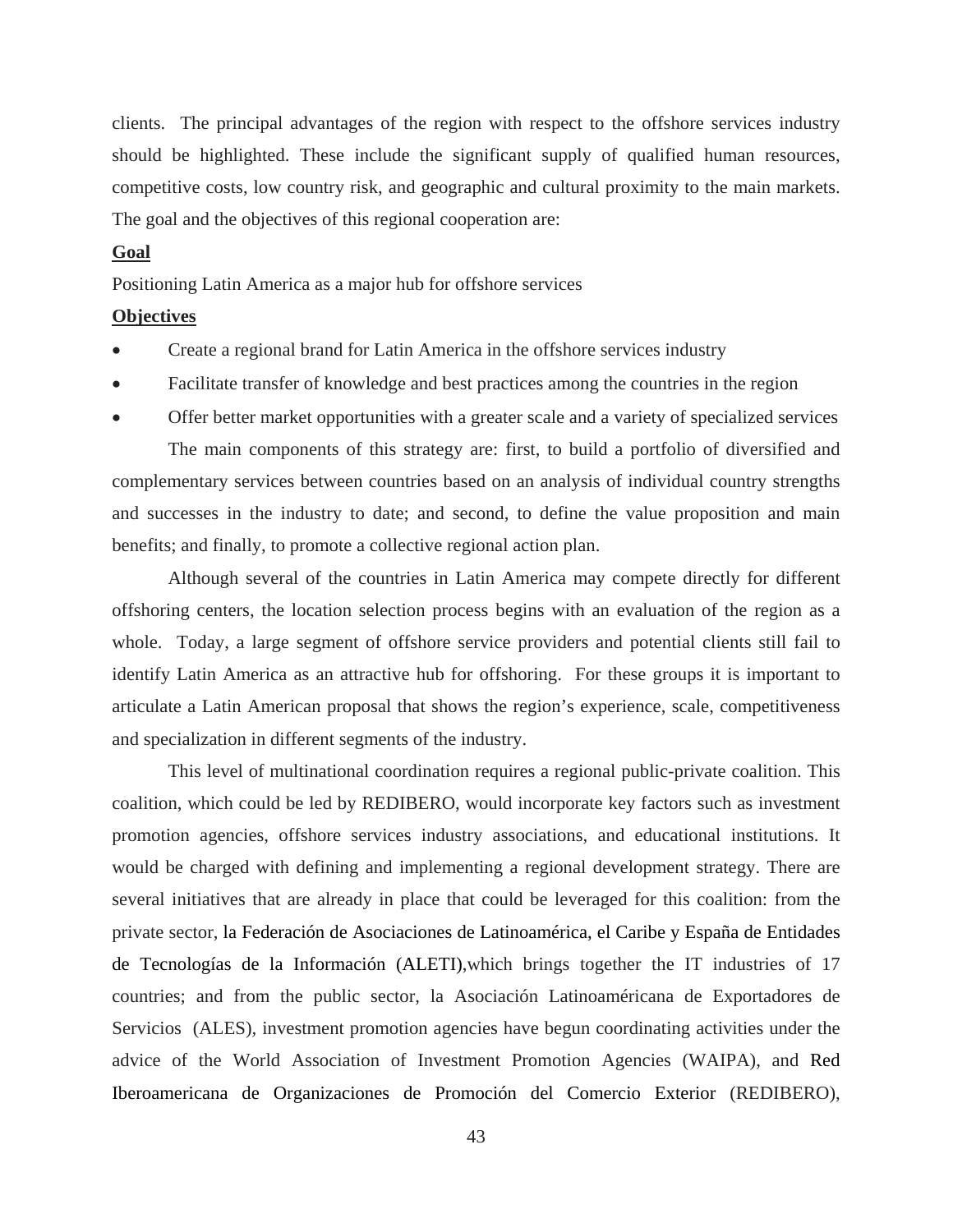supported by the Inter American Development Bank. REDIBERO was founded in 1999 and has 22 country promotion agency members.

#### **Box 4. Chilean case: public & private coalition for the offshore services cluster**

In 2007, the Chilean Committee of Ministries for Innovation created a public-private coalition for the offshore services cluster with the goal to increase the industry size by fivefold in four years. This group is composed of international companies with operations in Chile, industry associations, educational institutions, ministries and CORFO (the Chilean Economic Development Agency).

This group validates the action plan of the strategic agenda in three main areas: close the human capital gap; develop an international promotion strategy; and improve both infrastructure and the regulatory framework.

This coalition is directed by CORFO and financed by the Chilean Innovation and Competitiveness Fund that provided US\$23 million for 2008-2009.

#### *Sources: H[www.hightechchile.com](http://www.hightechchile.com/)H, (Castillo, 2008).*

The objectives of a public-private coalition would be diverse: to promote the development of the offshore services industry within the region; to establish alliances with governments in the formulation of relevant policies; to promote the supply of specialized services between countries; to establish better regional regulatory frameworks; and to generate and disseminate relevant information pertinent to the industry.

This coalition would help small and medium-sized countries to face the challenge of identifying their unique attributes that will allow them to successfully insert themselves into regional and global markets. There are several specialized experiences of smaller countries that can be replicated, such as: Antigua and Barbados in medical information processing, Brazil in research and development centers, Chile in financial analysis and engineering services, Costa Rica in shared services, and Uruguay in software development. Larger countries such as Argentina, Brazil and Mexico participate in the majority of the segments, and they have also focused on higher value added services, like engineering and R&D centers.

There is also an important space for carrying out collaborative actions for promotion and marketing. Within the recommended activities are public relations campaigns with the communication media, advertising in specialized media, participating in promotional events, publications and digital media.

As mentioned throughout the paper, there is no consensus on how to collect the data that corresponds to appropriate definitions of services in this industry (Sako, 2005). Indeed, measuring offshore services is not a simple task, because official statistics do not provide accurate quantitative assessments (ECLAC, 2009; Sturgeon & Gereffi, forthcoming). This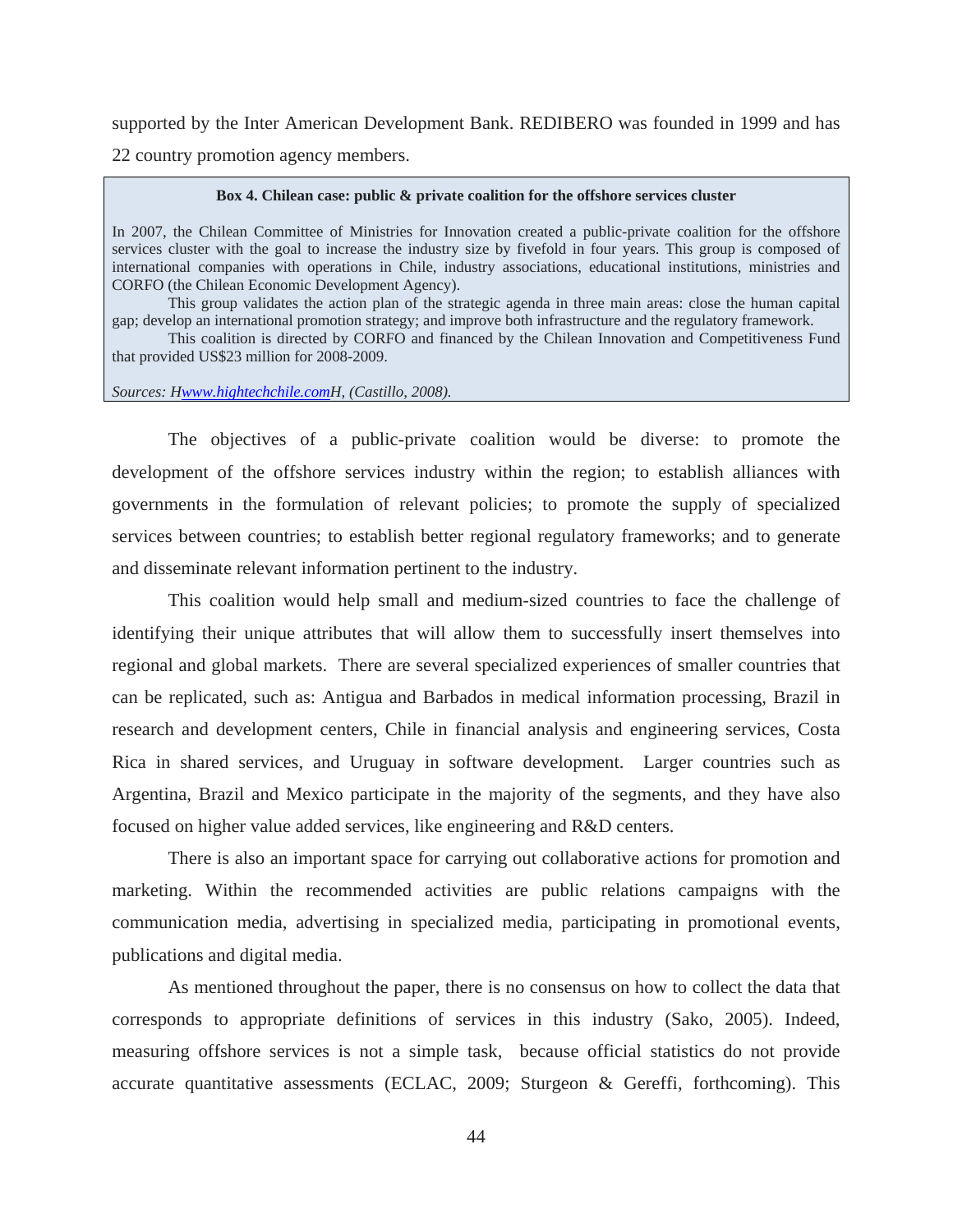coalition can play a lead role in harmonizing codes for the offshore services industry in Latin America. At the same time, they should also work with each country in order to standardize the critical information for investors to facilitate the marketing and promotion efforts.

#### **Box 5. Regional investment strategy in the Western Balkans**

OECD is encouraging a regional competitiveness initiative in South East Europe (Western Balkans) based on an industry prioritization strategy. This study includes a regional capability survey, a sectoral prioritization framework, development of a policy model, and primary and secondary research.

In the analysis, OECD identified ITO and BPO as strong sectors for development due to cheap labor costs (up to five times lower than in Eastern Europe); however, the region presents some gaps in human capital that need to be addressed. In analyzing where to compete, the study focused on the Western European market targeting clients that cannot afford the fees of larger global players.

This study classifies countries, explaining that certain nations like Croatia should provide higher value added activities, while others with lower labor skills, such as Albania, Bosnia and Herzegovina, should focus on lower-value added activities. They recommend specialization to increase productivity.

The OECD's suggested approach to this regional competitiveness initiative has three main areas: (1) Human Capital Development -- e.g., the involvement of the private sector with government incentives to address in the acute shortage of skilled labor; (2) Sector Policy Reforms -- removing barriers in order to sustain competitiveness; and (3) Competitive Clusters to channel innovation efforts.

*Note: South East Europe or the Western Balkans includes: Albania, Bosnia and Herzegovina, Croatia, Macedonia, Serbia and UNMIK/Kosovo.* 

*Source: OECD (2009) Sector Specific Sources of Competitiveness in the Western Balkans: Recommendation for a Regional Investment Strategy and OECD (2009). Regional Investment Strategy: Key Findings of the Sector Specific Study*.

*B. High impact regional initiatives for the promotion of the offshore services industry and alternatives for regional coordination* 

We recommend that three high impact courses of action to capture the opportunities in offshore services should be pursued in Latin America: 1) development of human capital; 2) promotion of strategic alliances among companies; and 3) improvement of the regulatory framework. In each of these courses of action, cooperative arrangements among countries are possible because these topics have high priority on national agendas within the region. In particular, there are many initiatives currently underway, making it possible to identify those that could have the most significant impact on the development of the offshore services industry.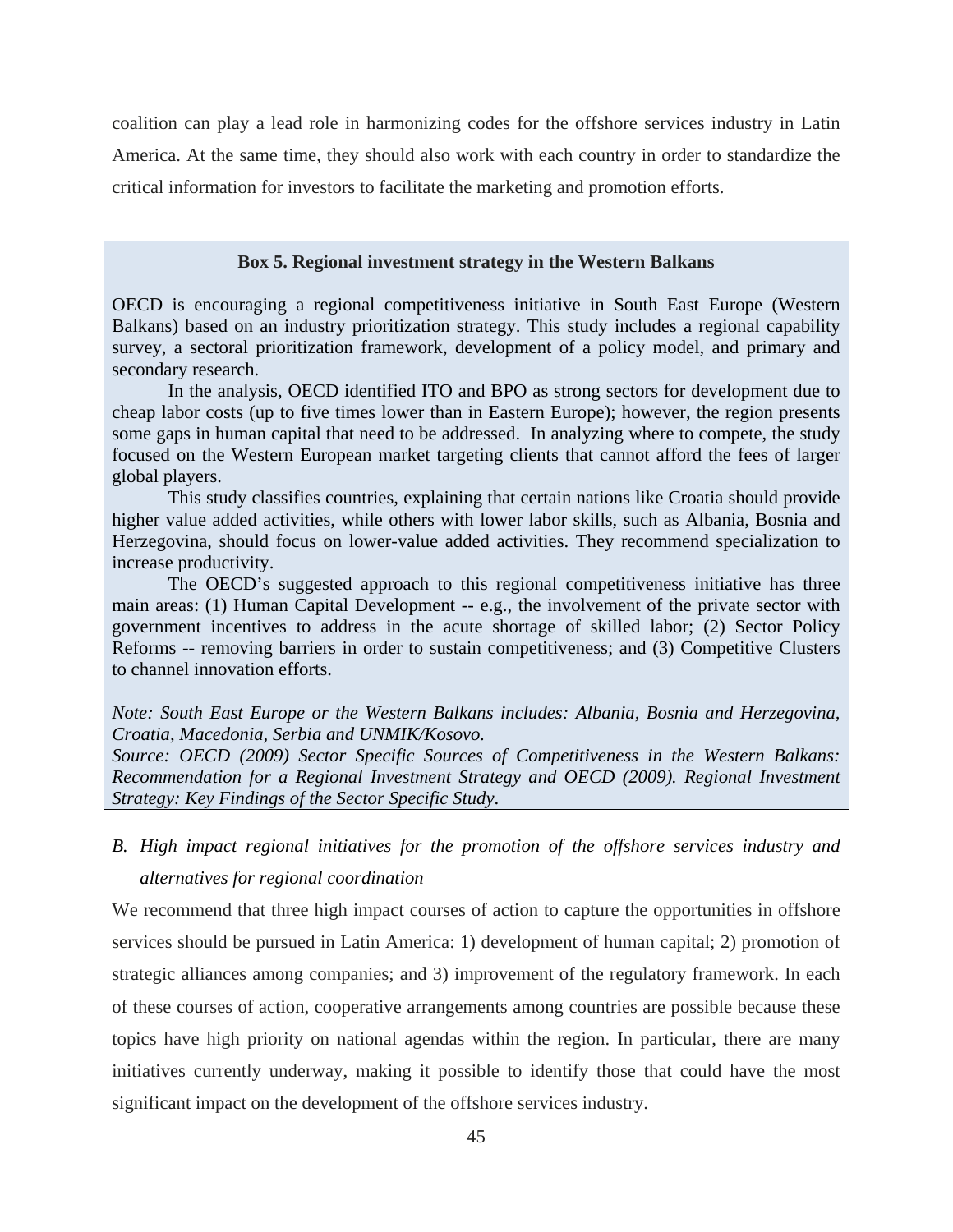#### **1. Human Capital**

The first initiative is to rapidly accelerate the integration of the labor markets in Latin America through improved mobility of the talent pool in order to establish technology platforms that function as a marketplace for offshore services throughout the region. For this purpose, it is necessary to consolidate the regional demand for offshoring professionals, improve the regulatory framework for the migration of professionals, increase the flexibility of foreign contracts, and facilitate the contract and visa process. It is important to create programs and policies for the attraction, retention and mobility of national talent pools within the region.

The second initiative for the development of human capital is to increase the number of graduates in disciplines most relevant to the offshore services industry. We propose that countries share their best educational practices to increase the acceptance and retention rates of students who have an interest in programs specific to offshore services. Campaigns should be fostered to present the opportunities in the offshore services industry, identify target groups, and the critical factors that influence career decision making. Additionally, there are retention strategies such as the offering of prerequisite courses, intermediate certification and credit lines guaranteed by the government.

The third initiative is to improve the supply of graduates prepared for careers in offshore services. For this purpose, educational and training institutions should better coordinate curriculums with the needs of companies. It will be vital to strengthen institutional capabilities, identify the deficiencies of the students, and establish programs to modify curricular design. Considering that one of the most substantial weaknesses is the lack of English proficiency, an intensive English language program should be developed at the regional level, providing financing and an international certification of capabilities.

### **2. Strategic Alliances among Companies**

Many countries have implemented programs to encourage alliances among small and mediumsized companies as a way to improve their competitiveness. Regional and international best practices related to networking suppliers and companies in the offshore services industry should be identified. Within these programs that have regional scope, we would emphasize regional networks, associated programs for export services, technical assistance to promote international certification, joint ventures between small and medium sized companies, and a business platform for the international markets.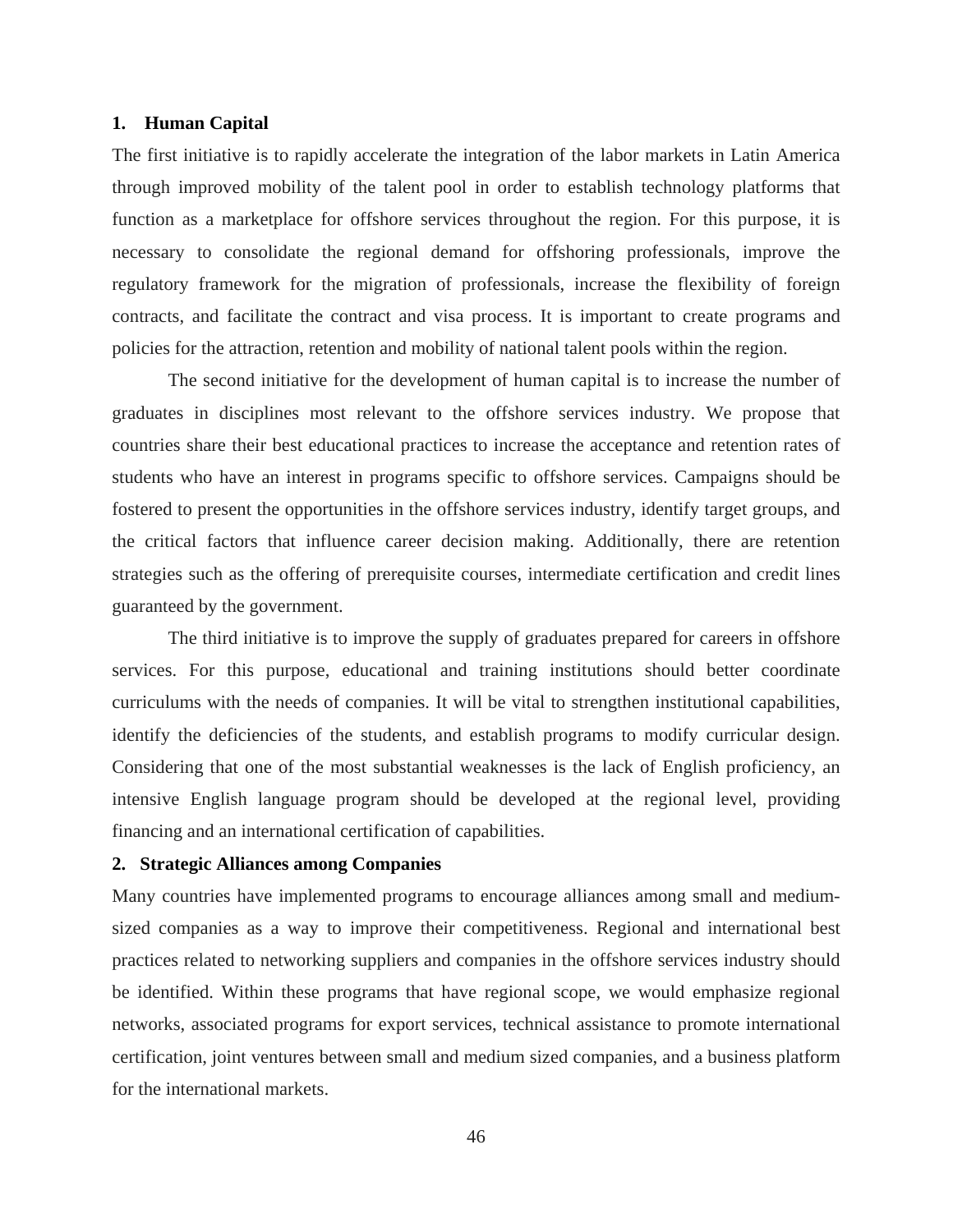### **3. Improve the regulatory framework**

In addition to the topic of migration previously mentioned, an agenda should be developed to improve the regulatory framework that meets the unique needs of offshore service companies. Improving the regulatory framework includes the facilitation of flexible work schedules, recognition of offshore services as an export activity, optimization of taxation practices, and fortification of legislation pertaining to data protection.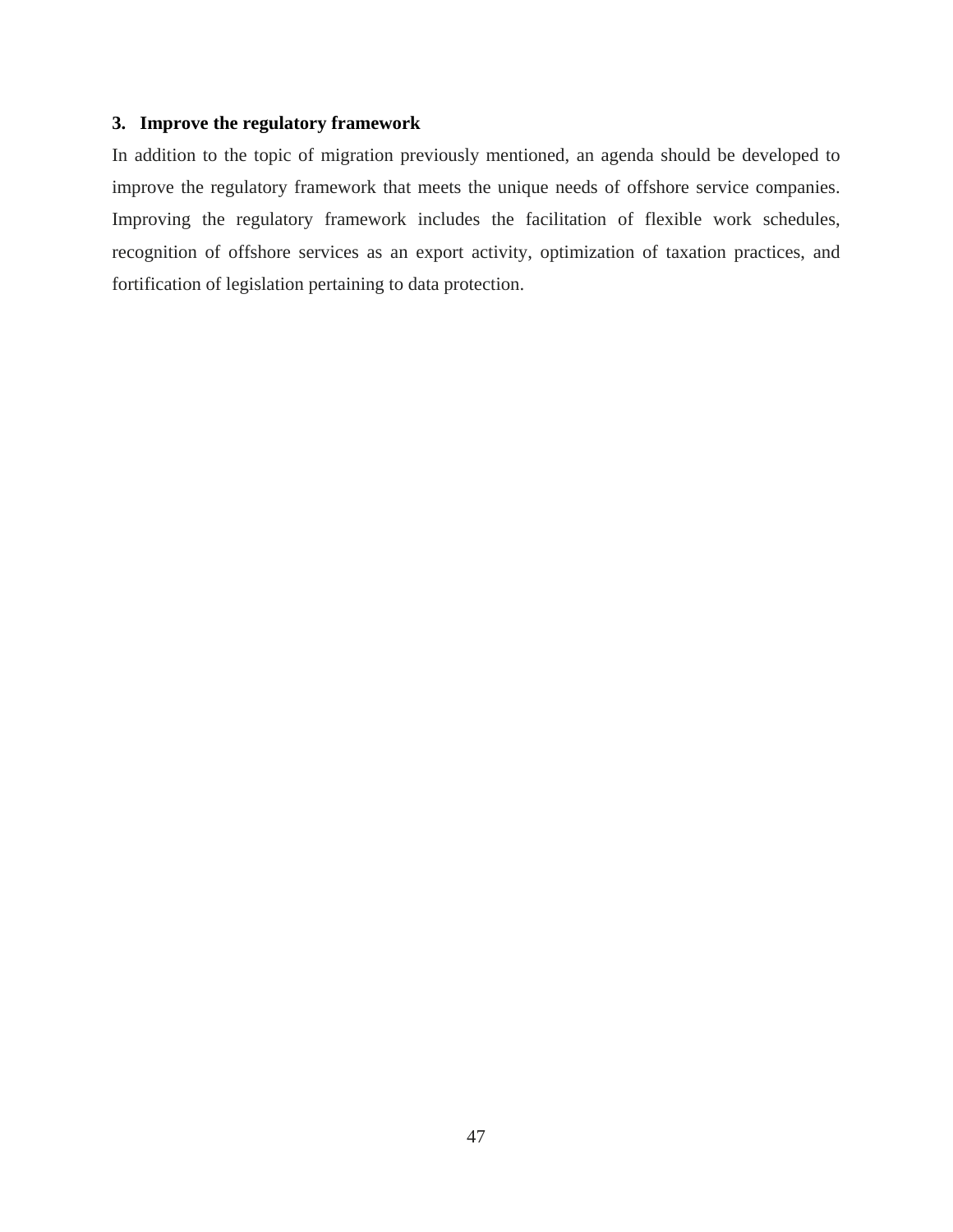### **References**

- Alajääskö, Pekka. (2007). Statistics in Focus: Industry, Trade and Services. Exports of Business Services. Luxembourg: EUROSTAT, European Commission.
- Andrews, Christopher. (2008). Selling IT Services in an Economic Downturn. When Economic Conditions Are Poor, Segmentation and Positioning Matter More Than Ever. Cambridge, MA: Forrester Research, Inc.
- ApexBrasil. (2009). Export promotion. Retrieved August 11, 2009, from [http://www.apexbrasil.com.br/portal\\_apex/publicacao/engine.wsp?tmp.area=145](http://www.apexbrasil.com.br/portal_apex/publicacao/engine.wsp?tmp.area=145).
- AT Kearney. (2007a). Destination Latin America: A Near-Shore Alternative. Chicago, IL: A.T. Kearney, Inc[.http://www.atkearney.com/shared\\_res/pdf/Near-](http://www.atkearney.com/shared_res/pdf/Near-Shore_Latin_America_S.pdf)[Shore\\_Latin\\_America\\_S.pdf](http://www.atkearney.com/shared_res/pdf/Near-Shore_Latin_America_S.pdf).
- ---. (2007b). Offshoring for Long-Term Advantage. The 2007 A.T. Kearney Global Services Location Index. Chicago, IL: A.T. Kearney, Inc.
- ---. (2009a). The Future of Outsourcing in Latin America. El Salvador
- ---. (2009b). The Shifting Geography of Offshoring. Chicago, IL: A.T. Kearney, Inc.
- Athreye, Suma S. (2005). "The Indian Software Industry and Its Evolving Service Capability." *Industrial and Corporate Change, 14*(3): 393-418.
- Breznitz, Dan. (2007). *Innovation and the State: Political Choice and Strategies for Growth in Israel, Taiwan, and Ireland*. New Haven, CT: Yale University Press.
- Business News America. (2009). BPO Markets Expands 25% in 2008-Mexico
- Castillo, Mario. (2008). La Industria Global de Servicios: Oportunidades para Chile. In J. Leiva & M. Castillo (Eds.), *Globalización Económica Oportunidades y Desafíos para Chile*. Santiago, Chile: CORFO and Chile 21.
- CEI RD. (2009). Normas e incentivos. Retrieved August 11, 2009, from [http://www.cei](http://www.cei-rd.gov.do/NI02-2.asp)[rd.gov.do/NI02-2.asp](http://www.cei-rd.gov.do/NI02-2.asp).
- CESSI. (2008). Situacion y Perspectivas de la PyME del Sector de Software y Servicios Informaticos en la Argentina. Buenos Aires: Cessi Argentina.
- CGGC. (forthcoming). The Offshore Services Industry: A Global Value Chains Approach. Commisioned by CORFO.
- CINDE. (2009). Incentives and costs. Retrieved August 11, 2009, from [http://www.cinde.org/en/incentives-and-costs.](http://www.cinde.org/en/incentives-and-costs)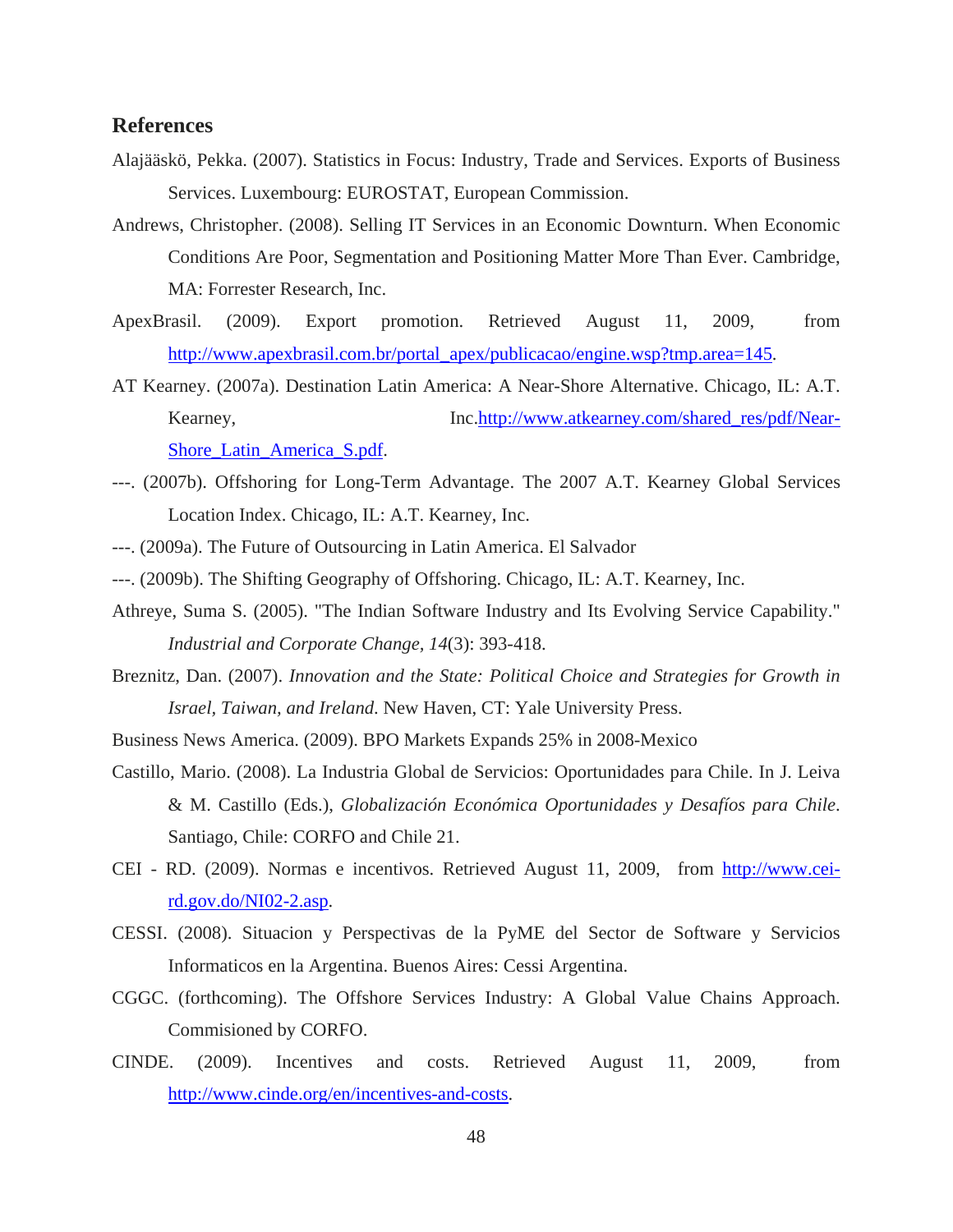- CORFO. (2009). Incentives and Services. Retrieved August 11, 2009, from [http://www.hightechchile.com/incentives\\_and\\_services.](http://www.hightechchile.com/incentives_and_services)
- CPM Braxis (2007). SAP Practice. from [http://www.braxis.com.br/apresentacao/cpm\\_braxissap\\_offerings.pdf](http://www.braxis.com.br/apresentacao/cpm_braxissap_offerings.pdf)
- Dolan, Kerry A. (2006). Offshoring The Offshorers. Retrieved January 12, 2009, from <http://www.forbes.com/forbes/2006/0417/074.html>
- Dossani, Rafiq. (2005). Origins and Growth of the Software Industry in India. Stanford, CA: Asia-Pacific Research Center, Stanford University.
- Dossani, Rafiq and Martin Kenney. (2007). The Evolving Indian Offshore Services Environment: Greater Scale, Scope and Sophistication: Sloan Industry Studies Working Papers. pp. 49.<http://www.industry.sloan.org/industrystudies/workingpapers/>.
- ECLAC. (2007). Foreign Direct Investment in Latin America and the Caribbean. Santiago: Economic Commission for Latin American and the Caribbean.
- ---. (2008). *Offshore Corporate Services in Latin America and the Caribbean*. Paper presented at the Offshore Corporate Services in Latin America and the Caribbean.
- ---. (2009). Foreign Direct Investment in Latin American and the Caribbean (Briefing Paper). Santiago, Chile: ECLAC, United Nations.
- El Mercurio. (2009). Nuevo Centro de GE en Chile Generará US\$50 mills. en Exportanciones y Mil Puestos de Empleo*. El Mercurio*. August 13*,* p. 4.
- European Union. (2003). Data Protection: Commission Recognizes that Argentina Provides Adequate Protection for Personal Data. Retrieved August 5, 2009, from [http://europa.eu/rapid/pressReleasesAction.do?reference=IP/03/932&format=HTML&ag](http://europa.eu/rapid/pressReleasesAction.do?reference=IP/03/932&format=HTML&aged=0&language=EN&guiLanguage=en) [ed=0&language=EN&guiLanguage=en.](http://europa.eu/rapid/pressReleasesAction.do?reference=IP/03/932&format=HTML&aged=0&language=EN&guiLanguage=en)
- Evalueserve. (2009). Offshoring en Chile. Retrieved August 18, 2009, from [http://www.evalueserve.com/Spanish/OFFSHORING\\_EN\\_CHILE.aspx](http://www.evalueserve.com/Spanish/OFFSHORING_EN_CHILE.aspx).
- Everest Research Institute. (2008). Central America- The Latest Entrant to the Global Sourcing Bandwagon. Dallas, TX: Everest Research Institute.
- ---. (2009a). Bogota's Potential as a Delivery Location for Offshoring and Outsourcing Services: Perspective and Value Proposition. Dallas, TX: Everest Research Institute.
- ---. (2009b). Everest Q2 Report: Outsourcing Market's Slight Gains Led by Financial Sector Deals. Dallas, TX: Everest Research Institute.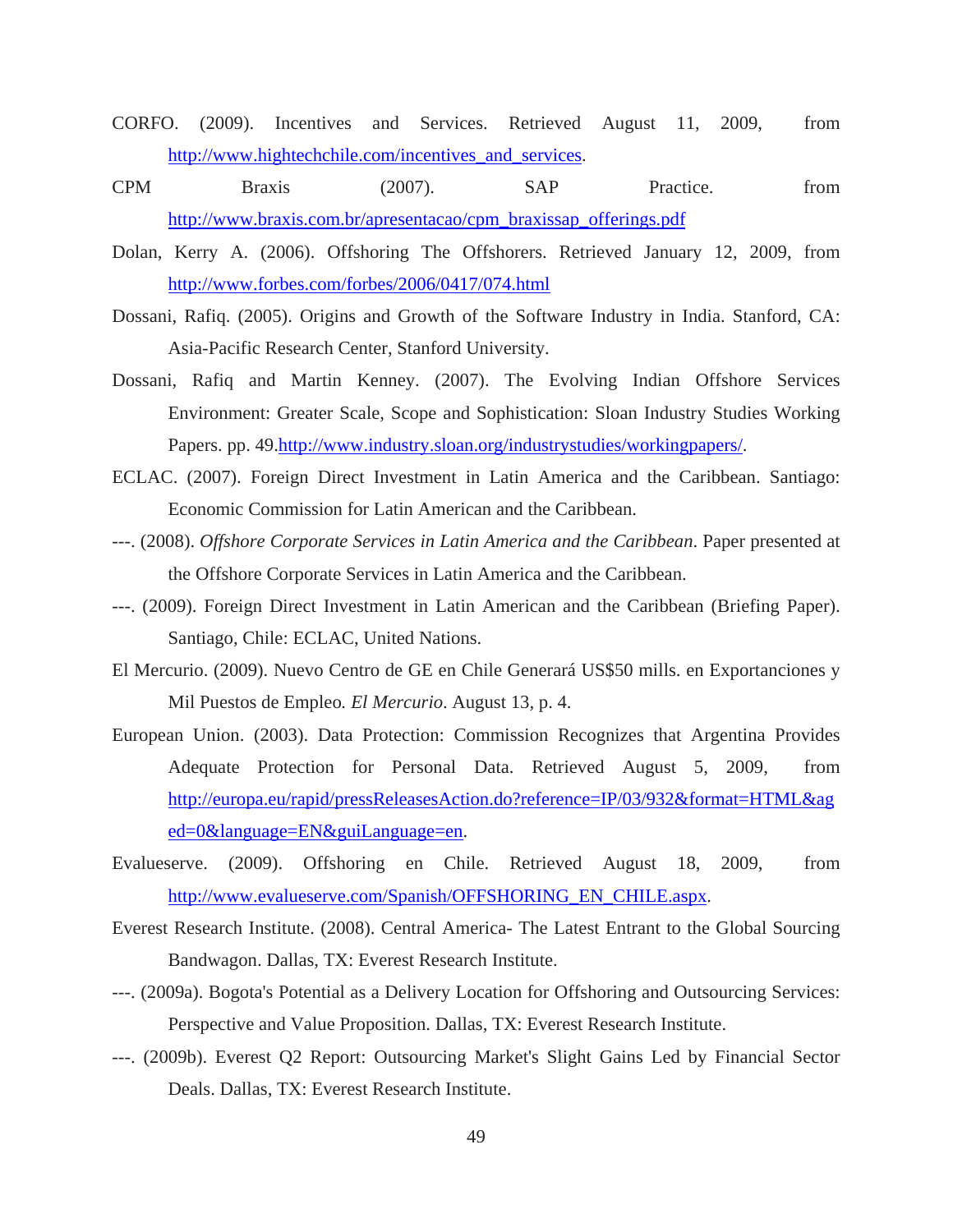- Gartner. (2009). Gartner Outsourcing & Vendor Management Summit 2009, Post Event Brief. Las Vegas, NV: Gartner.
- Gereffi, Gary and Karina Fernandez-Stark. (2008). *Global Services Offshoring: Trends and Impact in Latin America and the Caribbean.* Conference: Inversión Extranjera en Servicios Corporativos Offshore en América Latina, Santiago, Chile. November 18.
- Gibson, Vanessa. (2008). *Invirtiendo en Costa Rica.* Conference: Seminario Servicios Empresariales a Distancia en America Latina, Santiago, Chile. November 18.
- Global Services (2009). Emerging European Markets. Retrieved August 10, 2009, from <http://www.globalservicesmedia.com/showcase/emerging.european.markets1.htm>
- Gonzalez, Irene. (2008). *La industria Uruguaya de TI.* Conference: Seminar on Offshore Corporate Services in Latin America and the Caribbean, Santiago, Chile. 18 November.
- Grimes, Seamus and Mark White. (2005). "The Transition to Internationally Traded Services and Ireland's Emergence as a 'Successful' European Region." *Environment and Planning A, 37*(12): 2169-2188.
- HCL Technologies. (2009). HCL in Latin America. Retrieved August 11, 2009, from <http://www.hcltech.com/geo-spread/latin-america/>
- Humphrey, John and Hubert Schmitz. (2002). "How Does Insertion in Global Value Chains Affect Upgrading in Industrial Clusters?". *Regional Studies, 36*(9): 1017-1027.
- ICT Ireland. (2007). Why Ireland Should Be Your Location of Choice. Dublin: ICT Ireland[.http://www.ictireland.ie/Sectors/ICT/ICTDoclib4.nsf/58157743faf5c23e802570fc](http://www.ictireland.ie/Sectors/ICT/ICTDoclib4.nsf/58157743faf5c23e802570fc00446d26/f99c0dc64b94f4c9802570fc004dd092/$FILE/Ireland%20as%20a%20location_2007.pdf) [00446d26/f99c0dc64b94f4c9802570fc004dd092/\\$FILE/Ireland%20as%20a%20location](http://www.ictireland.ie/Sectors/ICT/ICTDoclib4.nsf/58157743faf5c23e802570fc00446d26/f99c0dc64b94f4c9802570fc004dd092/$FILE/Ireland%20as%20a%20location_2007.pdf) [\\_2007.pdf.](http://www.ictireland.ie/Sectors/ICT/ICTDoclib4.nsf/58157743faf5c23e802570fc00446d26/f99c0dc64b94f4c9802570fc004dd092/$FILE/Ireland%20as%20a%20location_2007.pdf)
- IDA Ireland. (2009). Incentives in R&D and Innovation. Retrieved August 3, 2009 from [http://www.idaireland.com/business-in-ireland/research-development-and-/incentives-in](http://www.idaireland.com/business-in-ireland/research-development-and-/incentives-in-rdi/)[rdi/.](http://www.idaireland.com/business-in-ireland/research-development-and-/incentives-in-rdi/)
- IDC Latin America. (2009). Observatorio de la Industria de Servicios Globales en Chile: Cuarto Informe de Avance. Santiago: IDC Latin America.
- Kaminski, Bartlomiej. (2001). How Accession to the European Union Has Affected External Trade and Foreign Direct Investment in Central European Economies: World Bank.
- Kao, John. (2009). "Tapping the World's Innovation Hot Spots." *Harvard Business Review, 87*(3): 109-114.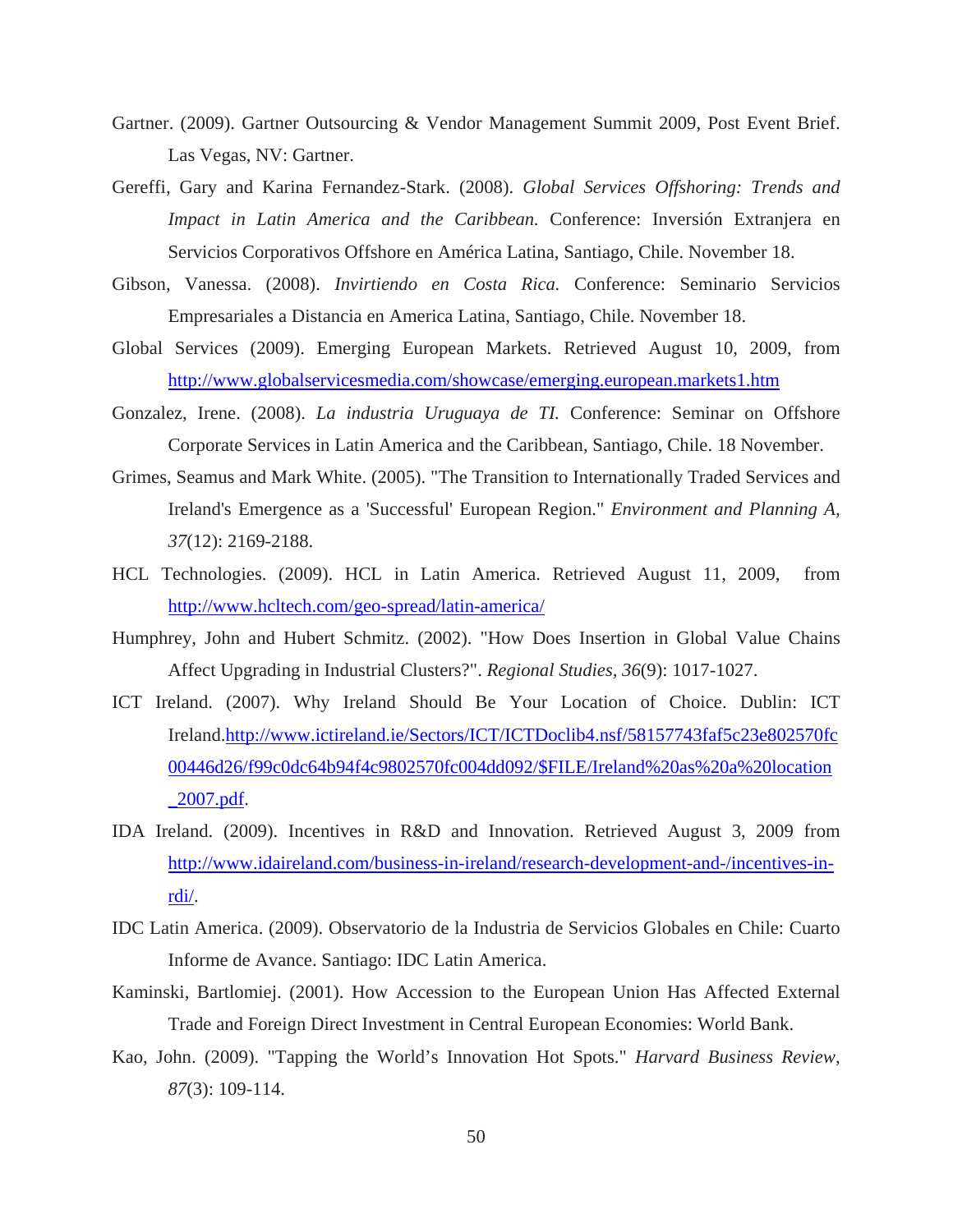- Kenney, Martin and Rafiq Dossani. (2006). Digitizing Services: What Stays Where and Why. In S. Bagchi-sen & H. L. Smith (Eds.), *Economic Geography: Economic Geography: Past, Present and Future* (pp. 136-144). London, New York Routledge.
- Knowledge@Wharton. (2004). Chile: The New Service Platform for Business in Latin America? Retrieved August 3, 2009, from <http://www.wharton.universia.net/index.cfm?fa=viewArticle&ID=806>.
- KPMG International. (2008). Exploring Global Frontiers, The New Emerging Destinations. Amstelveen, Netherlands: KPMG.
- Lewin, Arie and Vinay Cuoto. (2007). Next Generation Offshoring: The Globalization of Innovation. Durham, NC: Duke Offshoring Research Network.
- Lewin, Arie and Antonius (Ton) C.M. Heijmen. (2008). *Offshoring: An Intermediary Step to New Transformational Global Capabilities: Findings from the 2007-08 Offshoring Research Survey.* Conference: The Conference Board Strategic Outsourcing Webcast Achieving the Next Evolution of Success. July 15.
- Lewin, Arie, Silvia Massini, Nidthida Perm-Ajchariyawong, Derek Sappenfield, and Jeff Walker. (2009). Getting Serious About Offshoring in a Struggling Economy.https://offshoring.fuqua.duke.edu/pdfs/Shared%20Services%20News\_ORN.pd f.
- Linton, Katherine C. and Nicholas Corrado. (2007). "A "Calibrated Approach": Pharmaceutical FDI and the Evolution of Indian Patent Law." *Journal of International Commerce and Economics, United States International Trade Commission, web version [http://www.usitc.gov/publications/332/journals/pharm\\_fdi\\_indian\\_patent\\_law.pdf](http://www.usitc.gov/publications/332/journals/pharm_fdi_indian_patent_law.pdf)*.
- Lopez, Andres, Daniela Ramos and Ivan Torre. (2008). Las Exportaciones de Servicios de América Latina y su Integración en las Cadenas de Valor. Buenos Aires: CENIT: Documento realizado para la Comisión Económica para América Latina y el Caribe (CEPAL).
- McKinsey Global Institute. (2005). The Emerging Global Labor Market. San Francisco, CA: McKinsey & Company.
- ---. (2009). The Emerging Global Labor Market. Retrieved July 17, 2009, from <http://www.mckinsey.com/mgi/publications/emerginggloballabormarket/Part2/supply.asp>

.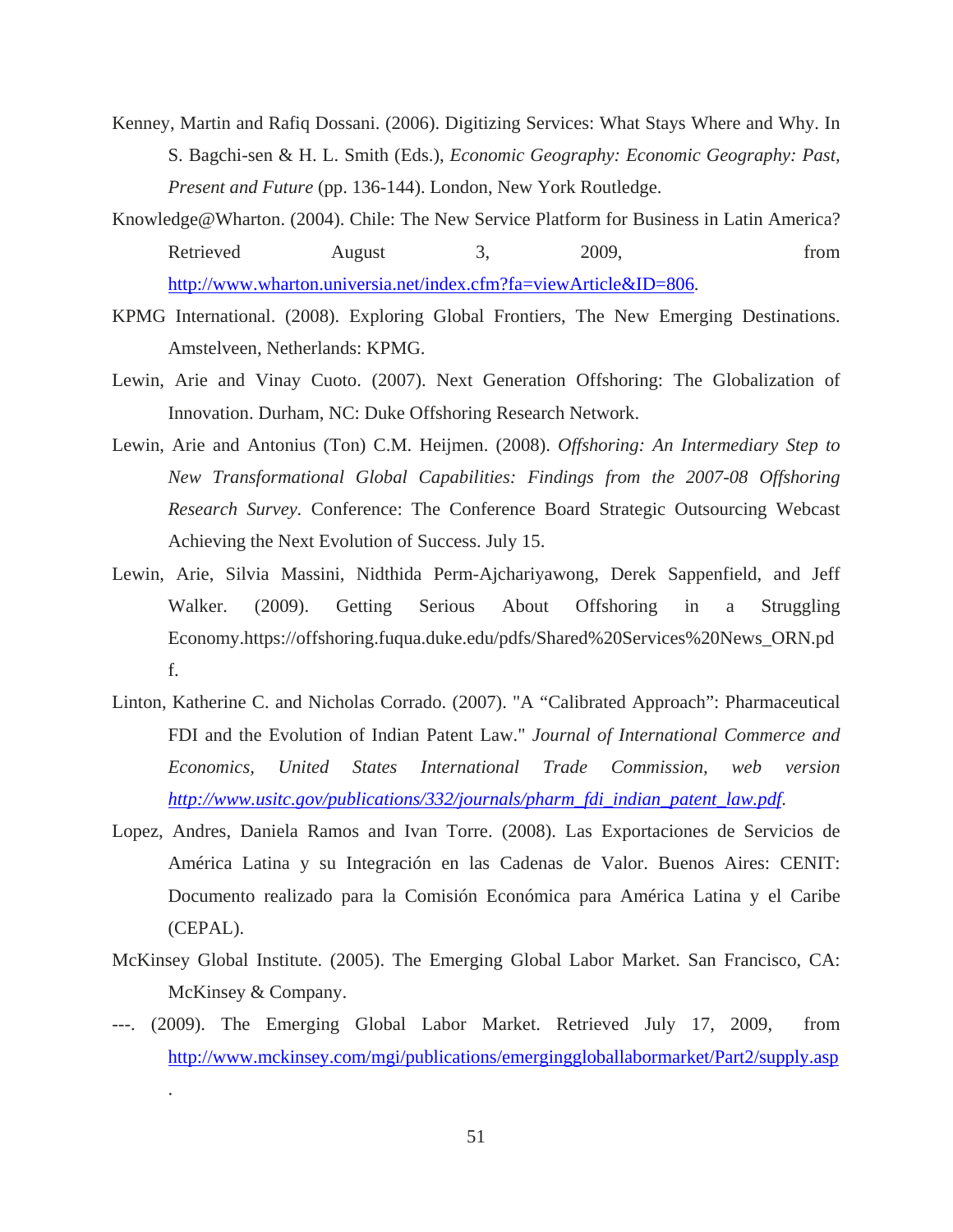- Meyer, Thomas. (2006). Offshoring to New Shores: Nearshoring to Central and Eastern Europe. Frankfurt, Germany: Munich Personal RePEc Archive.[http://www.dbresearch.com/PROD/DBR\\_INTERNET\\_EN-](http://www.dbresearch.com/PROD/DBR_INTERNET_EN-PROD//PROD0000000000201757.pdf)[PROD//PROD0000000000201757.pdf.](http://www.dbresearch.com/PROD/DBR_INTERNET_EN-PROD//PROD0000000000201757.pdf)
- MIGA. (2006). The Impact of Intel in Costa Rica: Nine Years After the Decision to Invest. Washington, DC: Multilateral Investment Guarantee Agency, The World Bank Group. .
- Mulder, Nanno, Sebastián Sáez, Claudia de Camino, and Alfonso Finot. (2007). Trade in Services in Latin America and the Caribbean: An Analysis of Recent Trends. Santiago: Division of International Trade and Integration, Economic Commission for Latin America and the same and the same state of the same state and the same state  $\alpha$ Caribbean[.http://www.eclac.cl/comercio/publicaciones/xml/9/32449/Trade\\_in\\_services\\_i](http://www.eclac.cl/comercio/publicaciones/xml/9/32449/Trade_in_services_in_Latin_America_serie_84_dcii.pdf) n Latin\_America\_serie\_84\_dcii.pdf.
- Mullan, Jessica, Martin Kenney and Rafiq Dossani. (2008a). "Mexico and the Globalization of Services: Outflanked Once Again?". *Economía Mexicana Nueva Época, Vol. XVII, Núm. 2*: 171-202 p.
- ---. (2008b). Offshoring IT-Based Services to Latin America: The Current State and Future Prospects. Report for the Inter-American Development Bank.
- NASSCOM. (2009). Indian IT-BPO Industry Factsheet. Retrieved July 17, 2009, from [http://www.nasscom.in/upload/5216/IT\\_Industry\\_Factsheet-Mar\\_2009.pdf.](http://www.nasscom.in/upload/5216/IT_Industry_Factsheet-Mar_2009.pdf)
- Neves, Ricardo. (2009). Roundtable: Shared Services & Outsourcing In Latin America. Retrieved August 11, 2009, from [http://www.articlesbase.com/business](http://www.articlesbase.com/business-articles/roundtable-shared-services-outsourcing-in-latin-america-803191.html)[articles/roundtable-shared-services-outsourcing-in-latin-america-803191.html](http://www.articlesbase.com/business-articles/roundtable-shared-services-outsourcing-in-latin-america-803191.html).
- OCO Global & fDi markets. (2009). FDI opportunities for Chile in the BPO sector
- OECD. (2008). Europe Regional Investment Strategy Key Findings of the Sector Specific Study. Sarajevo: OECD Private Sector Development Division.
- Overby, Stephanie (2008). 10 Outsourcing Predictions for 2008 Retrieved June 3, 2009, from <http://www.cio.com/>
- Parthasarathy, Balaji and Yuko Aoyama. (2006). "From Software Services to R&D Services: Local Entrepreneurship in the Software Industry in Bangalore, India." *Environment and Planning A, 38*(7): 1269-1285.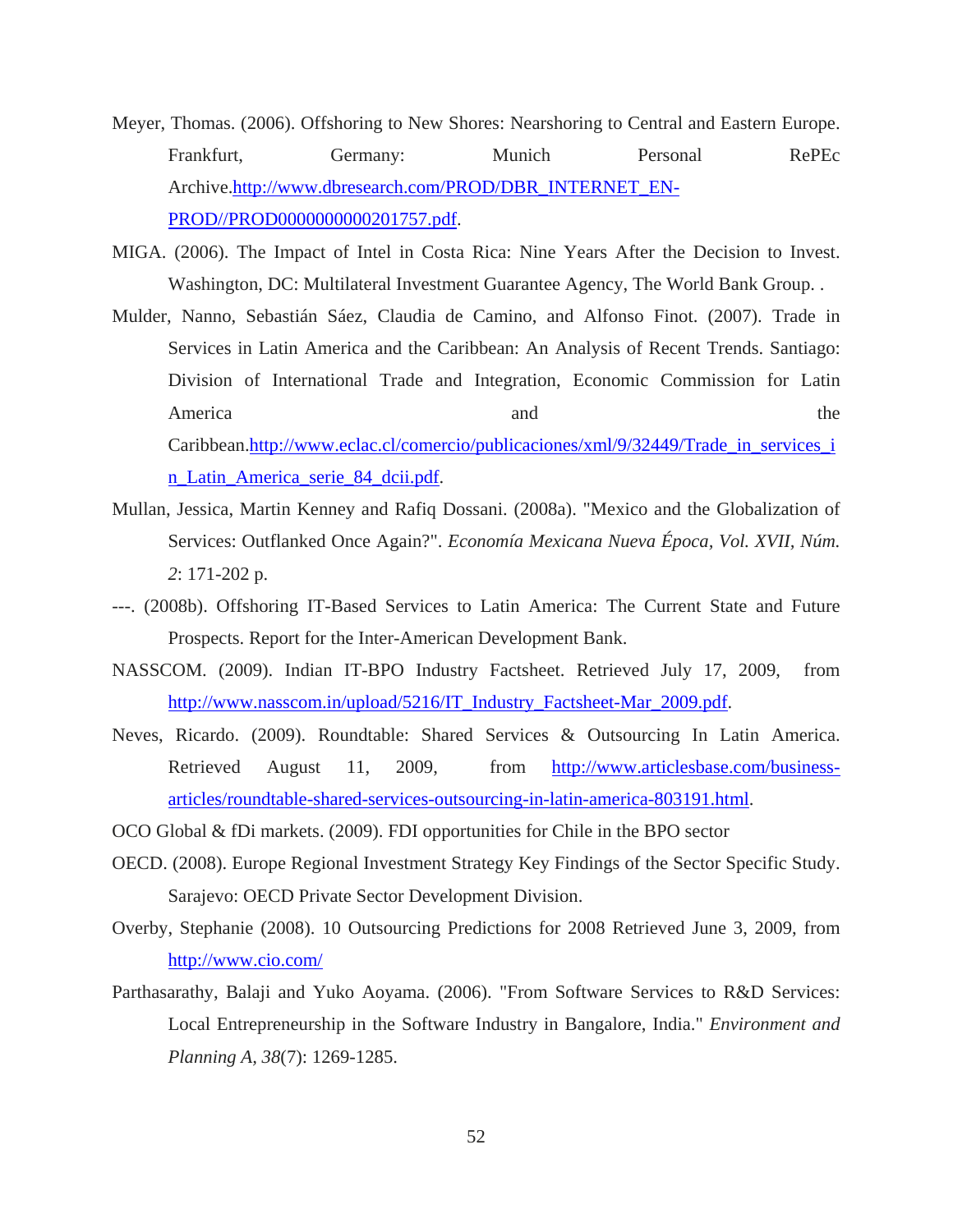- PROESA. (2009). Incentivos gubernamentales. Retrieved August 11, 2009, from [http://www.proesa.com.sv/.](http://www.proesa.com.sv/)
- ProExport Colombia. (2009). Free Trade Zones and Other Incentives. Retrieved August 11, 2009, from [http://www.investincolombia.com.co/free-trade-zones-and-other](http://www.investincolombia.com.co/free-trade-zones-and-other-incentives.html)[incentives.html.](http://www.investincolombia.com.co/free-trade-zones-and-other-incentives.html)
- Sako, Mari. (2005). *Outsourcing and Offshoring: Key Trends and Issues*. Paper presented at the Emerging Markets Forum. Retrieved July 6, 2009, from [http://www.sbs.ox.ac.uk/NR/rdonlyres/99F135D4-E982-4580-9BF0-](http://www.sbs.ox.ac.uk/NR/rdonlyres/99F135D4-E982-4580-9BF0-8515C7B1D40B/1752/EMFOutsourcingNov05.pdf) [8515C7B1D40B/1752/EMFOutsourcingNov05.pdf.](http://www.sbs.ox.ac.uk/NR/rdonlyres/99F135D4-E982-4580-9BF0-8515C7B1D40B/1752/EMFOutsourcingNov05.pdf)
- Sen, Falguni and Michael Shiel. (2006). "From Business Process Outsourcing (BPO) to Knowledge Process Outsourcing (KPO): Some Issues." *Human Systems Management, 25*(2): 145-155.
- Smith, Geri (2006). Can Latin America Challenge India? . BusinessWeek. Retrieved August 19, 2009, from [http://www.businessweek.com/magazine/content/06\\_05/b3969427.htm](http://www.businessweek.com/magazine/content/06_05/b3969427.htm)
- Softek. (2008). Mind the Offshore Gap.[http://www.cio.com/documents/whitepapers/SoftTek\\_WhitePaper%20Final%20060](http://www.cio.com/documents/whitepapers/SoftTek_WhitePaper%20Final%20060508%20v2.pdf) [508%20v2.pdf.](http://www.cio.com/documents/whitepapers/SoftTek_WhitePaper%20Final%20060508%20v2.pdf)
- Srivastava, Mohit and Jairo Ortiz. (2009). *Chile Interview Series: Evalueserve Chile S.A*. Personal communication with G. Gereffi & K. Fernandez-Stark. January 23.
- Sturgeon, Timothy and Gary Gereffi. (forthcoming). "Measuring Success in the Global Economy: International Trade, Industrial Upgrading, and Business Function Outsourcing in Global Value Chains". Transnational Corporations.
- Tan, Susan, Claudio Da Rold, Frances Karamouzis, Frank Ridder, Gianluca Tramacere, Ian Marriott, Matthew Goldman, and Bob Igou. (2009). Predicts 2009: Recession-Accelerated Shifts in IT Services. Stamford, CT: Gartner, Inc.
- The Boston Consulting Group. (2007). Estudios de Competitividad en Clusters de la Economía Chilena. Documento de Referencia Offshoring.
- Triangle Business Journal. (2008). IBM wins Latin American outsourcing contract. Retrieved August 11 2009, from [http://www.bizjournals.com/triangle/stories/2008/08/04/daily50.html.](http://www.bizjournals.com/triangle/stories/2008/08/04/daily50.html)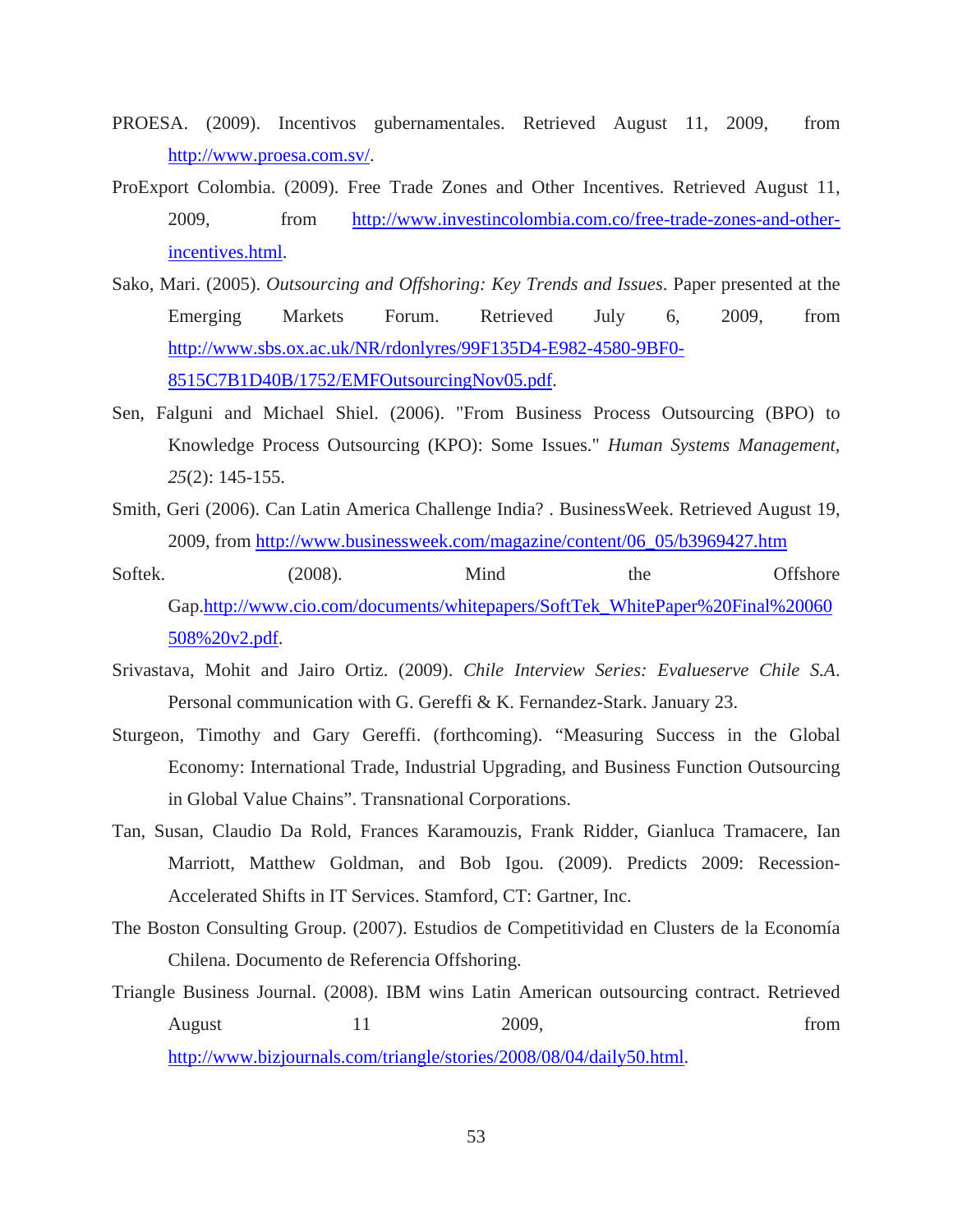- UNCTAD. (2009). FDISTAT. Retrieved July 15, 2009, from [http://stats.unctad.org/FDI/ReportFolders/reportFolders.aspx?sCS\\_referer=&sCS\\_Chosen](http://stats.unctad.org/FDI/ReportFolders/reportFolders.aspx?sCS_referer=&sCS_ChosenLang=en) [Lang=en.](http://stats.unctad.org/FDI/ReportFolders/reportFolders.aspx?sCS_referer=&sCS_ChosenLang=en)
- Uruguay XXI. (2009). Incentivos para la exportación. Retrieved August 11, 2009, from [http://www.uruguayxxi.gub.uy/innovaportal/v/33/1/innova.front/Incentivos-para-la](http://www.uruguayxxi.gub.uy/innovaportal/v/33/1/innova.front/Incentivos-para-la-exportaci%C3%B3n)[exportaci%C3%B3n.](http://www.uruguayxxi.gub.uy/innovaportal/v/33/1/innova.front/Incentivos-para-la-exportaci%C3%B3n)
- Veloso, Francisco, Antonio J. Botelho, Ted Tschang, Alice Amsden, and Giancarlo Stefanuto. (2004). *Slicing the Knowledge Based Economy in Brazil, China and India*. Paper presented at the Globelics Academy. Retrieved August 10, 2009, from [http://www.globelicsacademy.net/pdf/FranciscoVeloso\\_1.pdf](http://www.globelicsacademy.net/pdf/FranciscoVeloso_1.pdf)
- Wadhwa, Vivek, Una Kim De Vitton and Gary Gereffi. (2008). How the Disciple Became the Guru: Is it Time for the U.S. to Learn Workforce Development from Former Disciple India? Kansas City, MO: Kauffman Foundation.[http://www.soc.duke.edu/GlobalEngineering/papers\\_disciple.php.](http://www.soc.duke.edu/GlobalEngineering/papers_disciple.php)
- Yavuz, Omer. (2007). Outsourcing to Ireland. In M. Helfert, T. T. P. Thi & H. Duncan (Eds.), *Cases and Projects in Business Informatics* (pp. 277-295). Dublin: International Business Informatics Challenge and Conference.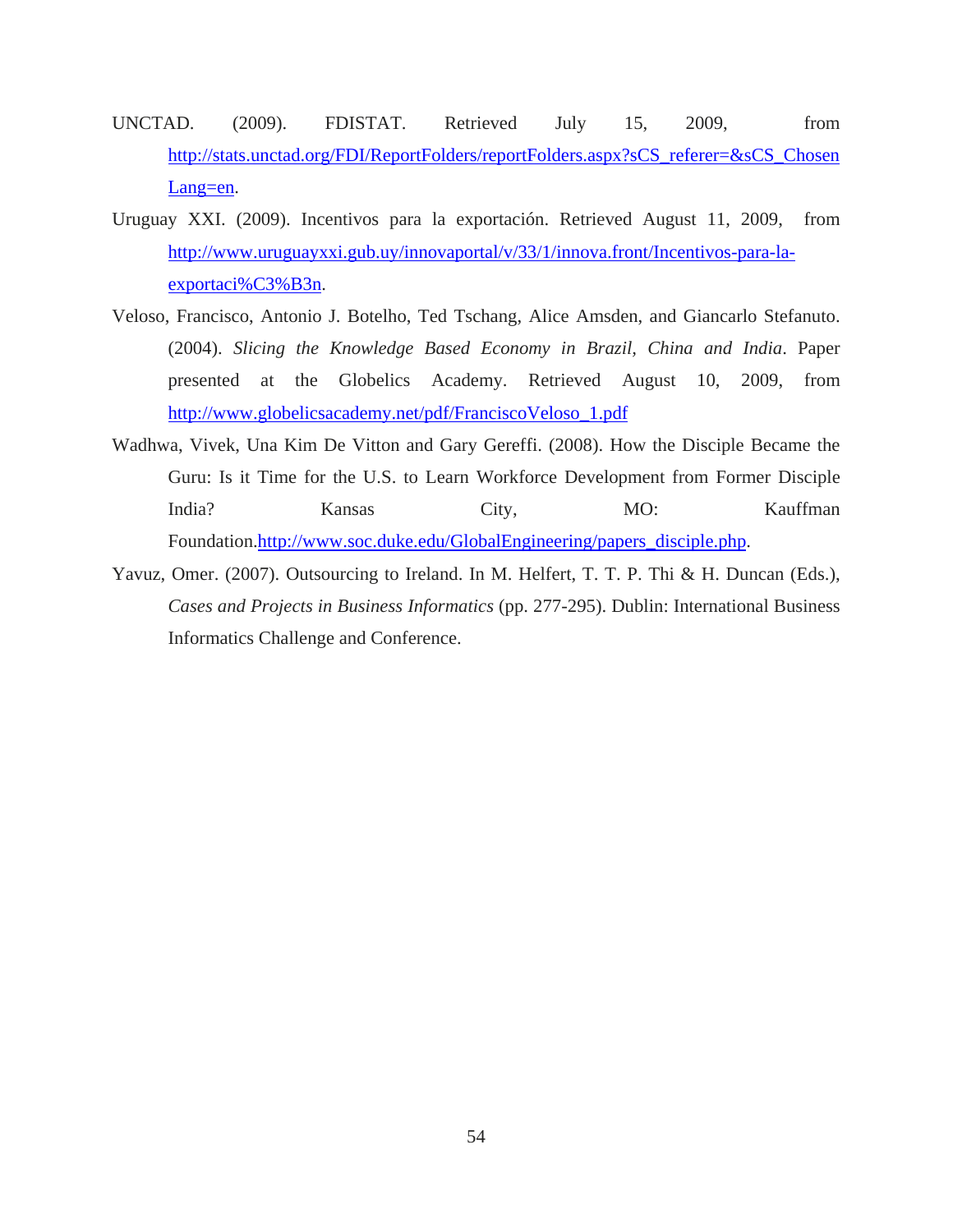## **Appendix**

| Acronyms:      |                                                                                                                   |
|----------------|-------------------------------------------------------------------------------------------------------------------|
| <b>AAMT</b>    | American Association for Medical Transcription                                                                    |
| <b>ACS</b>     | <b>Affiliated Computer Services</b>                                                                               |
| <b>ALETI</b>   | Federación de Asociaciones de Latinoamérica, el Caribe y España de<br>entidades de IT                             |
| <b>BPO</b>     | <b>Business Process Outsourcing</b>                                                                               |
| <b>CAGR</b>    | <b>Compound Annual Growth Rate</b>                                                                                |
| <b>CEI-RD</b>  | Centro de Exportación e Inversión de la República Dominicana<br>(Dominican Republic Export and Investment Center) |
| <b>CIE</b>     | Foreign Investment Committee                                                                                      |
| <b>CINDE</b>   | <b>Costa Rica Investment Promotion Agency</b>                                                                     |
| <b>CORFO</b>   | Corporación de Fomento de la Producción<br>(Chilean Economic<br>Development Agency)                               |
| <b>CRM</b>     | <b>Customer Relation Management</b>                                                                               |
| <b>ECLAC</b>   | Economic Commission for Latin America and the Caribbean                                                           |
| <b>ERP</b>     | <b>Enterprise Resource Planning</b>                                                                               |
| <b>ERM</b>     | <b>Enterprise Resource Management</b>                                                                             |
| <b>EU</b>      | European Union                                                                                                    |
| <b>FDI</b>     | Foreign Direct Investment                                                                                         |
| <b>FDISTAT</b> | Foreign Direct Investment Statistics (UNCTAD)                                                                     |
| <b>GDP</b>     | <b>Gross Domestic Product</b>                                                                                     |
| <b>GVC</b>     | <b>Global Value Chains</b>                                                                                        |
| <b>HRM</b>     | Human Resources Management                                                                                        |
| <b>IADB</b>    | <b>Inter-American Development Bank</b>                                                                            |
| <b>ICT</b>     | <b>Information and Communication Technologies</b>                                                                 |
| <b>IDA</b>     | <b>Industrial Development Authority</b>                                                                           |
| IP             | <b>Intellectual Property</b>                                                                                      |
| IT             | <b>Information Technology</b>                                                                                     |
| <b>ITO</b>     | <b>Information Technology Outsourcing</b>                                                                         |
| <b>KPO</b>     | <b>Knowledge Process Outsourcing</b>                                                                              |
| <b>MTTC</b>    | <b>Medical Transcription Training Centre</b>                                                                      |
| <b>NASSCOM</b> | The National Association of Software and Services Companies (India)                                               |
|                |                                                                                                                   |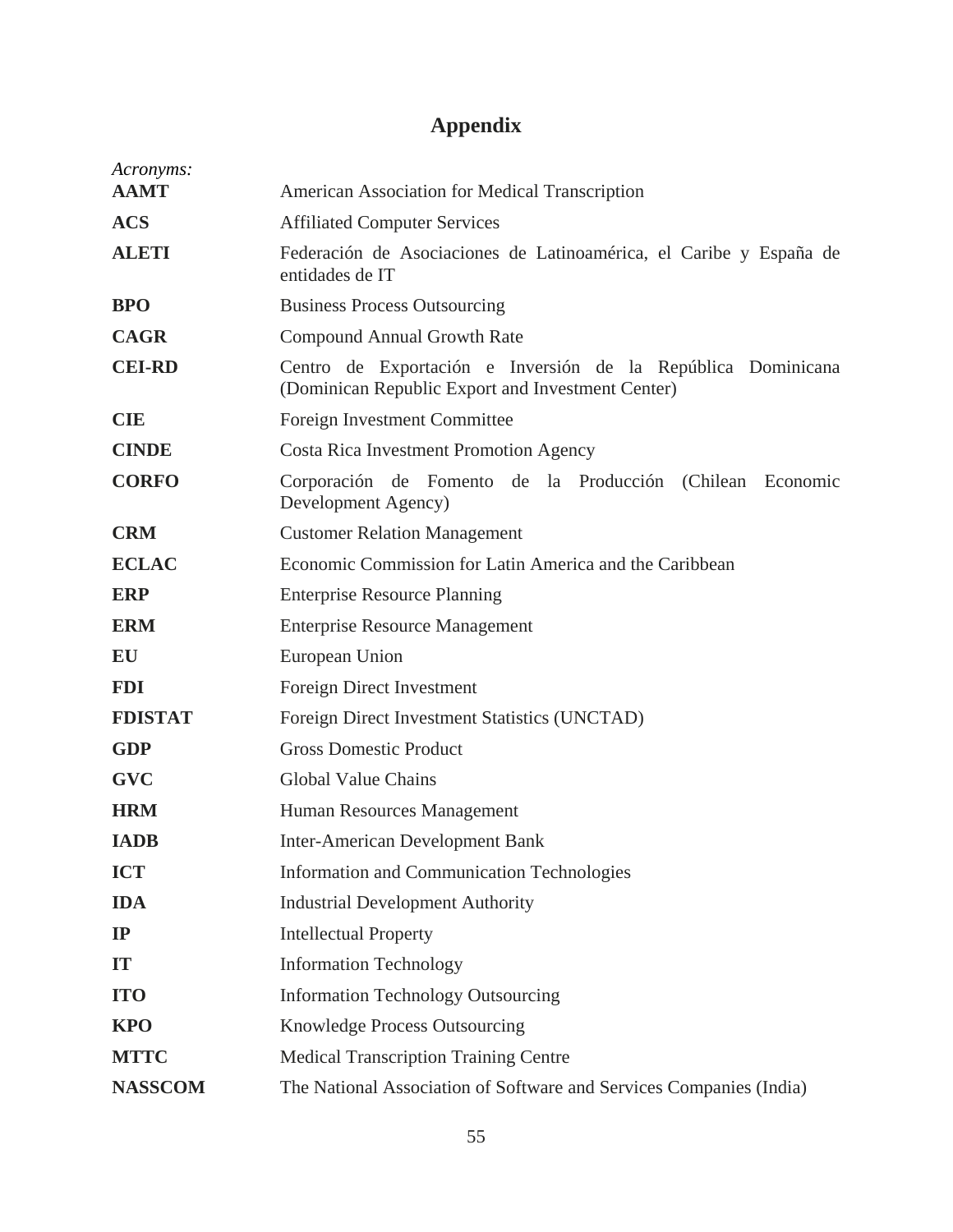| <b>OECD</b>     | Organization for Economic Co-operation and Development                                                    |
|-----------------|-----------------------------------------------------------------------------------------------------------|
| <b>ORN</b>      | <b>Offshoring Research Network (Duke University)</b>                                                      |
| <b>PROESA</b>   | HAgencia de Promoción de Inversión de El SalvadorH (El Salvador's<br><b>Investment Promotion Agency</b> ) |
| <b>R&amp;D</b>  | <b>Research and Development</b>                                                                           |
| <b>REDIBERO</b> | Red Iberoamericana de Organizaciones de Promoción de Comercio<br>Exterior                                 |
| <b>S&amp;E</b>  | Science and Engineering                                                                                   |
| <b>TCS</b>      | <b>Tata Consultancy Services</b>                                                                          |
| <b>TRIPS</b>    | Trade-related aspects of intellectual property rights (WTO)                                               |
| UK              | United Kingdom                                                                                            |
| <b>UNCTAD</b>   | United Nations Conference on Trade and Development                                                        |
| <b>US</b>       | <b>United States</b>                                                                                      |
| <b>VAT</b>      | Value-added tax                                                                                           |
| <b>WAIPA</b>    | World Association of Investment Promotion Agencies                                                        |
| <b>WTO</b>      | <b>World Trade Organization</b>                                                                           |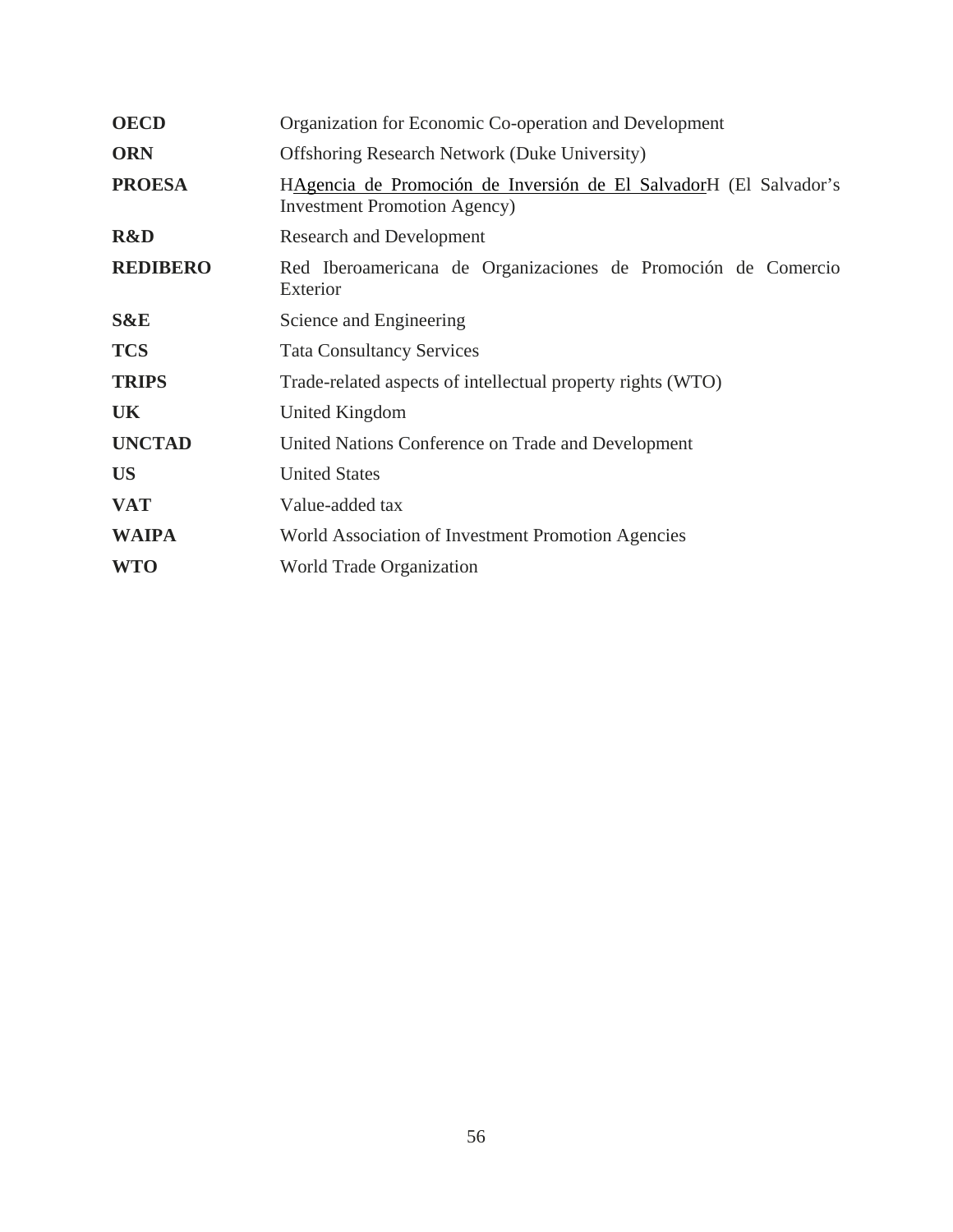### *Glossary:*

| Concept                                          | <b>Definition</b>                                                                                                                                  |
|--------------------------------------------------|----------------------------------------------------------------------------------------------------------------------------------------------------|
| <b>Business</b><br><b>Process</b>                | 1. Enterprise Resource Management (ERM): finance & accounting,                                                                                     |
| <b>Outsourcing (BPO)</b>                         | logistics, procurement and operations.                                                                                                             |
|                                                  | 2. Human Resource Management (HRM): training, talent management,                                                                                   |
|                                                  | payroll and recruiting.                                                                                                                            |
|                                                  | 3. Customer Relationship Management (CRM): marketing & sales,                                                                                      |
|                                                  | contact centers and call centers.                                                                                                                  |
| Captive<br>offshoring<br><b>or</b>               | A company-owned offshore operation retaining full control. In other                                                                                |
| shared services                                  | words, the activities are performed offshore, but they are not outsourced to                                                                       |
|                                                  | another company.                                                                                                                                   |
| Commoditization                                  | Standardization. Transformation of goods and services into a commodity.                                                                            |
| <b>CRM</b><br>(Customer                          | Processes a company uses to track and manage its contacts with its                                                                                 |
| <b>Relationship Management)</b>                  | customers (both current and prospective).                                                                                                          |
| <b>Custom software</b>                           | Software designed according to the special needs of the client.                                                                                    |
| <b>ERP</b> (Enterprise Resources                 | Company-wide computer software packages used to manage all the                                                                                     |
| Planning)                                        | resources, information, and functions of a business.                                                                                               |
| <b>Free trade zones</b>                          | Special areas in a country which provide fiscal incentives such as tax                                                                             |
|                                                  | exemptions or tariff elimination, either to manufacturing or service                                                                               |
|                                                  | companies.                                                                                                                                         |
| <b>Global Value Chains</b>                       | The value chain describes the full range of activities that firms and                                                                              |
|                                                  | workers do to bring a product from its conception to its end use and                                                                               |
|                                                  | beyond. This includes activities such as design, production, marketing,                                                                            |
|                                                  | distribution and support to the final consumer. The activities that comprise                                                                       |
|                                                  | a value chain can be contained within a single firm or divided among<br>different firms. Value chain activities can produce goods or services, and |
|                                                  | can be contained within a single geographical location or spread over                                                                              |
|                                                  | wider areas. The GVC Initiative (www.globalvaluechains.org) is                                                                                     |
|                                                  | particularly interested in understanding value chains that are divided                                                                             |
|                                                  | among multiple firms and spread across wide swaths of geographic space,                                                                            |
|                                                  | hence the term "global value chain."                                                                                                               |
| <b>HRM</b> (Human Resources                      | Strategic approach to the management of an organization's employees.                                                                               |
| <b>Management</b> )                              |                                                                                                                                                    |
| <b>Indigenous firms</b>                          | Domestic or existing firms established in a country.                                                                                               |
| <b>Information</b><br>and                        | Includes but is not limited to: computers (such as desktops, laptops,                                                                              |
| Communication                                    | PDAs), computer systems, storage devices (such as USB and flash                                                                                    |
| <b>Technology</b><br>(ICT)                       | memory devices, CDs, DVDs, floppy disks, iPods, MP3 players), cameras                                                                              |
| <b>Information</b><br><b>Technology</b>          | (such as video, digital, webcams), all types of mobile phones, video and                                                                           |
| $(\mathbf{I}\mathbf{T})$                         | audio players/receivers (such as portable CD and DVD players),                                                                                     |
|                                                  | telecommunication equipment, networks, databases and any other similar                                                                             |
|                                                  | technologies as they come into use.                                                                                                                |
|                                                  | ICT is the lifeline for IT services/ Global Services                                                                                               |
| Services/ Information<br>$\mathbf{I} \mathbf{T}$ | 1. Software including activities such as applications development,                                                                                 |
| Process Outsourcing (ITO)                        | applications integration and desktop management.                                                                                                   |
|                                                  | 2. Infrastructure composed of applications management and network                                                                                  |
|                                                  | management.                                                                                                                                        |
| Knowledge-intensive                              | Services and business operations heavily reliant on professional                                                                                   |
| activities                                       | knowledge related to the provision of knowledge-intensive support for the                                                                          |
|                                                  | business processes of other organizations.                                                                                                         |
| Knowledge<br><b>Process</b>                      | Activities with a great level of complexity that require high level of<br>education                                                                |
| <b>Outsourcing (KPO)</b>                         | Legal, financial, business consulting,<br>and judgment.                                                                                            |